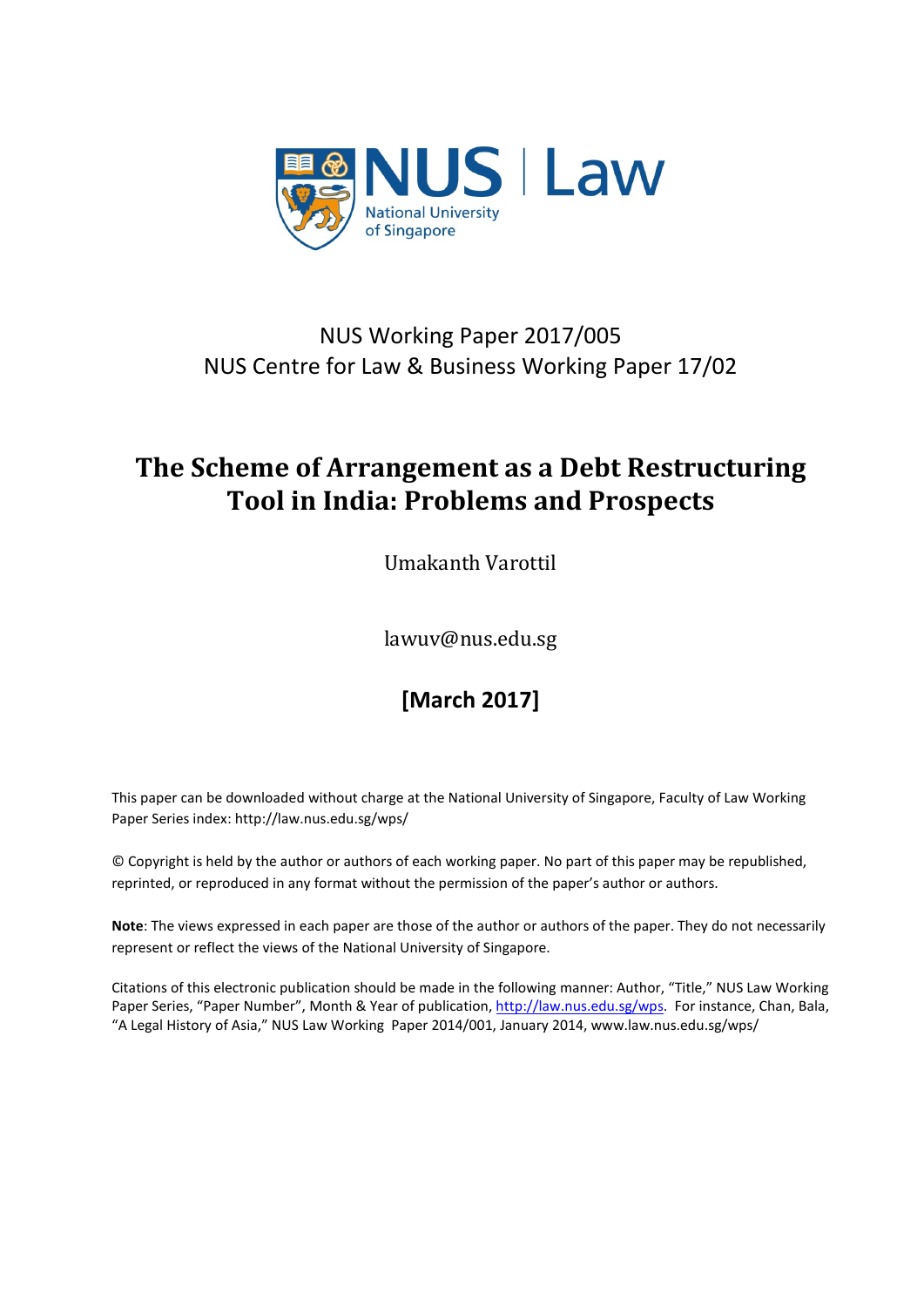## **THE SCHEME OF ARRANGEMENT AS A DEBT RESTRUCTURING TOOL IN INDIA: PROBLEMS AND PROSPECTS**

*Umakanth Varottil[\\*](#page-1-0)*

### Abstract

The goal of this paper is to analyse the scheme of arrangement as a debt restructuring tool in India and the extent to which it has been utilised. It finds that the scheme has been used sparingly for debt restructuring in India, and primarily in large and complex transactions. This is contrary to jurisdictions such as the United Kingdom and Singapore that have witnessed a rise in the use of this mechanism. This trend clearly indicates that the presence of an efficient restructuring mechanism in the legal rules is by itself inadequate to ensure its full utilisation. Apart from law on the statute books, necessary regard must be had to other legal and institutional considerations as well as a complex web of other factors, including historical and business considerations, which ultimately determine the success (or failure) of a mechanism such as the scheme of arrangement in each jurisdiction. In India, the scheme has been overshadowed by other mechanisms (both informal and formal), and that wide-ranging reforms to the law relating to corporate resolution have paid short shrift to the scheme. The paper concludes with some recommendations to rejuvenate the use of schemes in India to exploit its full potential as an effective tool for debt restructuring.

Key words: Scheme of arrangement, corporate debt restructuring, bankruptcy, insolvency

<span id="page-1-0"></span>Associate Professor, Faculty of Law, National University of Singapore. I thank (i) S.H. Bhojani, Dhananjay Kumar, Debanshu Mukherjee, Sarah Paterson, Charles Zhen Qu, Pramod Rao, Aparna Ravi, Nick Segal, Tan Cheng Han, Ignacio Tirado, Kristin van Zwieten and Wee Meng Seng for helpful conversations and suggestions on a previous draft of this paper, (ii) Varnika Chawla and Neelasha Nemani for research assistance, and (iii) the Centre for Law and Business, National University of Singapore for financial support. Errors or omissions remain mine.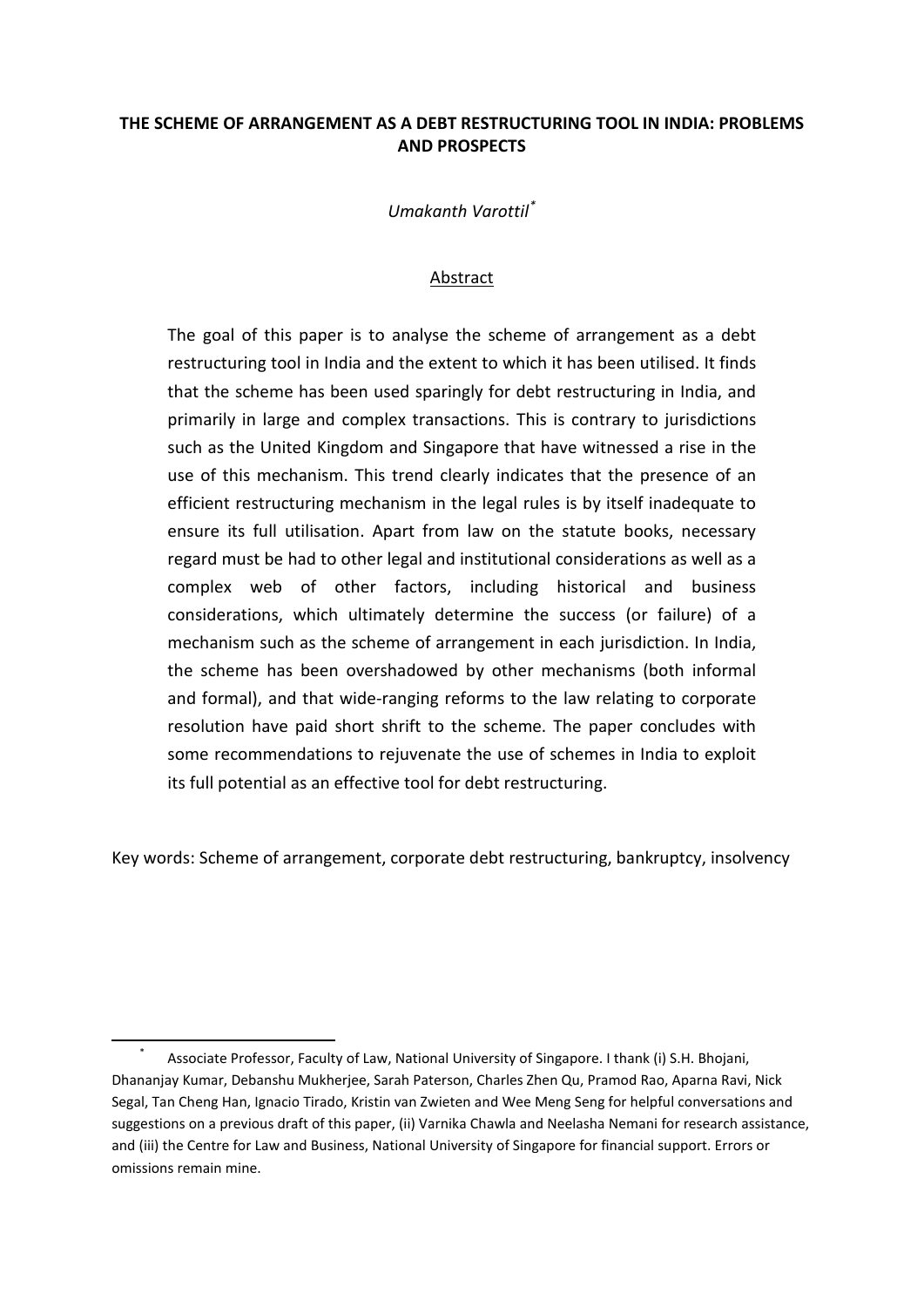## **I. INTRODUCTION**

<span id="page-2-4"></span>Several countries around the world, India including, have experienced an increase in recent times in the number of financially distressed companies, which has been exacerbated by the global financial crisis. This has tested the robustness of the insolvency framework in these countries, and its ability to engender a culture of rescue and rehabilitation of such companies where appropriate. In these circumstances, the principal objective of the legal framework is to weed out nonviable firms from viable ones, thereby leading to the liquidation of nonviable firms and the rescue and rehabilitation of the viable ones.<sup>[1](#page-2-0)</sup> If the option of rescue or rehabilitation is chosen, then restructuring the debt of such a firm becomes an imperative. Debt restructuring is essentially financial in nature and could involve "rescheduling (extension of maturities), lower interest rates, debt-for-equity swaps, debt forgiveness, indexing of interest payments to earnings, and so on."[2](#page-2-1) Such a financial restructuring may also be coupled with a broader corporate restructuring that involves a sale of the business or assets of the company in distress.

<span id="page-2-6"></span><span id="page-2-5"></span>From a legal and regulatory perspective, a firm can accomplish a debt restructuring in several different ways. At one end of the spectrum lie purely contractual or informal arrangements that are comparatively simpler to implement, while at the other end lie the more formal liquidation or reorganisation procedures.<sup>[3](#page-2-2)</sup> In this continuum, there could be a number of intermediate options whereby contractual arrangements are supported by well-recognised principles for restructuring or are implemented through the intervention of courts or administrative authorities.<sup>[4](#page-2-3)</sup> A scheme of arrangement (SoA) is a hybrid mechanism that lies along the spectrum mentioned above as it provides greater sanctity to a contractual arrangement among creditors and the debtor, but at the same time falls short of a formal insolvency proceeding. Due to its peculiar features, the SoA has come to play a significant role in debt restructuring in jurisdictions that recognise the concept.

The SoA is a creature of English law, and has been exported to other jurisdictions in the Commonwealth and has increasingly influenced the development of similar mechanisms in

<span id="page-2-0"></span> <sup>1</sup> Jennifer Payne, "Debt Restructuring in English Law: Lessons from the US and the Need for Reform", University of Oxford legal Research Paper Series (February 2014), available at https://ssrn.com/abstract=2321615.

<span id="page-2-1"></span><sup>&</sup>lt;sup>2</sup> Stijn Claessens, "Policy Approaches to Corporate Restructuring Around the World: What Worked, What Failed?", available at

http://siteresources.worldbank.org/INTAFRSUMAFTPS/Resources/Policy\_Approach\_to\_Corporate\_Restrustrin World\_background.pdf.

<span id="page-2-3"></span><span id="page-2-2"></span><sup>3</sup> Jose Maria Garrido, "Out-of-Court Debt Restructuring" (December 2011), available at http://elibrary.worldbank.org/doi/abs/10.1596/978-0-8213-8983-6.

 $4$  Ibid.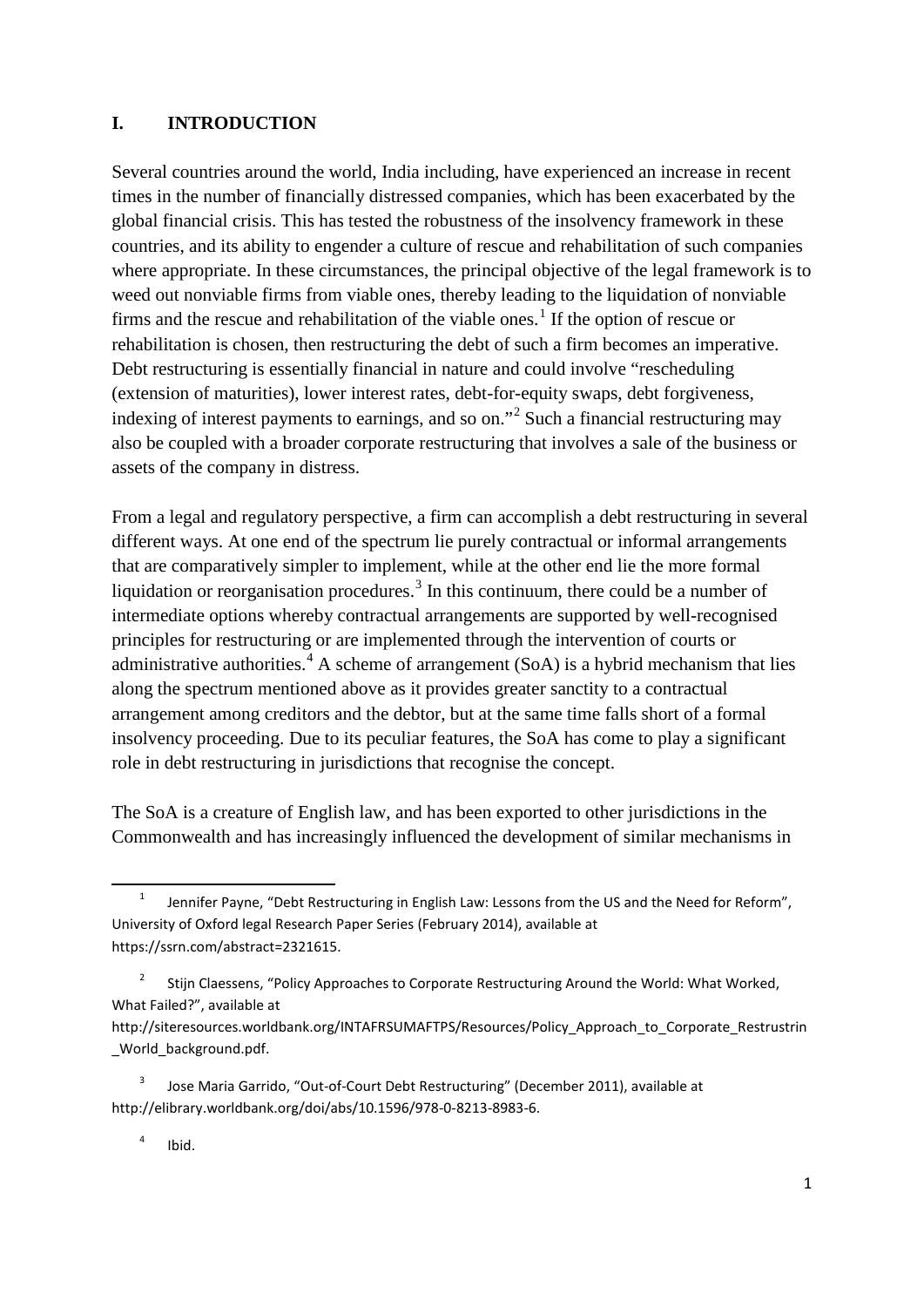<span id="page-3-8"></span><span id="page-3-0"></span>Continental legal systems.<sup>[5](#page-3-1)</sup> As part of this process, the SoA found its way into company law in India as well, principally because early company law in India essentially constituted a transplant of English law.<sup>[6](#page-3-2)</sup> Substantially designed along the lines of English law, the concept of SoA has since been well entrenched under Indian company law, and is an important tool for both corporate restructuring in general and debt restructuring in particular. Carrying some features of English law, $<sup>7</sup>$  $<sup>7</sup>$  $<sup>7</sup>$  the SoA in India can be resorted to for both solvent and insolvent</sup> companies, the debtor can continue to be in possession of the business and operate the same, the debtor can enjoy a moratorium on application to the court and at its discretion, $\frac{8}{3}$  $\frac{8}{3}$  $\frac{8}{3}$  and finally, upon sanction of the court, the scheme can be made binding on different classes of creditors so long as a majority of each class has approved the scheme.

<span id="page-3-7"></span>My goal in this paper is to analyse the SoA as a debt restructuring tool in India, and the extent to which it has been utilised. I find that despite strong similarities with English law, the SoA has been used sparingly for debt restructuring in India, and primarily in large and complex transactions. This is contrary to the rising wave of SoAs for debt restructuring not only in the origin country (i.e. United Kingdom (UK)), but also in other countries such as Singapore that have adopted the concept.<sup>[9](#page-3-5)</sup> This trend clearly indicates that the presence of an efficient restructuring mechanism in the legal rules is by itself inadequate to ensure its full utilisation. Apart from law on the statute books, necessary regard must be had to other legal and institutional considerations as well as a complex web of other factors, including historical and business considerations as well as regulatory incentives, which ultimately determine the success (or failure) of a mechanism such as the SoA in a given jurisdiction.<sup>[10](#page-3-6)</sup> Conventional

<span id="page-3-1"></span> 5 Jennifer Payne, *Schemes of Arrangement: Theory, Structure and Operation* (Cambridge: Cambridge University Press, 2014), p. xiii.

<span id="page-3-2"></span><sup>6</sup> Umakanth Varottil, "The Evolution of Corporate Law in Post-Colonial India: From Transplant to Autochthony" (2016) 31 American University International Law Review 253.

<span id="page-3-9"></span><sup>7</sup> See Payne, "Debt Restructuring in English Law" (n. [1\)](#page-2-4) at pp. 3-4.

<span id="page-3-4"></span><span id="page-3-3"></span><sup>8</sup> However, as discussed later, the moratorium provision that was available under the earlier version of companies' legislation in India has now been retreated.

<span id="page-3-5"></span><sup>9</sup> For the growth of the SoA in the UK and Singapore, see Payne, *Schemes of Arrangement* (n[. 5\)](#page-3-0) pp. 178-179; Christian Pilkington, *Schemes of Arrangement in Corporate Restructuring* (London: Sweet & Maxwell, 2013), pp. 1-3; Adam Gallagher, "The Growth of Schemes of Arrangement as the Tool of Choice in Complex Restructurings" (2010) 29-Oct American Bankruptcy Institute Journal 36; David Milman, "Schemes of arrangement and other restructuring regimes under UK company law in context" (2011) 301 Company Law Newsletter 1; Tracey Evans Chan, "Schemes of Arrangement as a Corporate Rescue Mechanism: The Singapore Experience" (2009) 18 International Insolvency Review 37; Lee Eng Beng, "Recent Developments in Insolvency Laws and Business Rehabilitations – National and Cross-Border Issues" (on file with author).

<span id="page-3-6"></span> $10$  For a broader analysis of insolvency frameworks along these lines, see Gerard McCormack, "Control and Corporate Rescue—An Anglo-American Evaluation" (2007) 56 International & Comparative Law Quarterly 515; Nathalie Martin, "Common-Law Bankruptcy Systems: Similarities and Differences" (2003) 11 ABI Law Review 367.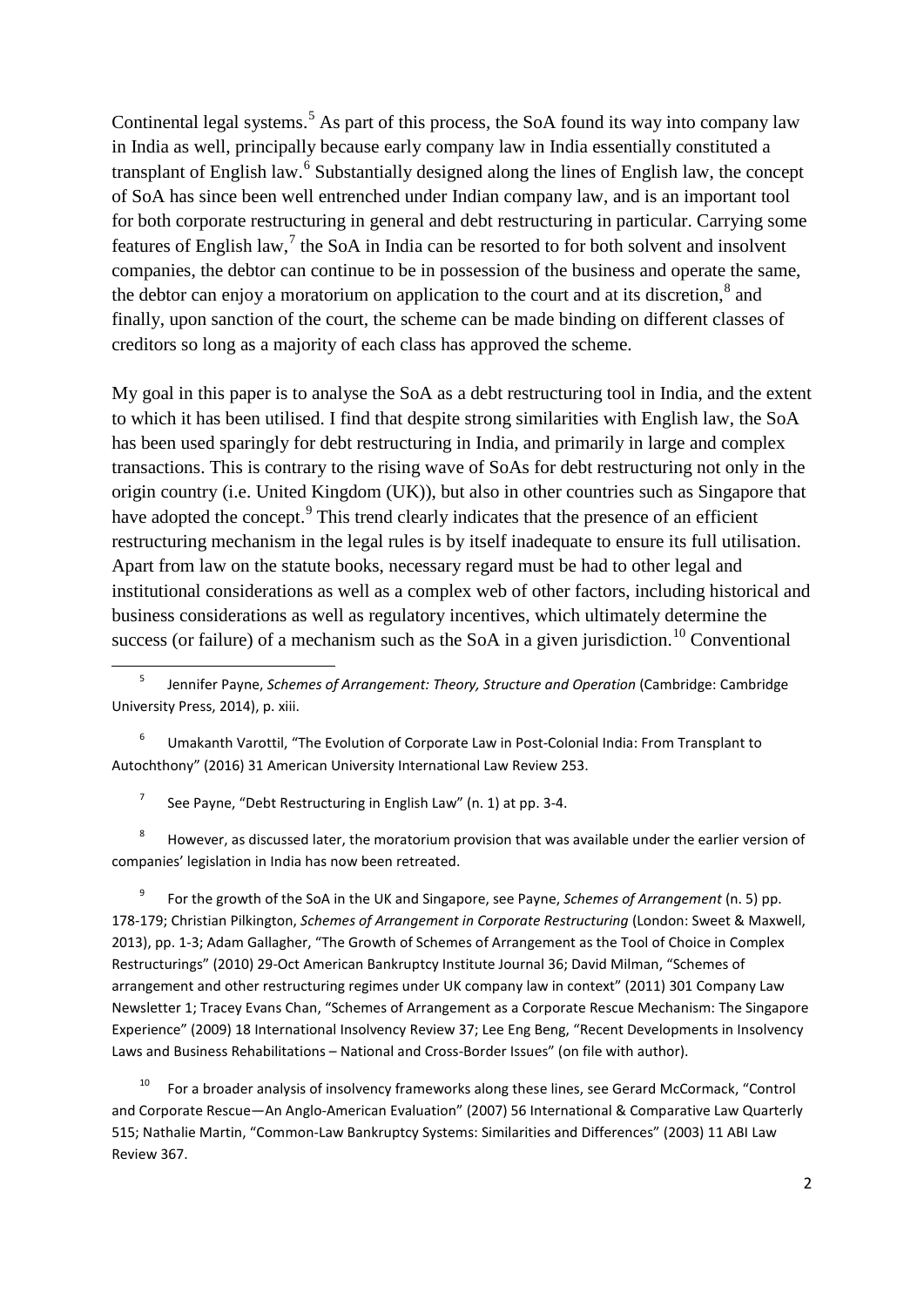<span id="page-4-8"></span>wisdom attributes the scant use of SoA as a restructuring device in India due to the excessive delays and costs involved in the process, principally because it requires the intervention of the courts.<sup>[11](#page-4-1)</sup> Colossal delays in Indian courts are part of academic lore,  $12$  and have contributed substantially to the hesitation in the use of SoA in India. But, as I argue in this paper, this is only part of the story. For instance, this fails to explain why schemes of arrangement are popular in India when it comes to corporate restructuring in the form of amalgamations, demergers and the like, $^{13}$  $^{13}$  $^{13}$  but not to debt restructuring.

<span id="page-4-0"></span>I find that although the SoA was the oldest legal mechanism for debt restructuring, it has been overshadowed by the introduction of two alternative debt restructuring processes that, despite their own inefficiencies, have found favour with creditors and debtors.<sup>[14](#page-4-4)</sup> The first is a corporate debt restructuring (CDR) mechanism prescribed by India's central bank, the Reserve Bank of India (RBI) and set up on the lines of the "London approach".<sup>[15](#page-4-5)</sup> Although the CDR mechanism encompasses banks and certain other specified financial institutions rather than all creditors, it has remained popular as it can be implemented without recourse to the overburdened Indian courts. Moreover, creditors such as banks have great incentive to rely on the CDR mechanism, as it allows them to obtain regulatory forbearance when it comes to treatment of non-performing assets (NPAs) on their balance sheets.<sup>[16](#page-4-6)</sup> Given that the ballooning NPAs, particularly among state-owned banks in India is an issue of considerable political sensitivity, it is not surprising that large banks are resorting to the CDR mechanism to restructure their loans. $17$ 

<span id="page-4-2"></span><sup>12</sup> For example, see Jayanth K. Krishnan, "Globetrotting Law Firms", (2010) 23 Georgetown Journal of Legal Ethics 57 at 70; John Armour & Priya Lele, "Law, Finance, and Politics: The Case of India" (2009) 43 Law & Society Review 491 at 496.

<span id="page-4-3"></span><sup>13</sup> Umakanth Varottil, "Corporate Governance in M&A Transactions" (2013) 24 National Law School of India Review 50 at 56-57.

<span id="page-4-4"></span><sup>14</sup> Similarly, it has been found that the voluntary administration procedure introduced in Australia has superceded the use of the SoA in the insolvency sphere in that jurisdiction. Rebecca Langley, "The future role of creditors' schemes of arrangement in Australia after the rise of voluntary administrations" (2009) 27 Company and Securities Law Journal 70 at 71.

<span id="page-4-7"></span><span id="page-4-6"></span><sup>16</sup> Reserve Bank of India, *Report of the working group to Review the existing prudential guidelines on restructuring of advances by banks/ financial institutions* (July 2012), available at https://rbidocs.rbi.org.in/rdocs/PublicationReport/Pdfs/WRPN180712FL.pdf.

Sengupta, Sharma & Thomas, "Evolution of the insolvency framework" (n[. 15\)](#page-4-0) at 11.

<span id="page-4-9"></span><span id="page-4-1"></span> <sup>11</sup> Ministry of Finance, Government of India, *Interim Report of the Bankruptcy Law Reform Committee* (February 2015), available at http://finmin.nic.in/reports/Interim\_Report\_BLRC.pdf at p. 77 (hereinafter the "BLRC Interim Report").

<span id="page-4-5"></span><sup>&</sup>lt;sup>15</sup> Rajeswari Sengupta, Anjali Sharma & Susan Thomas, "Evolution of the insolvency framework for nonfinancial firms in India" (June 2016), available at http://www.igidr.ac.in/pdf/publication/WP-2016-018.pdf, at 11.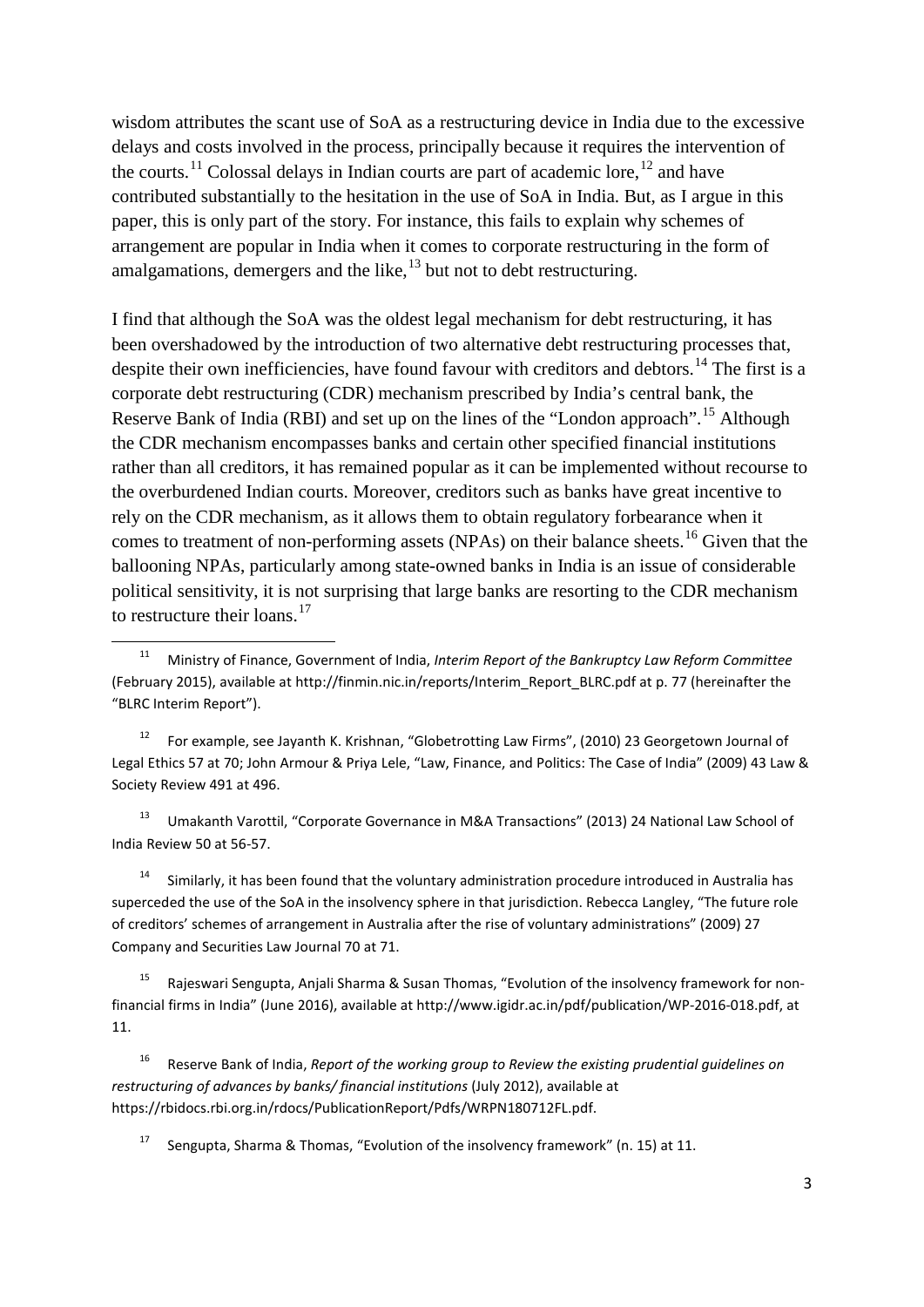<span id="page-5-0"></span>The second alternative mechanism was the use of a rescue and rehabilitation mechanism under the Sick Industrial Companies (Special Provisions) Act, 1985 (SICA). The SICA was enacted with a view to rescuing distressed industrial companies in a swift manner through the establishment of the Board for Industrial and Financial Reconstruction (BIFR).<sup>[18](#page-5-1)</sup> But, over a period, SICA itself turned out to be inefficient due to delays.<sup>[19](#page-5-2)</sup> In this case, though, due to the presence of a moratorium and the fact that the debtor continued to be in possession, the SICA provided incentives to debtors to submit to the BIFR. The inefficiencies and delays of the BIFR process worked to the advantage of recalcitrant debtors.<sup>[20](#page-5-3)</sup> One option would have been to combine the SoA with rehabilitation under SICA so that the benefits of both types of rescue mechanisms could be enjoyed. But, here it was the judiciary which put paid to such an approach by clearly stating that the SICA process superceded the SoA mechanism under company law.<sup>[21](#page-5-4)</sup> Hence, the SoA was not an option for sick industrial companies that were within the purview of the BIFR. For these reasons, the CDR mechanism prescribed by the RBI and the SICA process both turned out to be more advantageous to creditors and debtors respectively, due to which they remained sceptical about the SoA process, which did not find many takers.

<span id="page-5-7"></span>What is even more surprising is that while India introduced recent reforms that brought about a paradigm shift in its approach towards corporate insolvency, the SoA did not receive any attention whatsoever as part of the process. Apart from making some minor changes to the rules relating to SoA,  $^{22}$  $^{22}$  $^{22}$  the concept remained largely untouched, signifying its isolation as a corporate rescue mechanism in India. While both the UK and Singapore have recently undertaken consultation efforts to enhance the use of SoA in debt restructuring.<sup>[23](#page-5-6)</sup> the Indian legislators and policy makers have paid short shrift to the SoA as a debt restructuring tool,

- <span id="page-5-8"></span><sup>19</sup> van Zwieten, "Corporate Rescue in India" (n[. 18\)](#page-5-0) at 3.
- <sup>20</sup> BLRC Interim Report (n. [11\)](#page-4-8) at 20-21.
- $21$  See Part IIID below.

<span id="page-5-5"></span><span id="page-5-4"></span><span id="page-5-3"></span><sup>22</sup> See e.g., Ministry of Company Affairs, Government of India, *Report on Company Law* (May 2005), available at http://www.primedirectors.com/pdf/JJ%20Irani%20Report-MCA.pdf (hereinafter the "JJ Irani Report") at ch. X, paras. 24-25; BLRC Interim Report (n. [11\)](#page-4-8) at paras. 4.2, 4.3K;

<span id="page-5-6"></span><sup>23</sup> See e.g., The Insolvency Service (UK), *A Review of the Corporate Insolvency Framework: A consultation on options for reform* (May 2016), available at

https://www.gov.uk/government/uploads/system/uploads/attachment\_data/file/525523/A\_Review\_of\_the Corporate\_Insolvency\_Framework.pdf; Ministry of Law, *Report of the Committee to Strengthen Singapore as an International Centre for Debt Restructuring* (April 2016), available at

https://www.mlaw.gov.sg/content/dam/minlaw/corp/News/Final%20DR%20Report.pdf.

<span id="page-5-2"></span><span id="page-5-1"></span> <sup>18</sup> Kristin van Zwieten, "Corporate Rescue in India: The Influence of the Courts" (2015) Journal of Corporate Law Studies 1 at 3; Sunil Kumar Gupta, "Corporate rescue in India: trends and prospects" (2014) International Company and Commercial Law Review 241 at 243.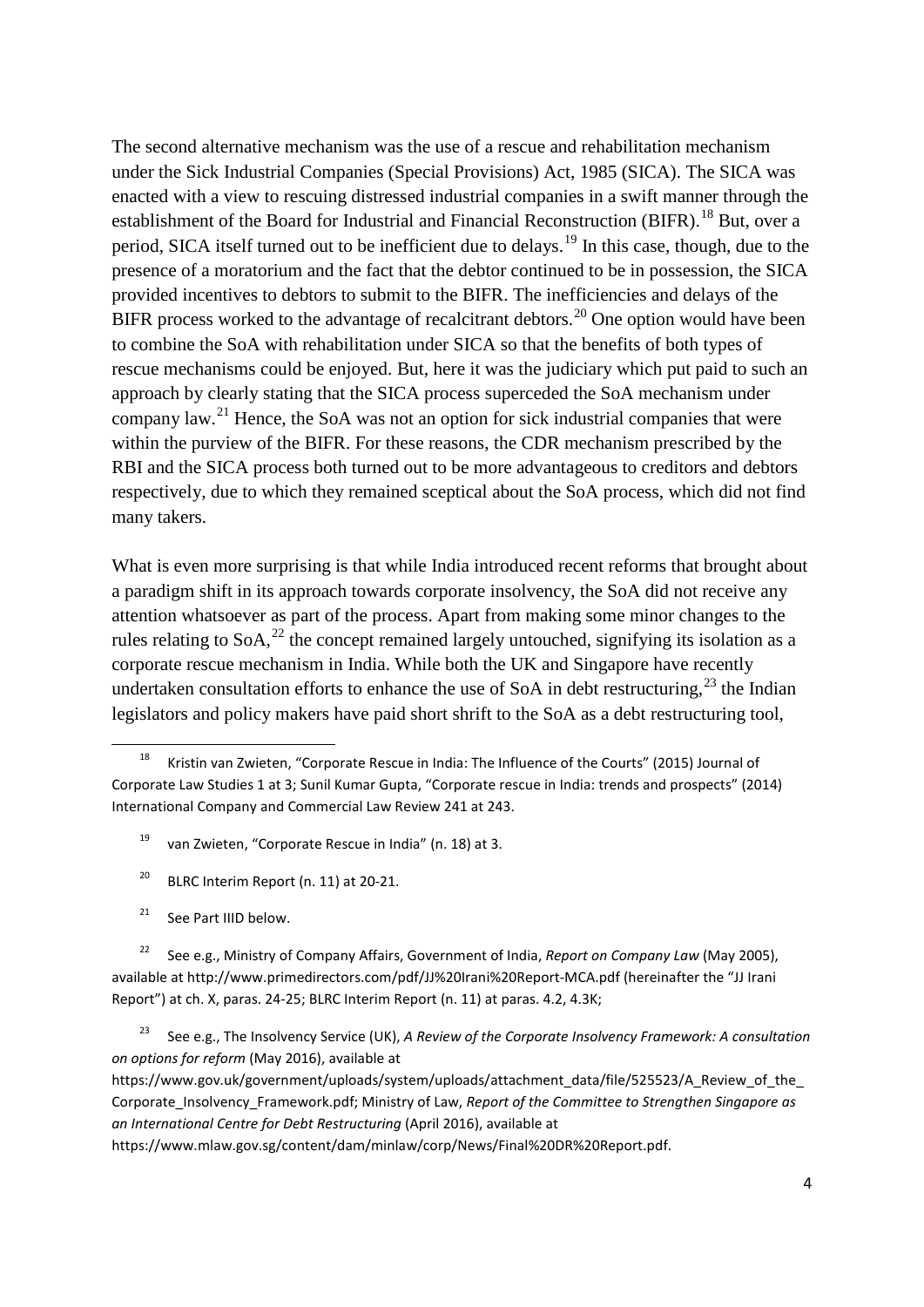and have instead trained their efforts on other mechanisms. More importantly, the recent reforms resulted in the repeal of SICA and the establishment of a corporate insolvency resolution process (CIRP) under the recently enacted Insolvency and Bankruptcy Code, 2016. The CIRP is a time-bound process triggered for defaulting companies that can undergo debt restructuring through the intervention of an insolvency professional acting under the overall supervision of the National Company Law Tribunal (NCLT). The CIRP allows a cramdown across all classes (as the requirement is a 75% majority of all financial creditors without the requirement of classification) and a limited moratorium, but it largely displaces existing management by handing over the business affairs of the company into the hands of an insolvency professional. By making the process largely creditor-driven, the CIRP seeks to rectify the problems created by the erstwhile SICA. This leaves the SoA as the principal mechanism under Indian law that permits restructuring while maintaining the debtor in possession of the business of the company. Moreover, given that the CIRP is within the realm of insolvency, it still caters for the SoA to act as a suitable mechanism for restructuring the debts of a solvent company. For these reasons, it is too early to sound the death knell of the SoA. However, as this paper elucidates, it is necessary for the policymakers in India to introduce appropriate reforms to the law relating to the SoA so as to make it a more attractive option for restructuring of debts in addition the recently introduced CIRP process.

Part II of this paper discusses the scope and process of the SoA as a debt restructuring tool, and highlights its benefits and disadvantages. Part III compares the SoA with the other two forms of restructuring that were available in India, namely the RBI's CDR mechanism and the rehabilitation of companies under the SICA, finding that the incentive of the creditors and debtors respectively to resort to those alternative mechanisms consigned the SoA into near oblivion. The courts supported this through their interpretation that preferred SICA to the Companies Act. Part IV discusses the impact of recent reforms on debt restructuring, including in terms of the company law reform as well as the introduction of a new insolvency law. Part V contains a normative discussion and makes some recommendations for specific reforms to the law surrounding SoA to ensure that its benefits are fully extracted. Part VI concludes.

#### **II. SCHEME OF ARRANGEMENT: SCOPE AND PROCESS**

The SoA as a mechanism of debt restructuring has been available under Indian law for over a century,  $^{24}$  $^{24}$  $^{24}$  although its use by companies in winding up was permissible even earlier. <sup>[25](#page-6-1)</sup> This mechanism has continued to exist in the statute books to the present day without significant alterations to its basic nature.<sup>[26](#page-6-2)</sup> Although the current law relating to SoA is contained in the

<span id="page-6-0"></span> $24$  Companies Act, 1913, s. 153.

<span id="page-6-1"></span><sup>&</sup>lt;sup>25</sup> See e.g. The Indian Companies Act, 1882, s. 202.

<span id="page-6-2"></span> $26$  Companies Act, 2013, s. 230.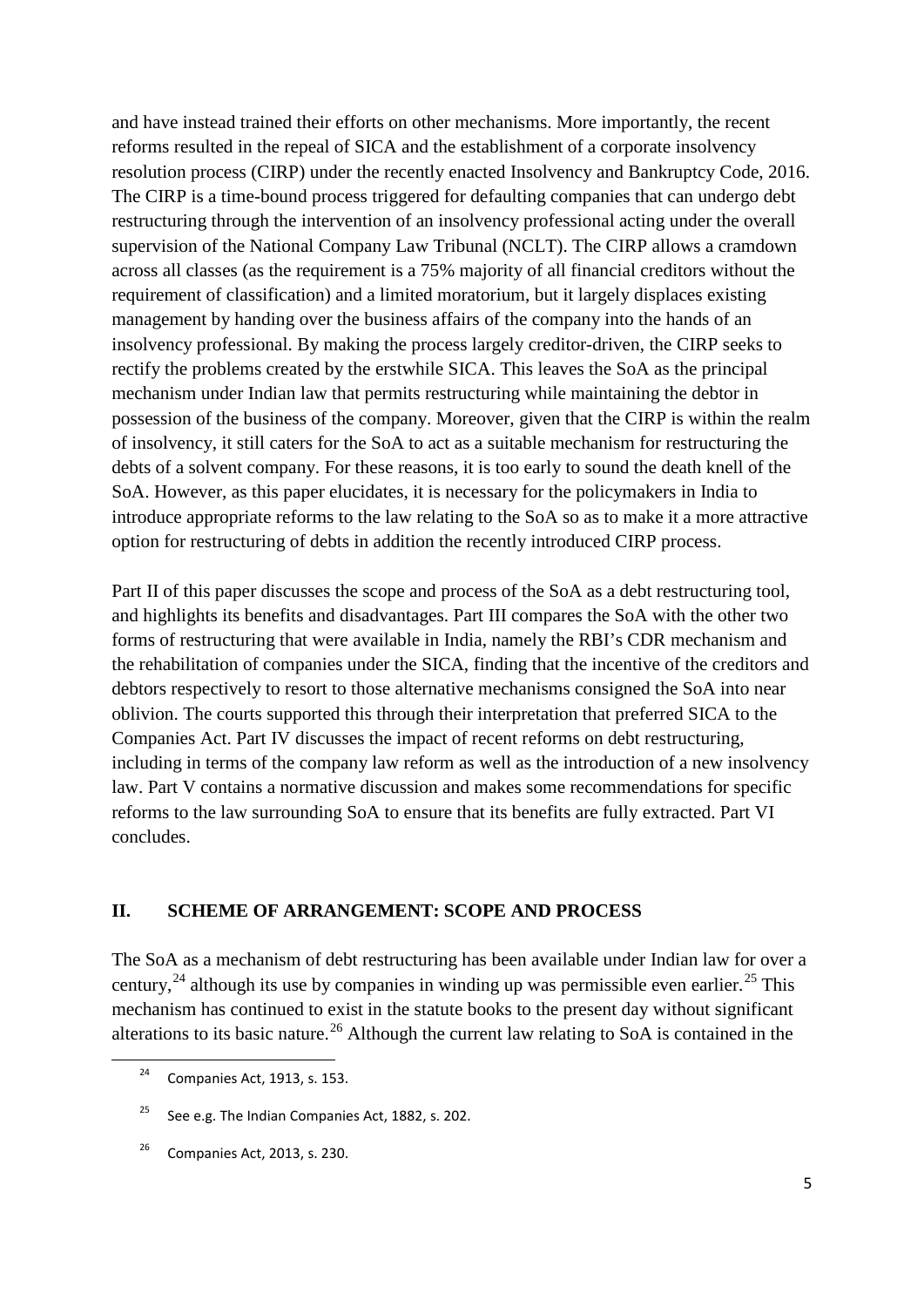Companies Act, 2013 (the CA 2013), its provisions relating to this topic came into effect only as recently as 15 December 2016.<sup>[27](#page-7-0)</sup> Until then, the SoA was governed under sections 391 to 394 of the Companies Act, 1956 (the CA 1956). Under this legislation that endured nearly half a century, courts developed substantial jurisprudence surrounding the  $SoA$ <sup>[28](#page-7-1)</sup>

#### *A. The Scheme Process*

<span id="page-7-8"></span>The SoA process begins with the board of directors of a debtor company proposing a compromise or arrangement between itself and its creditors or shareholders. To operationalise such a compromise or arrangement, the company makes an application to the High Court to convene meetings of the respective classes of creditors.<sup>[29](#page-7-2)</sup> One issue that has exercised the minds of Indian courts relates to the classification of creditors. This is because the requisite majority of each class of creditors must approve the scheme separately. The Indian courts have generally followed the English jurisprudence relating to classification in that a class "must be confined to those persons whose rights are not so dissimilar as to make it impossible for them to consult each together with a view to their common interest".<sup>[30](#page-7-3)</sup> At the same time, the courts have found it "obvious that unless a separate and different type of Scheme of Compromise is offered to a sub-class of a class of creditors or shareholders otherwise equally circumscribed by the class no separate meeting of such sub-class of the main class of members or creditors is required to be convened."<sup>[31](#page-7-4)</sup> Hence, while the courts place considerable emphasis on classification of creditors, they are not swayed by minute differences among creditors that result in artificial distinctions among creditors.<sup>[32](#page-7-5)</sup>

<span id="page-7-1"></span><sup>28</sup> Hence, in this part I focus on the Companies Act, 1956, and discuss the more recent reforms culminating in the Companies Act, 2013 in Part IVA below. However, for sake of convenience, while discussing the provisions of the Companies Act, 1956, I include references to parallel provisions under the CA 2013.

<span id="page-7-2"></span><sup>29</sup> Companies Act, 1956, s. 391(1); Companies Act, 2013, s. 230(1). Under the CA 1956, the jurisdiction to convene class meetings was with the High Court that exercises jurisdiction over the state in which the company is incorporated.

<span id="page-7-3"></span><sup>30</sup> *In Re Maneckchowk and Ahmedabad Manufacturing Co. Ltd.*, (1970) 40 Comp. Cas. 819 (Guj) at para. 41, relying on *Sovereign Life Assurance Co. v. Dodd*, (1892) 2 QB 573 (CA).

<sup>31</sup> *Miheer H. Mafatlal v. Mafatlal Industries Ltd.*, (1996) 87 Comp. Cas. 792 (SC).

<span id="page-7-5"></span><span id="page-7-4"></span><sup>32</sup> For example, foreign lenders were not treated as a separate class (*In Re Arvind Mills Ltd*, (2002) 111 Comp. Cas. 118 (Guj)), a debentureholder by virtue of a creation of a debenture redemption reserve was held not to constitute a separate class (*In Re Spartek Ceramics India Ltd.*, (2007) 7 SCL 548 (AP)), and a related creditor was held to be like any other creditor in a scheme that did not confer any higher rights than those conferred upon other creditors (*In Re Mather and Platt Fire Systems Limited*, MANU/MH/0286/2007 (Bom)).

<span id="page-7-7"></span><span id="page-7-6"></span><span id="page-7-0"></span><sup>&</sup>lt;sup>27</sup> Ministry of Corporate Affairs, Government of India, Notification No. S.O. 3677(E) dated 7 December 2016.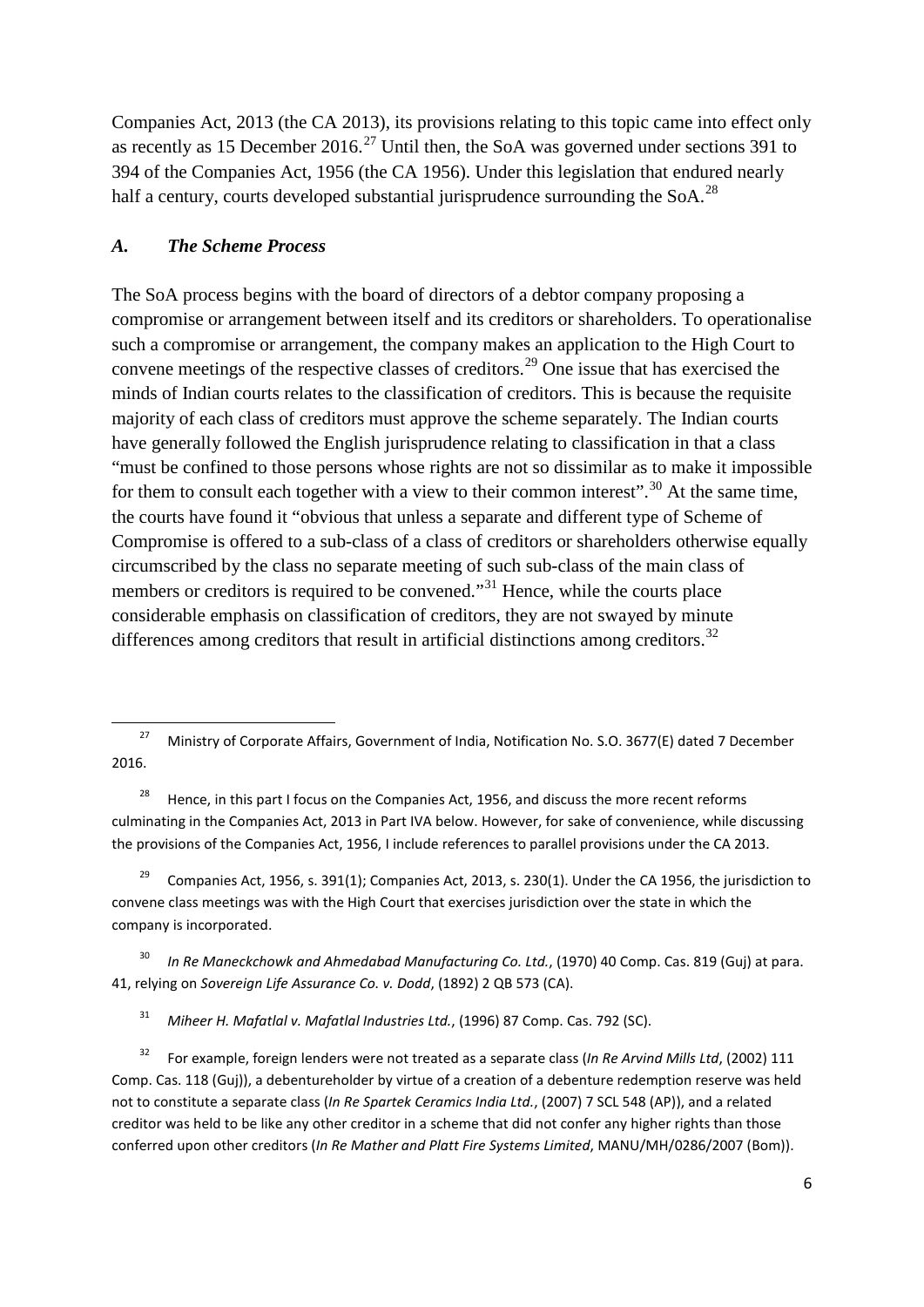Once the requisite meetings are convened,  $33$  the scheme must be approved by a majority in number (i.e., over 50%) representing 75% in value of *each class* of shareholders present and voting, in separate meetings for each class.<sup>[34](#page-8-1)</sup> Once approval is obtained, the company must again approach the High Court for sanction of the scheme. The High Court will hold hearings in which interested parties may represent themselves and, if satisfied, issue an order sanctioning the scheme.<sup>[35](#page-8-2)</sup> Here, the Indian judiciary has played a trailblazing role in developing the jurisprudence on SoA by clearly defining the role of the court in sanctioning a scheme. In *Miheer Mafatlal*, the Supreme Court laid down the broad contours of the court's jurisdiction in reviewing the SoA and clarified that such jurisdiction is "peripheral and supervisory and not appellate. The Court acts like an umpire in a game of cricket who has to see that both the teams play their game according to the rules and do not overstep the limits. But subject to that how best the game is to be played is left to the players and not to the umpire."<sup>[36](#page-8-3)</sup> Exercising this jurisdiction, once the High Court sanctions the scheme, it must be filed with the Registrar of Companies to make it effective.

## *B. Key Benefits and Concerns of the Scheme*

<span id="page-8-7"></span>The SoA offers several advantages in the context of debt restructuring. The first is its wide scope. Courts have generally interpreted the terms "compromise" and "arrangement" broadly to encompass various types of transactions that include financial restructuring, as well as corporate restructuring that might involve the sale of assets or business of the debtor company or its amalgamation with another company.<sup>[37](#page-8-4)</sup> This provides sufficient flexibility to the debtor company and its creditors to negotiate using various types of restructuring options.[38](#page-8-5)

<span id="page-8-6"></span>Second, the SoA can be utilised in the context of both solvent and insolvent companies. By enabling an early restructuring of a company's debtor that helps avoid insolvency, the use of

- <sup>34</sup> Companies Act, 1956, s. 391(2); Companies Act, 2013, s. 230(6).
- <sup>35</sup> Companies Act, 1956, s. 391(2); Companies Act, 2013, s. 230(5), (6).

<span id="page-8-3"></span><span id="page-8-2"></span><span id="page-8-1"></span><sup>36</sup> *Miheer Mafatlal* (n[. 31\)](#page-7-7) at para. 28. See also, *Hindustan Lever Employees' Union v. Hindustan Lever Limited*, AIR 1995 SC 470.

<sup>37</sup> A. Ramaiya, *A Guide to the Companies Act*, 18<sup>th</sup> ed (Gurgaon: LexisNexis, 2015), at p. 3692.

<span id="page-8-5"></span><span id="page-8-4"></span>This may entail some similarities with the "pre-pack" restructuring option. See e.g., John Armour, "The Rise of the 'Pre-Pack': Corporate Restructuring in the UK and Proposals for Reform" in RP Austin and Fady JG Aoun, *Restructuring Companies in Troubled Times: Director and Creditor Perspectives* (Sydney: Ross Parsons Centre, 2012) at p. 43.

<span id="page-8-0"></span>In convening the class meetings, the debtor company must provide adequate information to the members of each class, and non-disclosure of material information could be fatal to the scheme. *In Re TCI Infrastructure Finance Ltd.*, (2008) 146 Comp. Cas. 113 (Raj); *In Re Mather and Platt Fire Systems Limited* (n. [32\)](#page-7-6).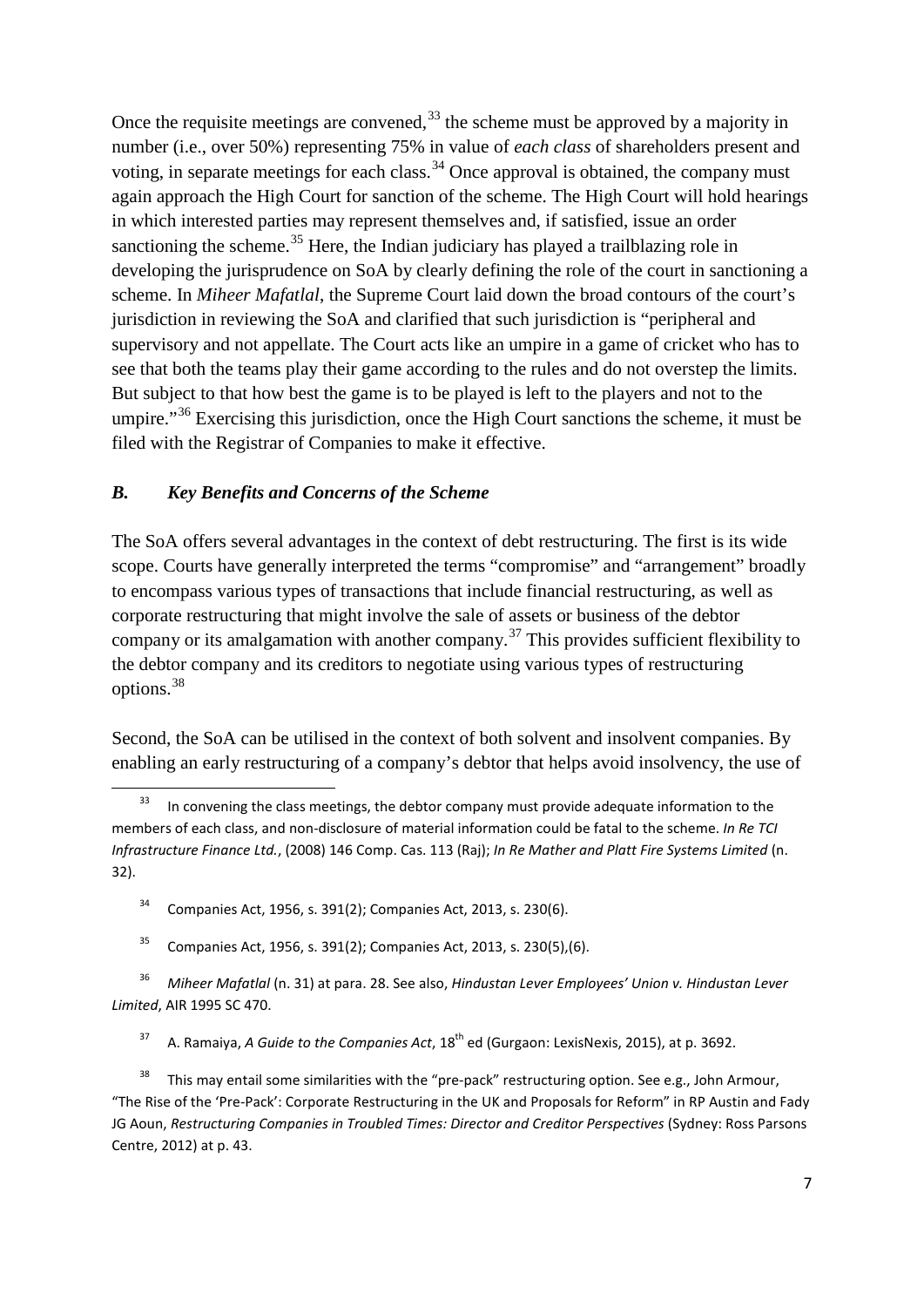the SoA prevents not only any stigma associated with defaults or insolvency,<sup>[39](#page-9-0)</sup> but also protects against potential cross-defaults that might render the company's financial situation even graver.<sup>[40](#page-9-1)</sup> At the same time, companies that are already in the process of winding up may resort to the SoA as a form of corporate rescue.<sup>[41](#page-9-2)</sup> In these circumstances, courts tend to balance the two alternatives before them, namely to sanction the scheme and rescue the company, or to reject the scheme and as a corollary put the company into winding up.<sup>[42](#page-9-3)</sup> This involves a consideration of competing interests of creditors and shareholders.<sup>[43](#page-9-4)</sup> Furthermore, the court's power in a SoA extends even to restructure the debts of a company where a winding up has been ordered and the liquidator appointed, so long as the ultimate step of disposal of the assets is yet to be undertaken.<sup>[44](#page-9-5)</sup>

Third, and perhaps the most advantageous feature of the SoA, is that the scheme has a binding effect on the debtor company as well as all the creditors who come within its purview. This avoids the "hold out" problem that tends to be common when there are many small creditors, some of who may seek to realise a better deal by staying outside the scheme.<sup>[45](#page-9-6)</sup> However, due to the classification requirements under Indian law as discussed earlier in this Part, it is possible to "cram down" the scheme only on minorities forming part of each class. Consequently, it is not possible to cram down one or more classes as whole, which diminishes the utility of the binding nature of the scheme.<sup>[46](#page-9-7)</sup> Hence, while holdouts within each class cannot impinge upon the effectiveness of a SoA, a class that holds out can stymie the restructuring.

Fourth, the SoA process does not affect the management of the debtor company. The current management continues to operate the business without interference from an administrator or insolvency practitioner. By following the debtor-in-possession approach, the SoA enables the management of companies which are suffering a downturn in business to take recourse to the

<span id="page-9-0"></span><sup>&</sup>lt;sup>39</sup> See Chan, "Schemes of Arrangement as a Corporate Rescue Mechanism" (n. [9\)](#page-3-7) at 42; Gallagher, "The Growth of Schemes of Arrangement" (n. [9\)](#page-3-7) at p. 86.

<sup>40</sup> Pilkington, *Schemes of Arrangement* (n[. 9\)](#page-3-7) at pp. 11-12.

<span id="page-9-2"></span><span id="page-9-1"></span><sup>&</sup>lt;sup>41</sup> This applies where the company is being wound up under the provisions of the Companies Act or under special legislation such as the Reserve Bank of India Act, 1934. For an instance of the latter, see *Reserve Bank of India v. CRB Capital Markets Ltd.*, (2013) 117 SCL 427 (Del).

<sup>42</sup> *In Re Maneckchowk and Ahmedabad Manufacturing Co. Ltd.* (n. [30\)](#page-7-8) at para. 79.

<span id="page-9-5"></span><span id="page-9-4"></span><span id="page-9-3"></span><sup>43</sup> Ibid. See also, *S. Krishna Murthy v. Hoysala Building Development Company Pvt. Ltd.*, MANU/KA/0679/2012 at para. 18.

<sup>44</sup> *Meghal Homes Pvt. Ltd. v. Shree Niwas Girni K.K. Samithi*, (2007) 139 Comp. Cas. 418 (SC).

<span id="page-9-6"></span><sup>45</sup> Pilkington, *Schemes of Arrangement* (n[. 9\)](#page-3-7) at p. 13.

<span id="page-9-7"></span><sup>46</sup> Payne, "Debt Restructuring in English Law" (n. [1\)](#page-2-4) at p. 12.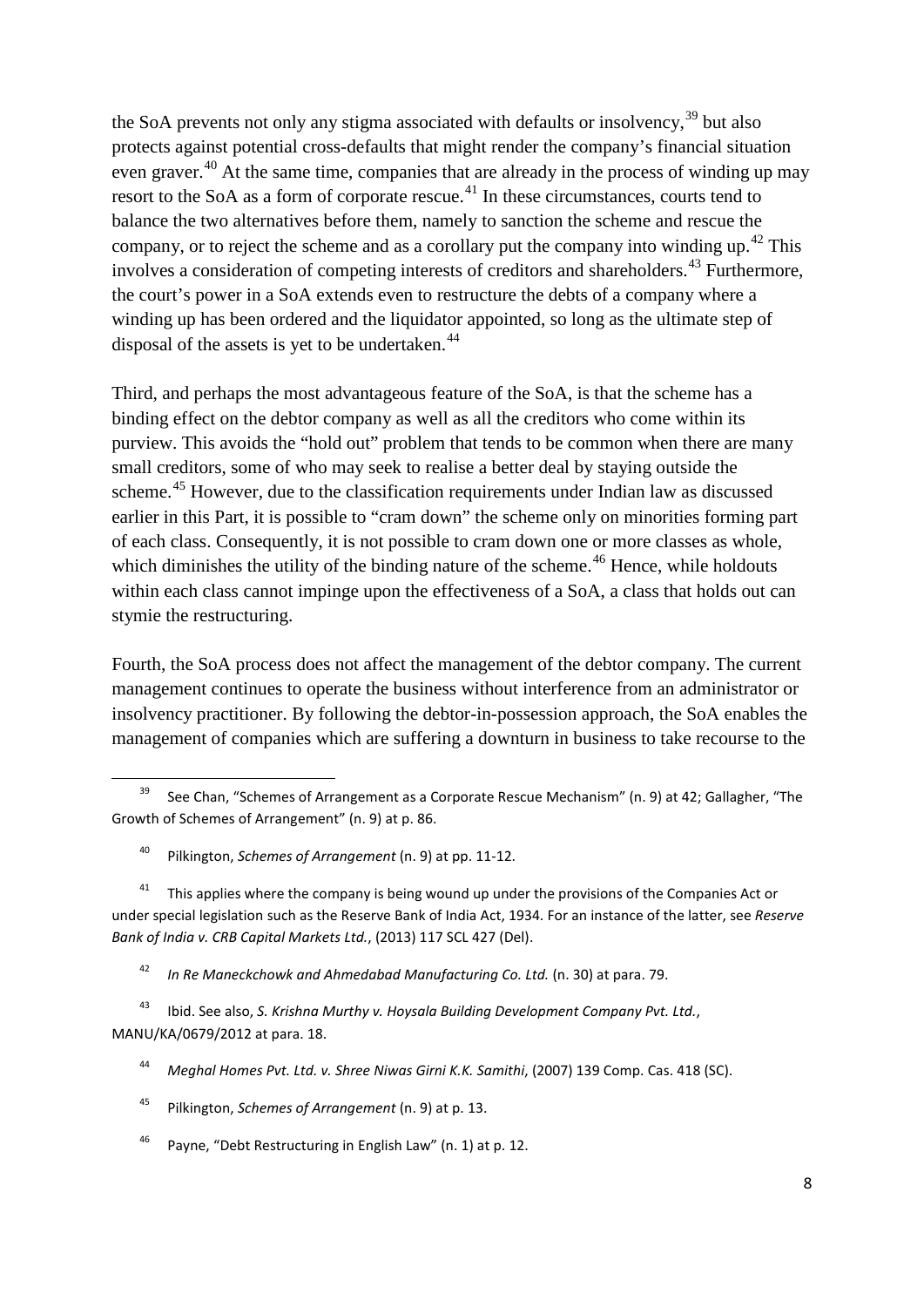restructuring process sooner rather than later, as they have no reason to fear a loss of control over the business.[47](#page-10-0) However, in case of companies in distress due to mismanagement or selfserving behaviour on the part of the management or promoters, the debtor-in-possession regime may exacerbate the situation further, exposing the creditors to further peril.<sup>[48](#page-10-1)</sup>

Finally, under the CA 1956, a limited moratorium was available whereby the court reviewing a SoA was entitled to "stay the commencement or continuation of any suit or proceeding against the company" pending disposal of the scheme application.<sup>[49](#page-10-2)</sup> Although not automatic in nature, such a moratorium imposed at the discretion of the court would help prevent enforcement actions against the company by creditors (particularly holdouts) that might interfere with negotiation and implementation of a  $SoA<sup>50</sup>$  $SoA<sup>50</sup>$  $SoA<sup>50</sup>$  At the same time, the available evidence indicates that the use of the moratorium was limited due to the careful exercise of discretion by the courts in awarding them.<sup>[51](#page-10-4)</sup> For example, courts would impose a time-bound implementation of a scheme where a stay is pending, so that the debtor company is deprived of any undue advantage arising out of the stay.<sup>[52](#page-10-5)</sup> Moreover, such a stay was available only in respect of certain proceedings, and not to criminal proceedings<sup>[53](#page-10-6)</sup> or recovery proceedings under special legislation benefiting certain types of creditors.<sup>[54](#page-10-7)</sup>

Despite several benefits discussed above, schemes have also suffered from significant disadvantages. The procedural requirements are onerous, and there was often a lack of clarity and certainty on certain aspects of the SoA. For instance, the classification requirements in large schemes could be complex, thereby exposing them to challenge by disgruntled creditors. Moreover, much as the Indian courts have sought to define their role in sanctioning a scheme, they do possess considerable discretion that leaves parties with some level of uncertainty as to their ability to successfully accomplish the implementation of the SoA. Most

<span id="page-10-3"></span><span id="page-10-2"></span><sup>49</sup> Companies Act, 1956, s. 391(6). Note the absence of such a moratorium provision under the CA 2013, a matter that I discuss in Part IVA below.

- <sup>50</sup> Payne, *Schemes of Arrangement* (n[. 5\)](#page-3-0) at p. 216.
- <sup>51</sup> Ramaiya, *A Guide to the Companies Act* (n. [37\)](#page-8-7) at pp. 3788-91.

<span id="page-10-5"></span><span id="page-10-4"></span><sup>52</sup> *The Peerless General Finance and Investment Co. Ltd. v. Essar Oil Limited*, MANU/GJ/0043/2005 (Guj). See also, *In Re Agnite Education Ltd.*, (2013) 177 Comp. Cas. 60 (Mad) (holding that a stay cannot be granted in respect of winding up proceedings unless prior notice is provided to the petitioner in such proceedings).

<span id="page-10-6"></span><sup>53</sup> *Krishna Texport Industries Ltd. v. DCM Ltd.*, MANU/DE/0787/2008 (Del).

<span id="page-10-7"></span><sup>54</sup> For a more detailed discussion on this issue, see Part IIID below.

<sup>&</sup>lt;sup>47</sup> Chan, "Schemes of Arrangement as a Corporate Rescue Mechanism" (n. [9\)](#page-3-7) at p. 52.

<span id="page-10-1"></span><span id="page-10-0"></span>See e.g., Armour, "The Rise of the 'Pre-Pack'" (n. [38\)](#page-8-6) at p. 29 (noting that it "puts the 'fox in charge of the henhouse': that is, it leaves control of the firm in the hands of those who may have been responsible for its demise").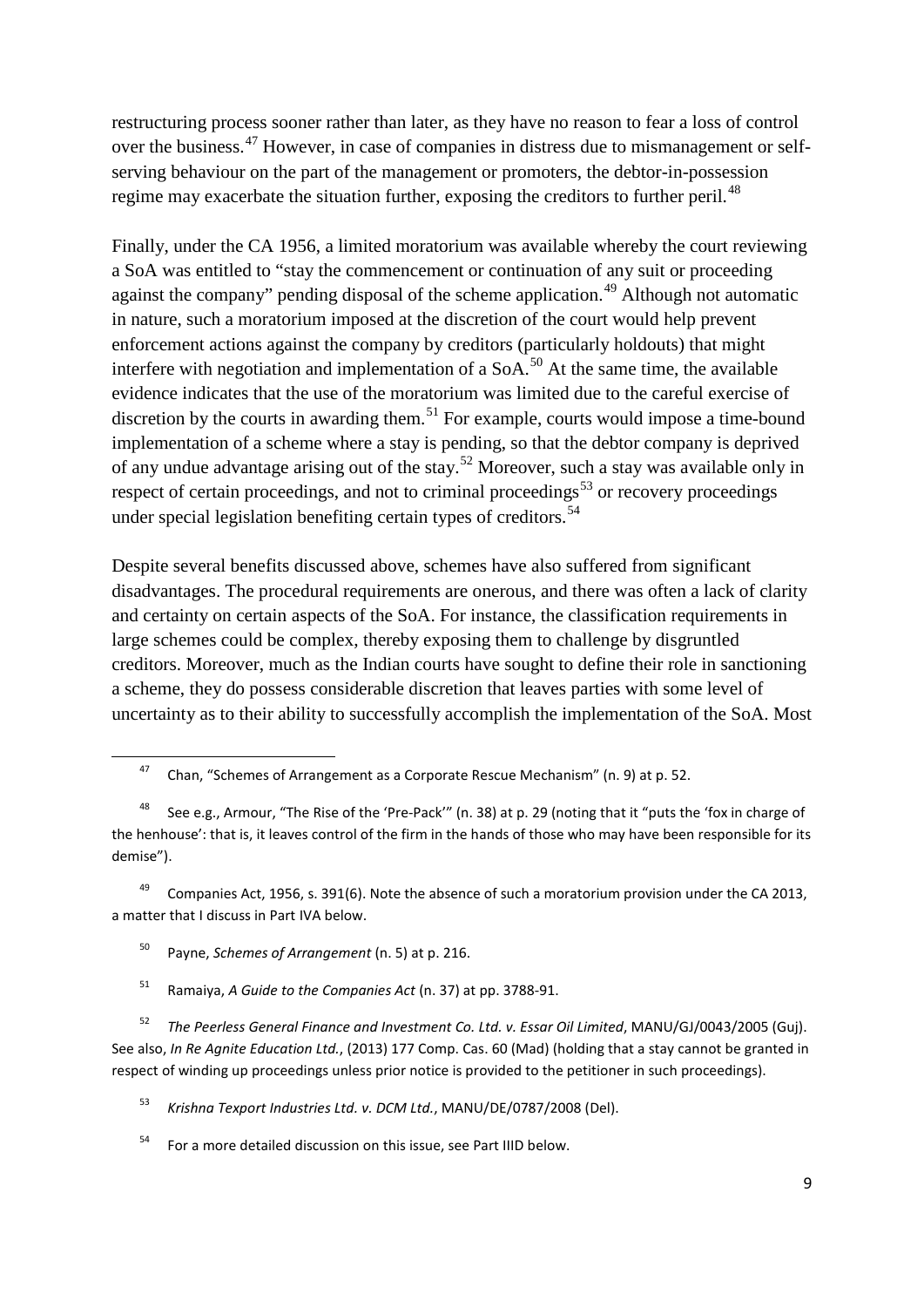importantly, the SoA requires multiple court hearings, especially in cases that are contested, resulting in considerable delays. This was principally due to the fact that under the CA 1956, the High Court had jurisdiction to consider and approve schemes. Given that various High Courts across the country were involved in scheme oversight, and that they were subject to considerable backlogs, not only was there less limited coordination among the various High Courts on key substantive issues relating to the SoA, but the process of implementing the SoA could take several months, if not years, to accomplish. For instance, while some High Courts such as Bombay, Gujarat and Delhi experienced a reasonable flow of cases relating to SoA and hence their judges developed expertise in this area (primarily because several large companies are incorporated within the territorial jurisdiction of these courts), matters were somewhat different in other states. These delays, added costs and uncertainties arguably led to the relative unpopularity of the SoA as a method of debt restructuring.

At the same time, the SoA process has been invoked in a handful of high-profile debt restructuring cases such as Arvind Mills Limited,<sup>[55](#page-11-0)</sup> BPL Limited<sup>[56](#page-11-1)</sup> and Essar Oil Limited,<sup>[57](#page-11-2)</sup> among others.<sup>[58](#page-11-3)</sup> Given that there are well over 20 High Courts in India, it is not possible to obtain accurate data regarding the number of debt restructurings that have been implemented through SoA, but anecdotal evidence indicates that they have been only a few in comparison with the total number of debt restructurings effected in India. This suggests that companies are resorting to other mechanisms available in India law to restructure their debts. I now turn to these other mechanisms that have acquired considerable popularity in India, and have effectively overshadowed the SoA.

## **III. COMPARING SCHEMES WITH OTHER FORMS OF DEBT RESTRUCTURING**

In order to analyse the effectiveness of the SoA as a debt restructuring tool in India, it would be necessary to place the SoA in the context of parallel developments in India's banking and financial markets. Although the SoA was the earliest mechanism available for debt restructuring and corporate rescue and rehabilitation, rapid developments that occurred beginning the 1980s have had a considerable impact on the utility of schemes. In this Part, I first summarise the key developments relating to enforcement of creditors' rights and then

<span id="page-11-0"></span> <sup>55</sup> *In Re Arvind Mills Ltd*, (2002) 111 Comp. Cas. 118 (Guj); "Court upholds Arvind debt recast plan", *The Hindu Business Line* (10 April 2002).

<span id="page-11-1"></span><sup>56</sup> *Infrastructure Leasing and Financial Services Ltd. v. B.P.L. Ltd.*, (2015) 189 Comp. Cas. 1 (SC); Venkatesha Babu, "Can BPL Claw Back Up?", *Business Today* (26 September 2004).

<span id="page-11-3"></span><span id="page-11-2"></span><sup>57</sup> *The Peerless General Finance and Investment Co. Ltd. v. Essar Oil Limited*, MANU/GJ/0043/2005 (Guj); "Scheme of arrangement for Essar Oil debenture holders", *The Hindu Business Line* (25 April 2003).

<sup>&</sup>lt;sup>58</sup> Notably, these were effected at the turn of the century.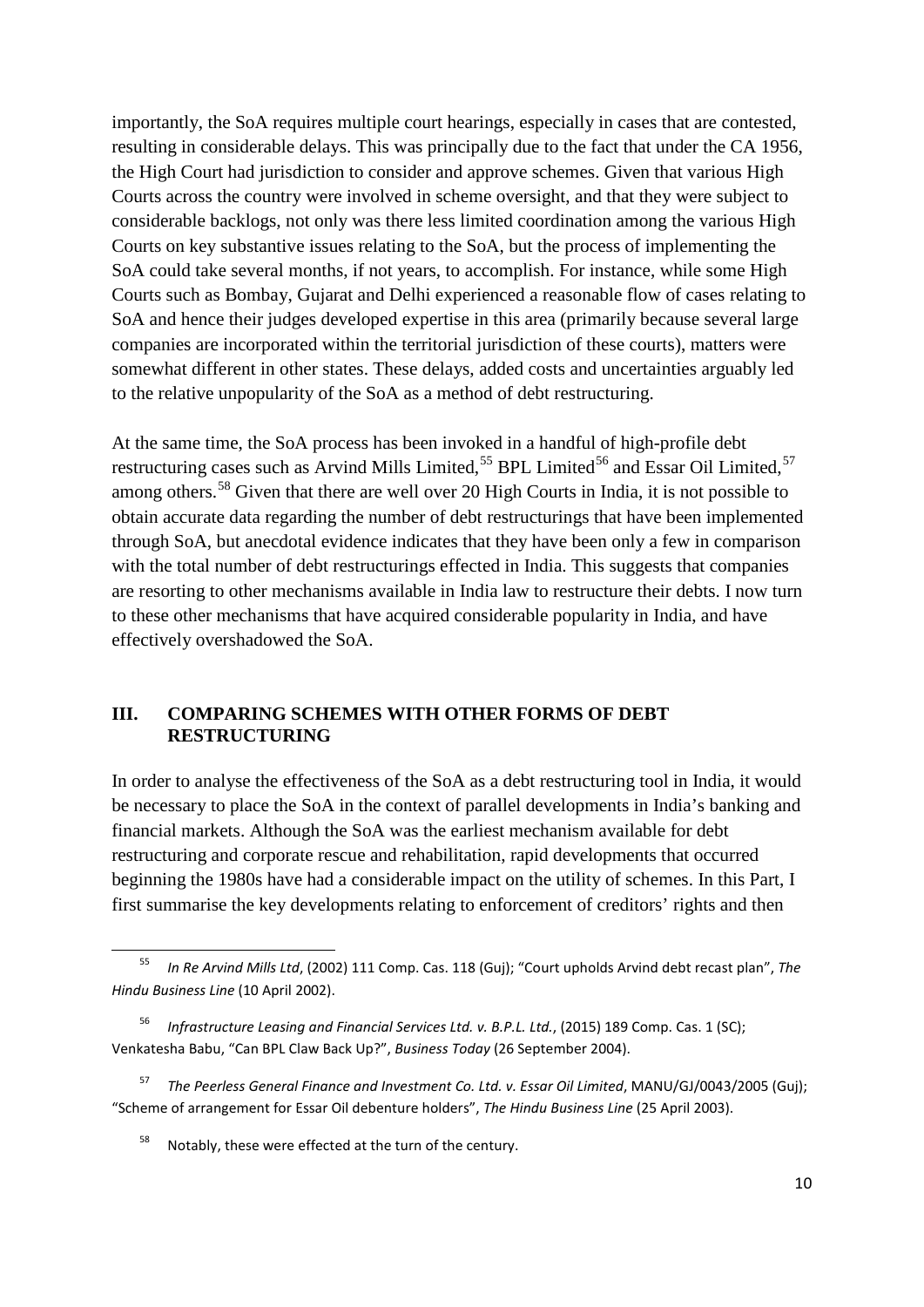discuss two mechanisms for restructuring debts and rehabilitation of distressed companies that have acquired prominence in India during the last three decades, primarily with a view to comparing those mechanisms with the scheme. Finally, I examine the role of the judiciary, which reveals a distinct preference for the more novel methods of creditor enforcement and debt restructuring over that of the SoA that is embedded in company law that might explain the gradual decline of the SoA.

## *A. Evolution of the Law Relating to Creditors' Rights and Corporate Rescue*

Given that the insolvency process set out in the Companies Act, 1956 was found to be inadequate and that there was a general acknowledgement of the lack of adequate avenues available to creditors to enforce their rights against errant borrowers, there was considerable momentum beginning the 1990s to strengthen the recovery rights of banks and financial institutions in India.[59](#page-12-0) Based on various committee reports, Parliament first enacted the Recovery of Debts due to Banks and Financial Institutions Act, 1993 (RDDBFI Act). In order to obviate the use of the overburdened court system for recoveries, the RDDBFI Act envisaged the establishment of specialised tribunals in the form of Debt Recovery Tribunals (DRTs) for speedy recoveries by banks and financial institutions. As it was applicable only to banks and financial institutions, it excluded other types of creditors (including foreign banks) from its purview. Subsequently, Parliament enacted the Securitisation and Reconstruction of Financial Assets and Enforcement of Security Interest Act, 2002 (SARFAESI Act), which provided for recoveries by banks and financial institutions without resort to the courts or the DRT, thereby implicitly recognising a failure of the DRT system. Here too, the special recovery mechanism was available only to banks and large financial institutions, which discriminated against other creditors who did not enjoy these benefits.

In the sphere of debt restructuring and corporate rehabilitation too, significant reforms were introduced to establish alternatives to the SoA prescribed in company law. In 2001, the RBI established the CDR framework as an out-of-court mechanism that allowed banks to restructure the debts of distressed borrowers through a less formal process and under the broad supervision of the central bank. This has since become hugely popular, and has been refined further by the inclusion of additional restructuring options. Even earlier, Parliament enacted SICA as a special legislation in 1985 to enable the timely revival and rehabilitation of distressed industrial companies under the aegis of the BIFR. Since their establishment, creditors and debtors have gravitated towards either the RBI's CDR framework or SICA, due to which the SoA has attracted much less attention than in other jurisdictions such as the UK and Singapore. Hence, it would be imperative to compare the SoA against these two frameworks, to which I now turn.

## <span id="page-12-0"></span>*B. Debt Restructuring Through RBI Frameworks*

 <sup>59</sup> Sengupta, Sharma & Thomas, "Evolution of the insolvency framework" (n[. 15\)](#page-4-0) at 8.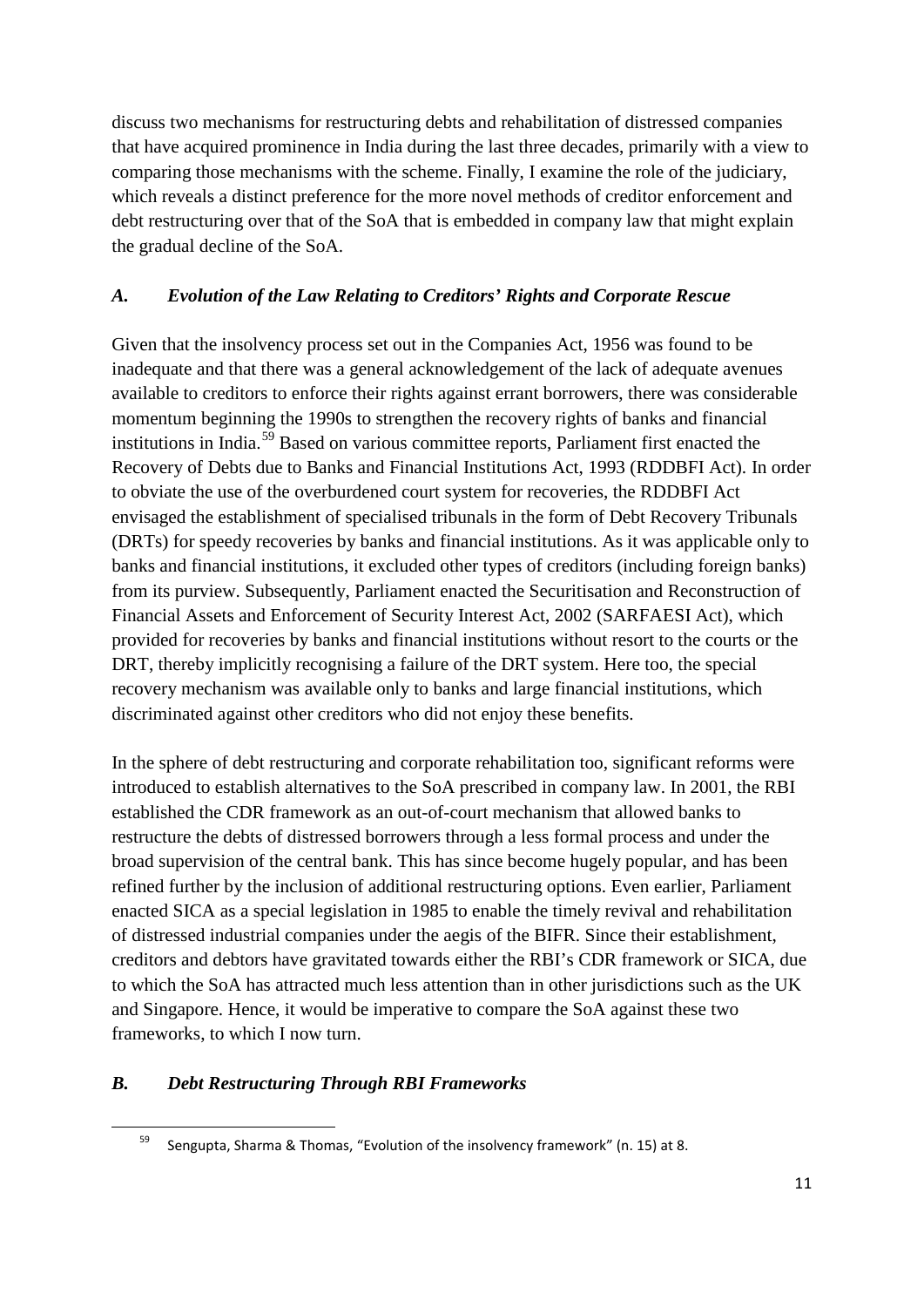<span id="page-13-0"></span>In 2001, the RBI introduced the CDR mechanism to "ensure a timely and transparent mechanism for the restructuring of corporate debts of viable corporate entities affected by internal or external factors, outside the purview of BIFR, DRT and other legal proceedings".[60](#page-13-1) This was based on the experience of other countries such as the UK as well as those such as Thailand, Korea and Malaysia that were recovering from the effects of the Asian financial crisis of the late 1990s.<sup>[61](#page-13-2)</sup> Based largely on the "London approach"<sup>[62](#page-13-3)</sup> and the INSOL principles,<sup>[63](#page-13-4)</sup> the CDR framework provides for an informal and out-of-court workout among the creditors and debtor. The RBI has set out an elaborate mechanism for coordination among banks in order to implement the CDR framework. The legal basis for the framework consists of the debtor-creditor agreement (DCA) and the inter-creditor agreement (ICA) under which the parties undertake the restructuring. This documentation may either be entered into at the time of the original lending transaction or later at the time of reference to the CDR process.<sup>[64](#page-13-5)</sup> To address collective action problems among the creditors, decisions may be taken by the creditor group through a super-majority vote consisting of those representing 60 percent of lenders in number holding not less than 75% of the aggregate principal outstanding financial assistance pertaining to the debtor company. The CDR framework also provides for contractual standstill provisions by which participating banks and financial institutions agree not to commence any civil action against the debtor company for a period of 90 days from commencement of the CDR process, which may be extended to 180 days with specific approvals in the manner provided under the framework.

While the RBI has refined the CDR framework over the years,  $65$  it has supplemented the CDR with other mechanisms that strengthen the hands of eligible creditors. In 2014, the RBI introduced guidelines on the joint lenders' forum  $(ILF)$ , <sup>[66](#page-13-7)</sup> supplemented in 2015 by the Strategic Debt Restructuring (SDR) scheme,  $67$  by which a consortium of lenders could

60 Reserve Bank of India, *Corporate Debt Restructuring (CDR)* (23 August 2001).

 $61$  Ibid.

<span id="page-13-3"></span><span id="page-13-2"></span><span id="page-13-1"></span><sup>62</sup> Rajeswari Sengupta & Anjali Sharma, "Corporate Insolvency Resolution in India: Lessons from a crosscountry comparison" (January 2016), available at https://mpra.ub.uni-

muenchen.de/69130/1/MPRA\_paper\_69130.pdf. See also, Payne, "Debt Restructuring in English Law" (n. [1\)](#page-2-4) at p. 5.

<span id="page-13-5"></span><span id="page-13-4"></span><sup>63</sup> INSOL International, *Statement of Principles for a Global Approach to Multi-Creditor Workouts*  (October 2000).

<sup>64</sup> Reserve Bank of India, *Corporate Debt Restructuring (CDR)* (n. [60\)](#page-13-0), para. 4.2.

<sup>65</sup> Sengupta, Sharma & Thomas, "Evolution of the insolvency framework" (n[. 15\)](#page-4-0) at 8.

<span id="page-13-8"></span><span id="page-13-7"></span><span id="page-13-6"></span><sup>66</sup> Reserve Bank of India, *Framework for Revitalising Distressed Assets in the Economy – Guidelines on Joint Lenders' Forum (JLF) and Corrective Action Plan (CAP)* (26 February 2014).

<sup>67</sup> Reserve Bank of India, *Strategic Debt Restructuring Scheme* (8 June 2015).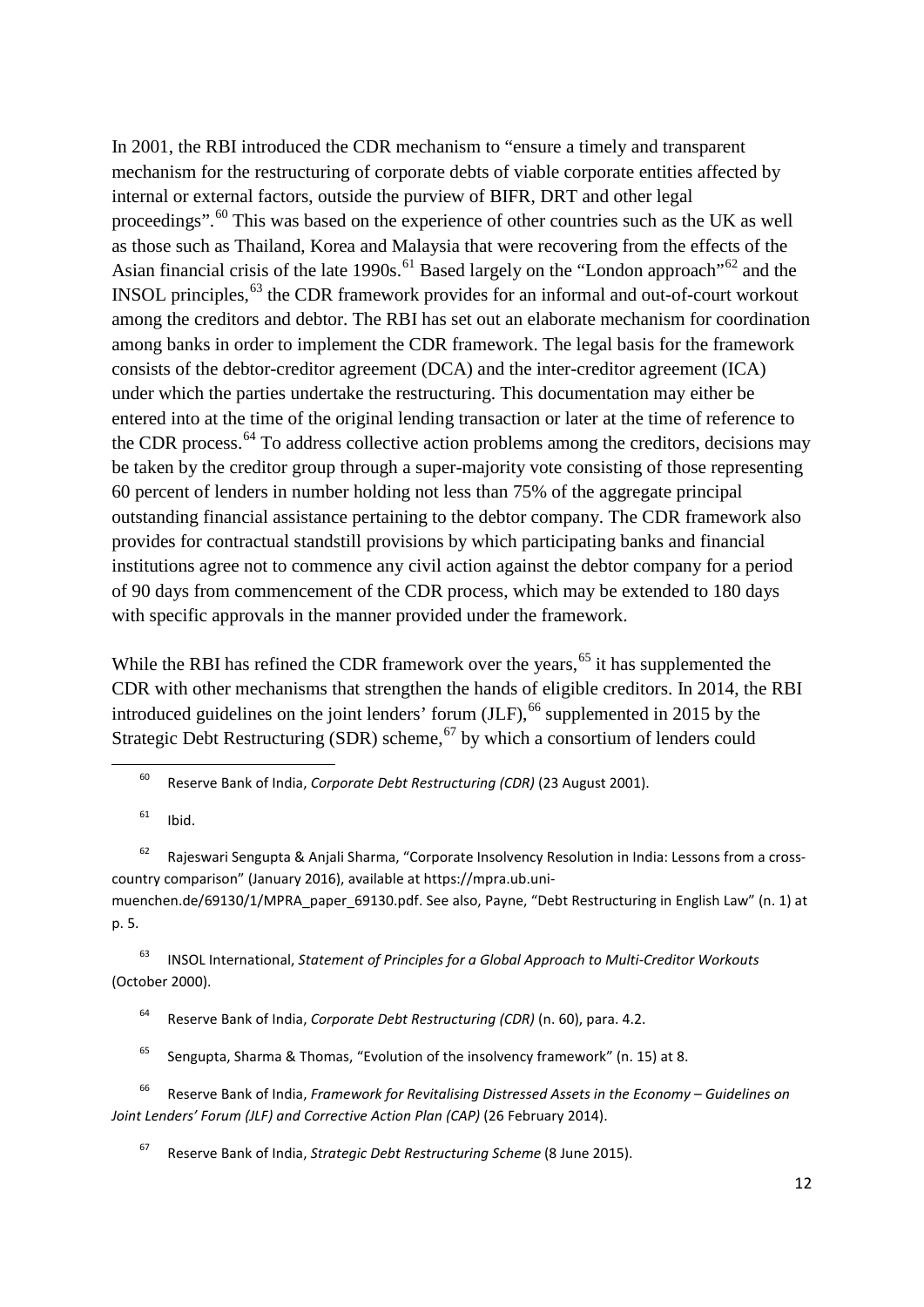<span id="page-14-0"></span>convert a part of their stressed loans into equity of the debtor company, with the consortium holding at least a 51% stake.<sup>[68](#page-14-1)</sup> Further, in 2016, the RBI introduced the Scheme for Sustainable Structuring of Stressed Assets  $(S4A)$ , <sup>[69](#page-14-2)</sup> which allows banks to bifurcate the debt of the debtor company into two parts, namely the sustainable portion based on the debt servicing capability of the debtor company (which would be classified as a standard asset) and the unsustainable portion, which would be converted into equity or quasi equity instruments.[70](#page-14-3)

The frameworks introduced by the RBI for debt restructuring carry distinct advantages. First, and most importantly, they involving out-of-court restructuring and hence overcome some of the most difficult problems faced by the SoA. This would singlehandedly act as a great attraction towards the RBI frameworks and away from the SoA. Second, the RBI frameworks provide for a wider cramdown as all eligible lenders are pooled together for determining the requisite majority for approval the restructuring without the requirement of classification of creditors. Hence, it is not possible for individual creditors or classes thereof to hold out on their own. Third, restructuring through the RBI frameworks comes with the benefit of a contractual moratorium that enables parties to negotiate and effect a restructuring without the fear of enforcement actions by one or more creditors. Finally, although the eligible creditors are entitled to exercise significant control over the restructuring process, the debtor continues to be in management of the company and its business, due to which this represents a "debtorin-possession" approach. $^{71}$  $^{71}$  $^{71}$ 

The principal disadvantage of the RBI frameworks is their limited coverage, as they encompass only banks and financial institutions that are within the supervision of the RBI.<sup>[72](#page-14-5)</sup> However, it is possible for other banks and financial institutions to accede to the RBI frameworks on a transaction-to-transaction basis. This effectively excludes various categories

<span id="page-14-1"></span><sup>&</sup>lt;sup>68</sup> Neelasha Nemani, "Attempt at Easing Out the NPA Crisis: An Analysis of the RBI's Reform Efforts", *IndiaCorpLaw Blog* (31 October 2016), available at http://indiacorplaw.blogspot.sg/2016/10/attempt-ateasing-out-npa-crisis.html.

<sup>69</sup> Reserve Bank of India, *Scheme for Sustainable Structuring of Stressed Assets* (13 June 2016).

 $70$  Nemani, "Attempt at Easing Out the NPA Crisis" (n. [68\)](#page-14-0).

<span id="page-14-4"></span><span id="page-14-3"></span><span id="page-14-2"></span> $71$  However, in case of some restructuring schemes such as the SDR, lenders could potentially acquire control over the debtor company by converting their debt into equity, but that is a consequence of the restructuring rather than exercise of control over the business while the restructuring is still underway.

<span id="page-14-5"></span>Currently, a total of 50 banks and financial institutions are members of the CDR mechanism. These include 21 public sector banks, 5 associate banks of the State Bank of India, 11 financial institutions, 1 asset reconstruction company and 12 private sector banks. Information available at http://www.cdrindia.org/downloads/CDR%20Members.pdf.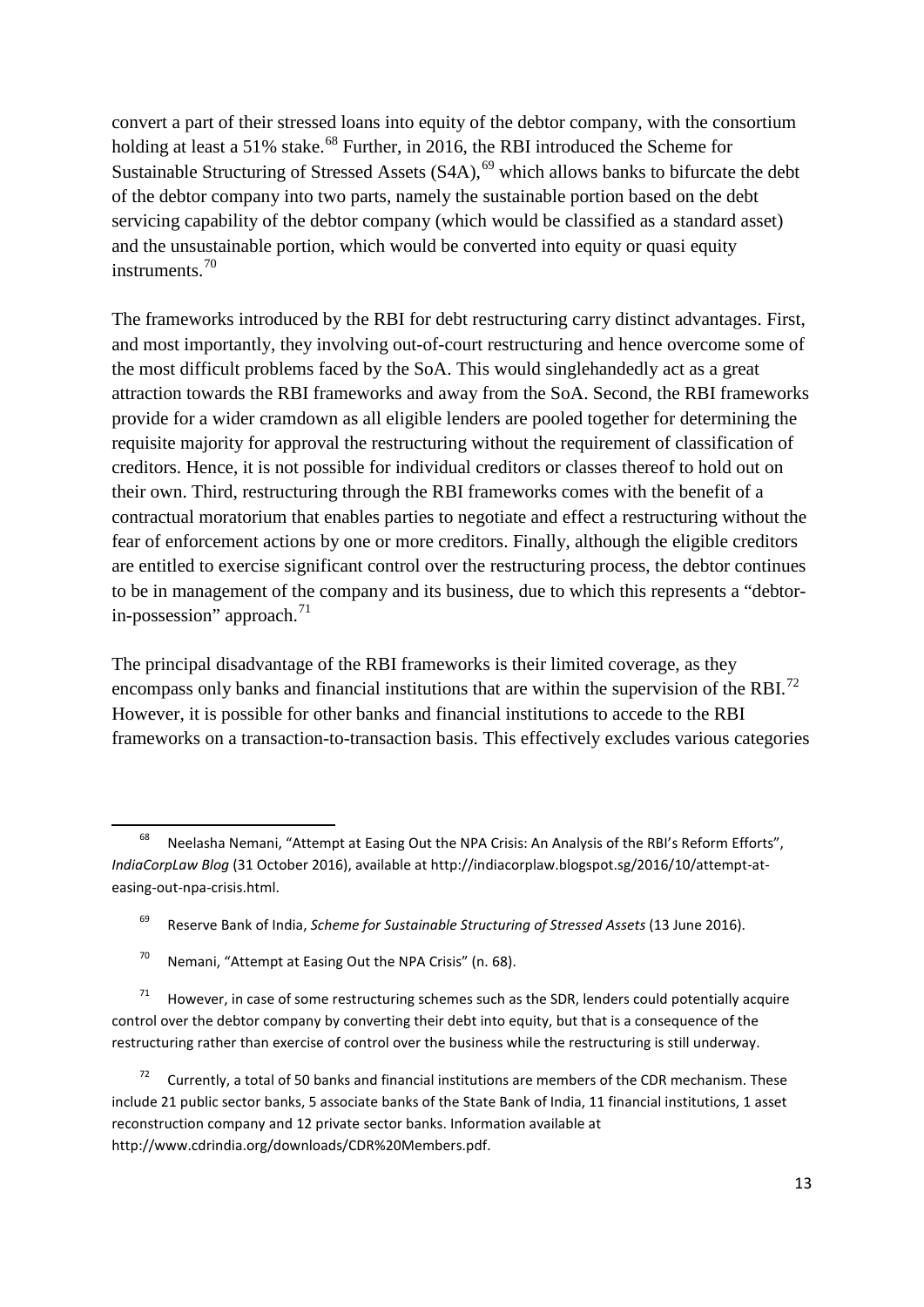of creditors such as foreign banks, bondholders and operational creditors such as suppliers and employees.[73](#page-15-0)

Despite the availability of the RBI frameworks only to banks and financial institutions, they have acquired tremendous popularity. Data indicate that since its inception, the CDR framework has received a substantial number of references, which it has dealt with over the years. A summary of the data as of 30 September 2016 is as follows:

#### **Table 1**

| Total references              | No. of cases                     | 655  |
|-------------------------------|----------------------------------|------|
| received by CDR Cell          | Aggregate debt (in Rs. Trillion) | 4.74 |
| Cases rejected before         | No. of cases                     | 125  |
| admission or approval         | Aggregate debt (in Rs. Trillion) | .71  |
| Total cases approved          | No. of cases                     | 530  |
|                               | Aggregate debt (in Rs. Trillion) | 4.03 |
| Cases withdrawn on            | No. of cases                     | 248  |
| account of package<br>failure | Aggregate debt (in Rs. Trillion) | 1.1  |
| Cases successfully            | No. of cases                     | 97   |
| exited                        | Aggregate debt (in Rs. Trillion) | .71  |
| Packages implemented          | No. of cases                     | 185  |
|                               | Aggregate debt (in Rs. Trillion) | 2.22 |

## Overall Status of CDR Cases Since Inception<sup>[74](#page-15-1)</sup>

Although similar data are not available for SoA, anecdotal evidence indicates that the number of debt restructurings implemented through schemes pales in comparison with those implemented through RBI's CDR framework. Hence, since its inception in 2001, there has been tremendous reliance on the RBI framework to the exclusion of SoA, barring exceptional transactions.[75](#page-15-2)

<span id="page-15-1"></span><sup>74</sup> Source: Corporate Debt Restructuring Mechanism (30 September 2016), available at http://www.cdrindia.org/pdf/cdr-performance-sep-2016.pdf.

<span id="page-15-0"></span> $73$  Discussions with corporate restructuring practitioners in India indicate that these creditors are either excluded from the restructuring process, or the debtor company negotiates bilateral arrangements with some or all of them on the lines of the CDR.

<span id="page-15-2"></span> $75$  See Anant Khandelwal, "The phenomenon of corporate debt restructuring in India: How far can it go to prevent insolvency", *Eurofenix* (winter 2014/2015), available at

http://globalinsolvency.com/sites/all/files/the\_phenomenon\_of\_corporate\_debt\_restructuring\_in\_india\_how far can it go to prevent insolvency .pdf (noting that "Indian Banks sought to restructure over \$40 billion in the last two fiscal years from April 2012 to March 2014. This debt, restructured through the CDR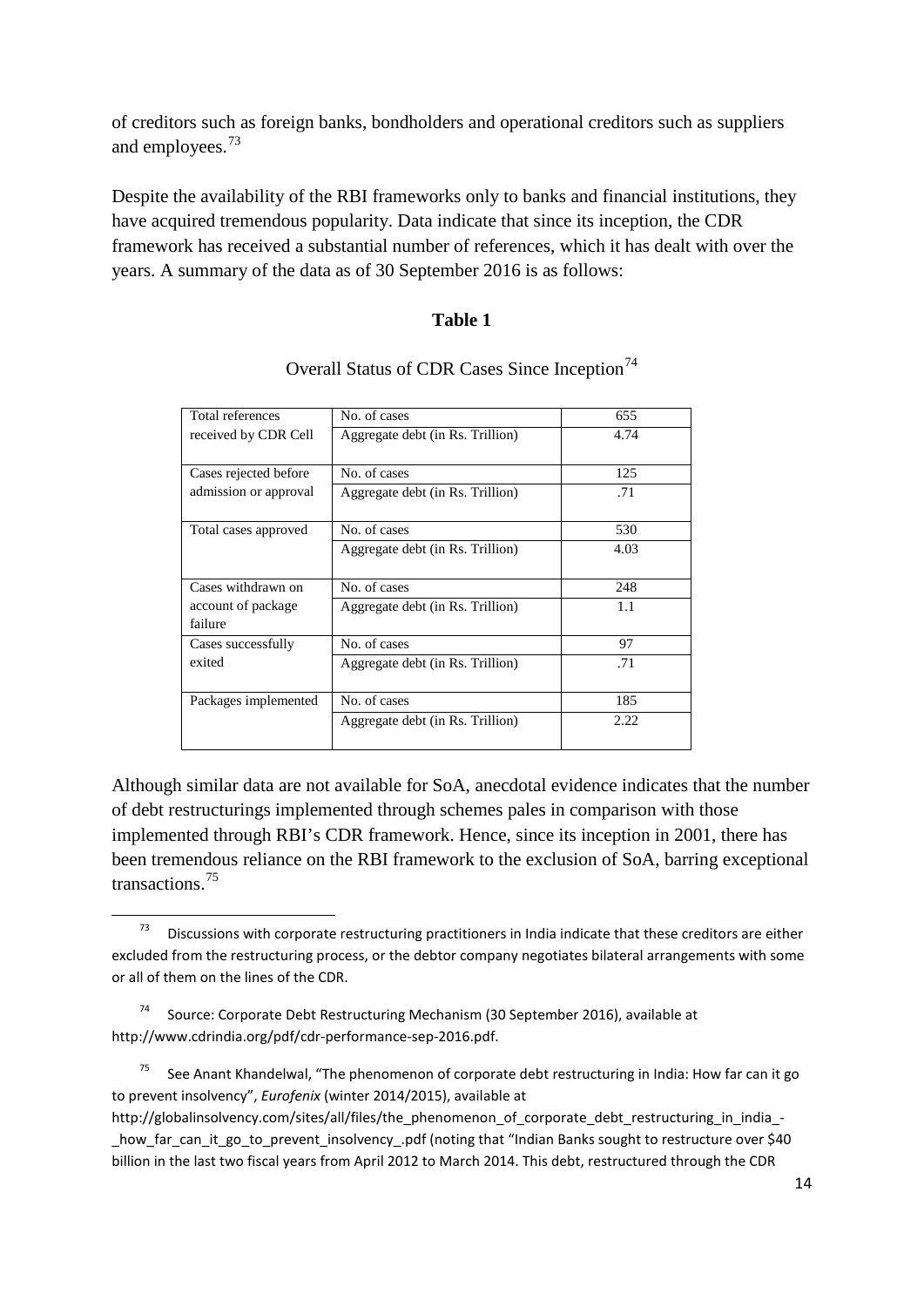Despite its attractiveness and popularity, the RBI frameworks for debt restructuring raise many unanswered questions. For instance, its narrow coverage discriminates against nonparticipating creditors who remain outside the framework, and hence a complete and meaningful resolution becomes impossible.<sup>[76](#page-16-0)</sup> More importantly, the CDR framework provides distorted incentives to eligible creditors to resort to the system. It has been criticised on the ground that banks and financial institutions have used the system for restructuring principally to address their own NPA problems by reducing the number of distressed assets on their balance sheets, and taking advantage of loan classification norms and regulatory forbearance available through this mechanism.<sup>[77](#page-16-1)</sup> Moreover, the SDR mechanism has been criticised on account of its propensity to postpone the NPA problem rather than to cure it.<sup>[78](#page-16-2)</sup> This has come to the attention of the RBI, which appointed a committee to look into the issue and provide recommendations.<sup>[79](#page-16-3)</sup> Given these incentives on the part of banks and financial institutions, it is clear that they invoke the RBI frameworks for debt restructuring with a view to manage their own balance sheets through the asset classification and provisioning norms and regulatory forbearance, rather than to bring about a restructuring that results in a revival or rehabilitation of the debtor company. In other words, banks and financial institutions are more likely to gravitate towards this approach rather than the SoA, a fact that is borne out by the available data.

#### *C. Framework Governing Sick Industrial Companies*

Along the spectrum of methods that can be utilised to implement debt restructuring,<sup>[80](#page-16-4)</sup> the RBI framework leans towards one end, namely that of informal arrangements to achieve debt restructuring without the involvement of courts or tribunals. However, even before the RBI

forum, was greater than the cumulative amount of debt restructured under the forum since its inception in 2001").

<sup>76</sup> Gupta, "Corporate rescue in India" (n. [18\)](#page-5-0) at 244.

**.** 

<span id="page-16-1"></span><span id="page-16-0"></span><sup>77</sup> Pankaj Sevta, "Corporate Debt Restructuring in India: An Overview of the Scheme" (2014) 2 International Journal of Research and Analysis 299 at 311; Fariyal Tahseen, "Corporate Debt Restructuring, the Current Scenario and Evaluation of Times Ahead", *Indian Lawyer 250* (1 November 2013), available at http://indianlawyer250.com/features/article/260/corporate-debt-restructuring-current-scenario-evaluationtimes-ahead/.

<span id="page-16-2"></span><sup>78</sup> Sunny Verma, "Strategic Debt Restructuring scheme: 'A solution with its own problems'", *Indian Express* (26 January 2016); George Mathew, "SDR Loopholes: Loan conversion may hit banks", *Indian Express*  (8 March 2016). See also, Religare Institutional Research, "India Banks – SDR: A band-aid for a bullet wound" (4 January 2016), available at http://research.religarecm.com/INDIA/India%20Banks%20- %20Sector%20Report%204Jan16.pdf.

<span id="page-16-3"></span><sup>79</sup> Reserve Bank of India, *Report of the working group to Review the existing prudential guidelines* (n[. 16\)](#page-4-9).

<span id="page-16-4"></span>80 See nn. [3](#page-2-5)[-4](#page-2-6) and accompanying text.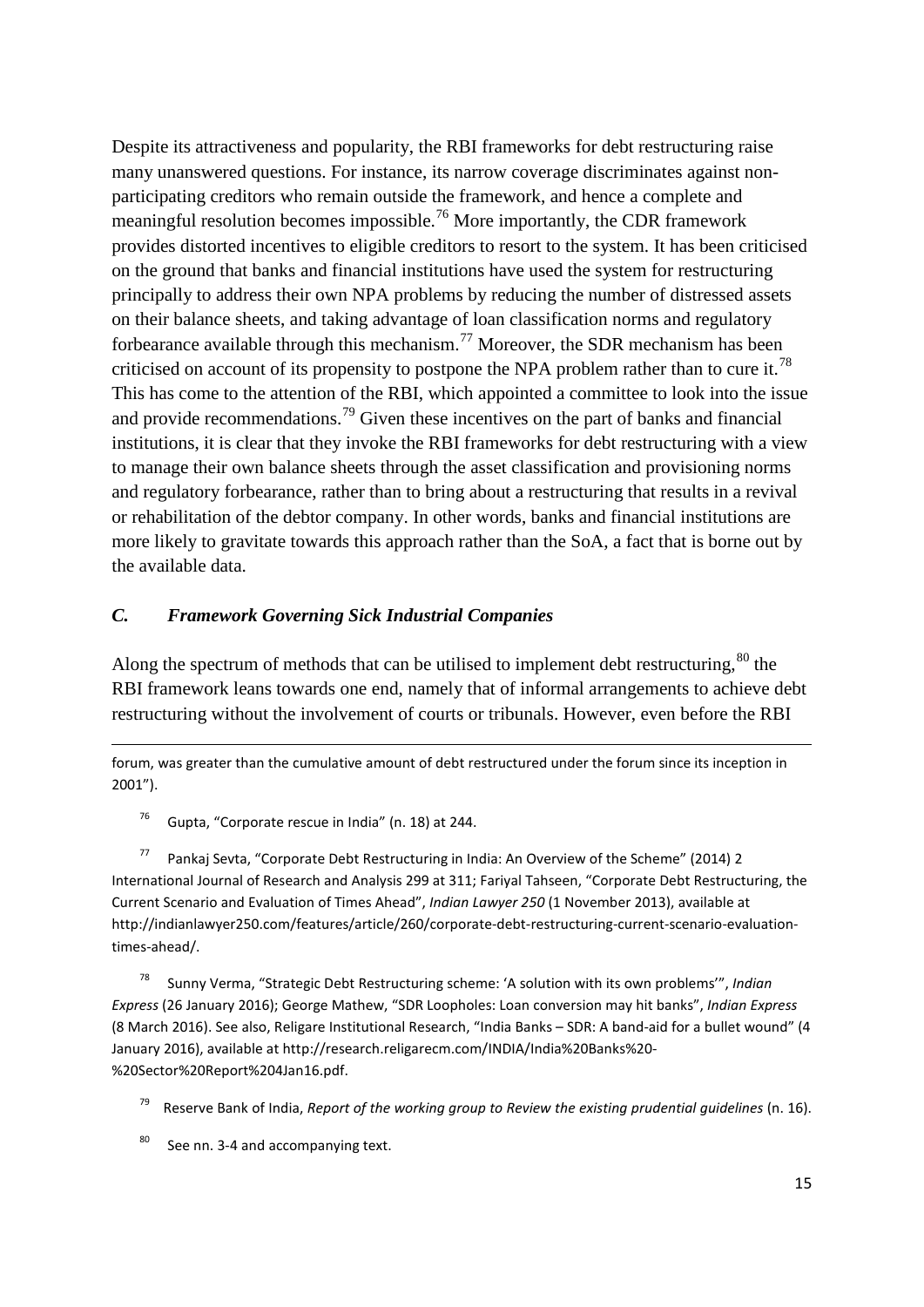frameworks were initiated, India had established an alternative to the Companies Act to deal with revival and rehabilitation in the context of insolvency, which addressed issues at the other end of the spectrum, namely restructuring through a formal insolvency process. In view of an acute spate of industrial sickness in the early 1980s, the Government of India appointed an expert committee to recommend a regime for revival and rehabilitation of distressed corporate entities. Based on the recommendation of the committee,  $81$  Parliament enacted SICA in 1985, substantially in the form proposed by the committee. SICA established a new body in the form of the BIFR to handle references made to it. However, SICA had a narrow scope in that it applied only "industrial companies" as defined therein, which excluded a wide range of companies such as services companies. SICA placed the burden of making a reference to the BIFR on the boards of companies who were determined to be "sick" under the legislation.<sup>[82](#page-17-1)</sup> Once a reference was made, an elaborate process was required to be followed by the BIFR in order to determine the future of the company, including to decide whether the company ought to be rehabilitated or liquidated.<sup>[83](#page-17-2)</sup> One of the most significant aspects of SICA was that it provided an automatic moratorium of a wide nature against enforcement actions by creditors from the time a reference was registered with the BIFR and during the pendency of a proceeding before the body.<sup>[84](#page-17-3)</sup> Moreover, SICA enabled a "debtorin-possession" approach that allowed the management of the company to continue to run the business while a reference was pending before the BIFR.<sup>[85](#page-17-4)</sup>

Here, it would be useful to compare the SoA with the revival and rehabilitation process under SICA. A common feature of the two processes is that both involved a "debtor-in-possession" regime. The similarity ends there. While the SoA is available for both solvent and insolvent companies, the SICA regime was triggered only when the requirement of sickness (as discussed earlier) was satisfied. One of the reasons for the failure of SICA was that the requirement to make references to the BIFR was so delayed that rescue was virtually impossible.<sup>[86](#page-17-5)</sup> Moreover, while the SoA under the CA 1956 was limited and subject to the discretion of the court, the moratorium under SICA was wide in nature and automatic.

<sup>85</sup> van Zwieten, "Corporate Rescue in India" (n[. 18\)](#page-5-0) at 11.

<span id="page-17-5"></span><span id="page-17-4"></span><sup>86</sup> BLRC Interim Report (n. [11\)](#page-4-8) at 40; Ministry of Finance, Government of India, *Report of the Committee on Industrial Sickness and Corporate Restructuring* (July 1993) (hereinafter the "Goswami Committee Report).

<span id="page-17-6"></span><span id="page-17-0"></span> <sup>81</sup> Reserve Bank of India, *Report of the Committee to Examine the Legal and Other Difficulties Faced by Banks in the Rehabilitation of Sick Industrial Undertakings and Suggest Remedial Changes in the Law* (1984).

<span id="page-17-1"></span>A sick industrial company was defined to mean an industrial company registered for at least five years, which has at the end of any financial year accumulated losses equal to or exceeding its entire net worth. Sick Industrial Companies (Special Provisions) Act, 1985, ss. 3(1)(o), 3(1)(ga).

<sup>&</sup>lt;sup>83</sup> For a detailed account of the procedure, see van Zwieten, "Corporate Rescue in India" (n[. 18\)](#page-5-0) at 9-11.

<span id="page-17-3"></span><span id="page-17-2"></span><sup>84</sup> Sick Industrial Companies (Special Provisions) Act, 1985, s. 22(1). van Zwieten, "Corporate Rescue in India" (n[. 18\)](#page-5-0) at 11.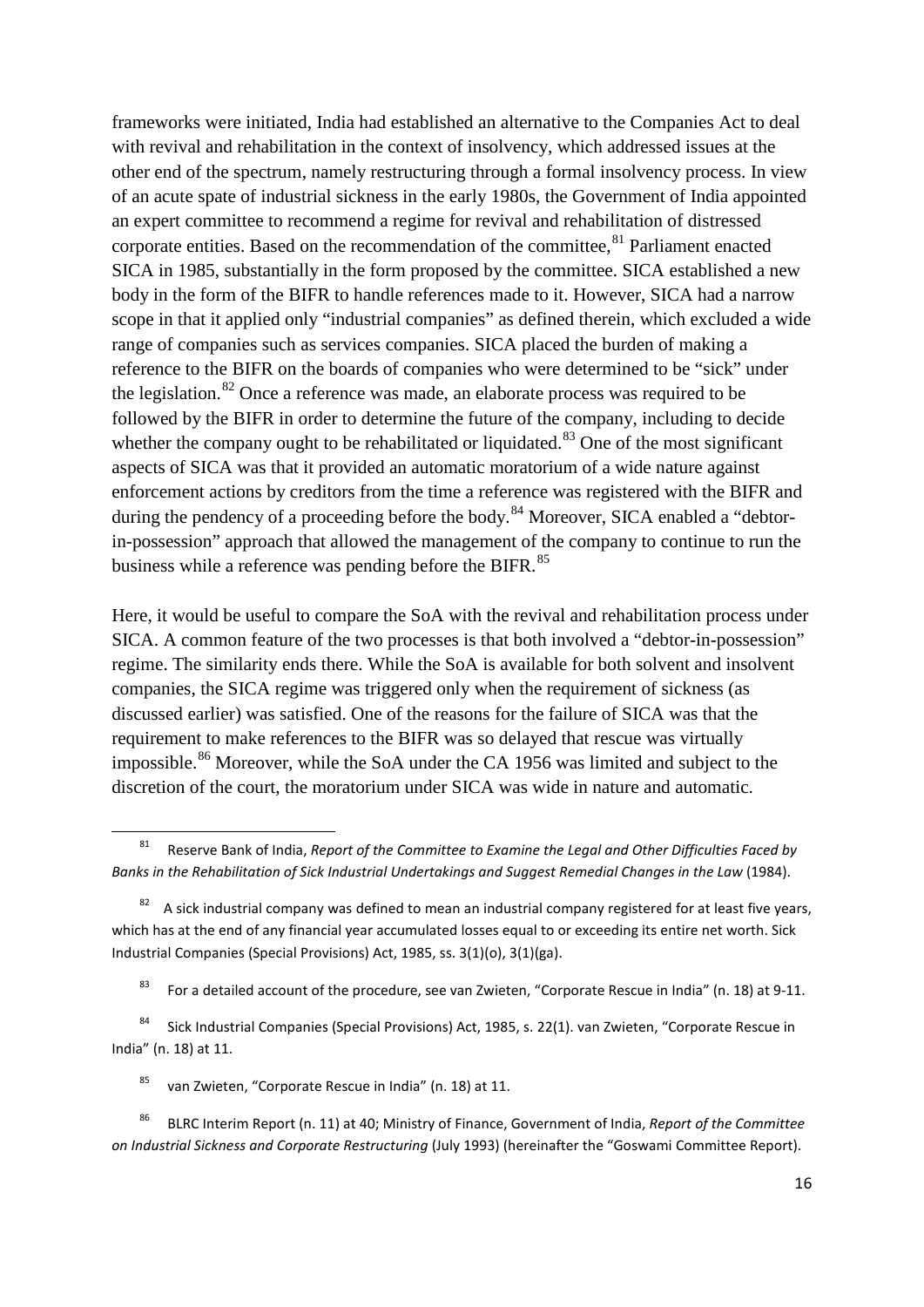Finally, there was a significant difference when it came to the binding nature of the processes. While the SoA provides for cramdown with respect to each class, SICA operated on a requirement that was premised on unanimity. Any scheme required the consent of every bank or financial institution whose financial assistance was required under the scheme.<sup>[87](#page-18-0)</sup> Any hold out situation therefore resulted in the BIFR having to take extreme measures as putting the company into the winding up process.<sup>[88](#page-18-1)</sup>

Despite differences between the SoA and SICA proceedings, there were several incentives for industrial sickness to be dealt with through the SICA process rather than a SoA. This time, the choice was driven by the debtor companies due to the presence of a cocktail of factors that enabled them to take shelter against creditor enforcement. Existing literature suggests that a combination of the wide moratorium and the "debtor-in-possession" approach allowed debtor companies to make a reference to the BIFR and enjoy immunity from pressure mounted by creditors through legal enforcement.[89](#page-18-2) In the same vein, it was in the interests of the managers of debtor companies to delay the SICA process, and even indulge in siphoning of the assets of the debtor companies.<sup>[90](#page-18-3)</sup> Therefore, it is not at all surprising that debtor companies flooded the BIFR with references for revival and rehabilitation and, even where they had an option, largely failed to look in the direction of SoA.

Compared to the sparse use of the SoA, there was a constant flow of cases to the BIFR for revival and rehabilitation. One study analysing "BIFR cases between 1987 to 2014 shows that a total of 5,800 cases were reported to the BIFR. 53% of these cases were either dismissed or abated, 22% of the cases were recommended for liquidation, in 9% of the cases a rehabilitation plan was implemented and the remaining 15% remain pending in BIFR. The average time taken for the closure of a case is around 5.8 years."[91](#page-18-4) However, due to the poor implementation of SICA, numerous efforts were undertaken to reform the process. Several committees were appointed to review the insolvency process in India, including the Goswami Committee,  $92$  the Eradi Committee  $93$  and the N.L. Mitra Committee.  $94$  In response to the

<span id="page-18-2"></span> $89$  Ibid.

<span id="page-18-3"></span> $90$  Ibid at 12.

<sup>91</sup> Sengupta, Sharma & Thomas, "Evolution of the insolvency framework" (n[. 15\)](#page-4-0) at 8.

 $92$  See n. [86.](#page-17-6)

<span id="page-18-7"></span><span id="page-18-6"></span><span id="page-18-5"></span><span id="page-18-4"></span><sup>93</sup> Department of Company Affairs, Government of India, *Report of the High Level Committee on Law Relating to Insolvency and Winding Up of Companies* (2000) (hereinafter "Eradi Committee Report").

<sup>94</sup> Reserve Bank of India, *Report of the Advisory Group on Bankruptcy Laws* (May 2001).

<span id="page-18-8"></span><sup>&</sup>lt;sup>87</sup> Sick Industrial Companies (Special Provisions) Act, 1985, s. 19(1)

<span id="page-18-1"></span><span id="page-18-0"></span><sup>88</sup> van Zwieten, "Corporate Rescue in India" (n[. 18\)](#page-5-0) at 11. Alternatively, companies continued to remain in suspended animation due to the operation of the moratorium, which effectively stymied the efforts of the creditors to enforce their debt.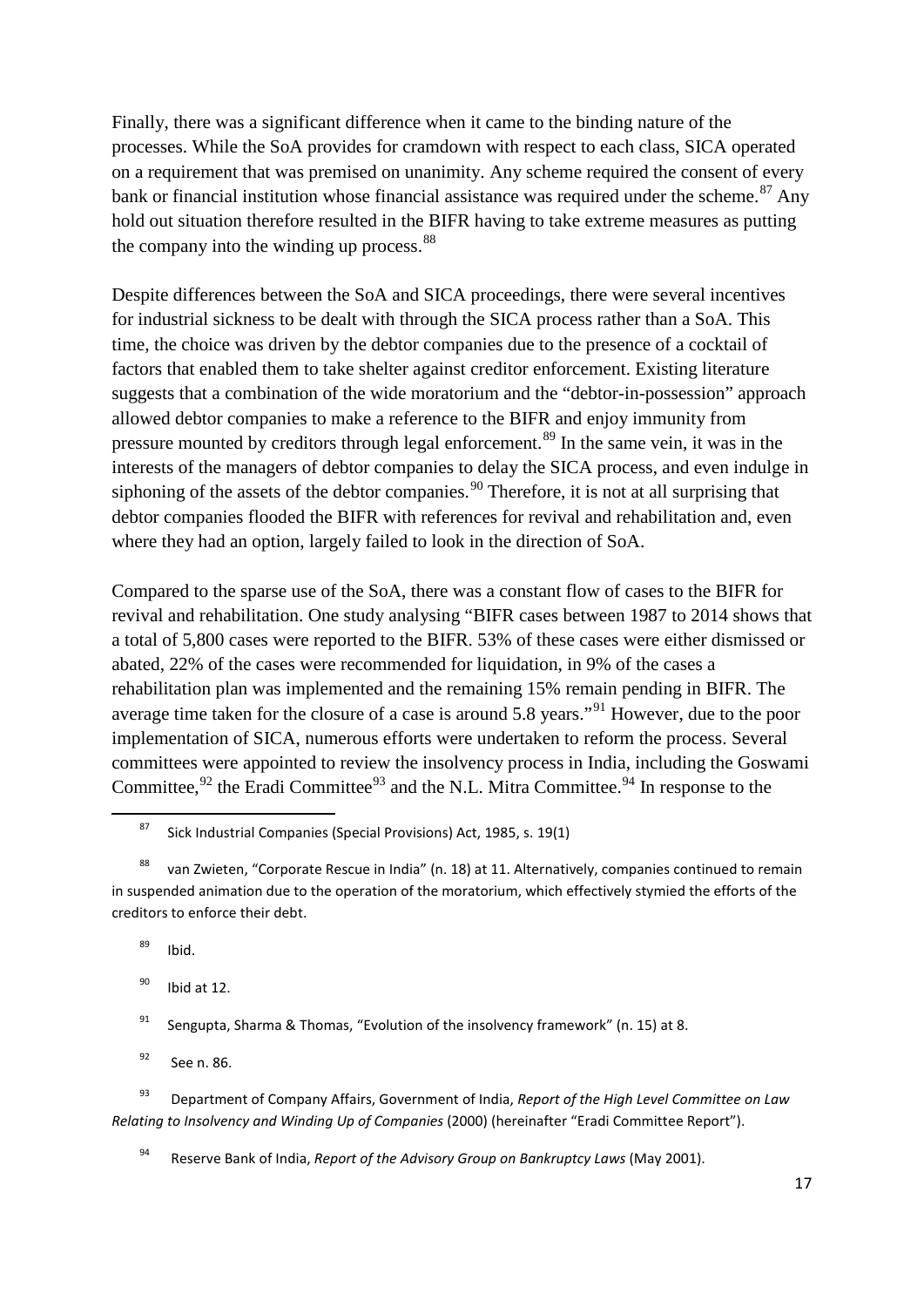recommendations, Parliament enacted the Companies (Second Amendment) Act, 2002 to repeal SICA and also to consolidate all insolvency and winding up proceedings before the NCLT. However, the repeal of SICA was not notified until recently, and the legislation suffered its death knell on 1 December 2016.<sup>[95](#page-19-0)</sup> Consequently, all proceedings before the BIFR would abate, and parties would be entitled to proceed under the newly enacted Insolvency & Bankruptcy Code, 2016 (the I&B Code).<sup>[96](#page-19-1)</sup>

Before concluding the discussion on SICA, it would be useful to consider the possibility of combining a SoA with a proceeding under SICA so as to avail of the advantages of both process. For instance, while the SoA provides for a cramdown within each class, the SICA proceeding could provide the debtor with protection in the form of the automatic moratorium. In any event, both proceedings follow the "debtor-in-possession" approach. Such a combined use of multiple options to exploit the advantage of each is not without precedent. For example, in the UK, it is common to use a twinning approach by which a SoA is combined with administration so as to extract benefits that would not be available if each of the processes were to be used individually.<sup>[97](#page-19-2)</sup> Although such a structural arbitrage using the twinning approach has been attempted in India, curiously enough, it is the judiciary that has stepped in prevent such a combination. This it has done so through interpretation in resolving conflicts between different legislation such as the Companies Act and SICA. Here, the courts have tended to decide on the basis that one legislation would supercede the other as opposed to attempting to harmonise the two legislation, which may have opened the door for twinning schemes in the Indian context. This leads to a discussion of the way the judiciary has dealt with attempts by creditors and debtor companies to adopt a combination of the SoA and the SICA process to exploit the benefits of both.

#### *D. Conflicting Legislation and the Role of the Judiciary*

Burgeoning academic literature has emphasised the influence of the Indian courts in perpetuating some of the inefficiencies and delays faced by the restructuring and insolvency processes in India. Through her review of a total of 1,066 judgments from a range of courts and tribunals (other than the BIFR) rendered between 1987 and 2010, van Zwieten analyses the provisions of SICA and its interpretation by courts that contributed to the tardy and costly nature of the process.<sup>[98](#page-19-3)</sup> More recently, through her review of 45 judgments of various High

<span id="page-19-0"></span><sup>&</sup>lt;sup>95</sup> Ministry of Finance, Government of India, Notifications S.O. 3568(E) and 3569(E) dated 25 November 2016.

<sup>&</sup>lt;sup>96</sup> See Part IVB below.

<span id="page-19-3"></span><span id="page-19-2"></span><span id="page-19-1"></span><sup>97</sup> See e.g., Payne, *Schemes of Arrangement* (n. [5\)](#page-3-0) pp. 247, 267. In the UK, the twinning procedure has been adopted to achieve cramdown of a kind that would not be possible under either individual method.

van Zwieten, "Corporate Rescue in India" (n[. 18\)](#page-5-0).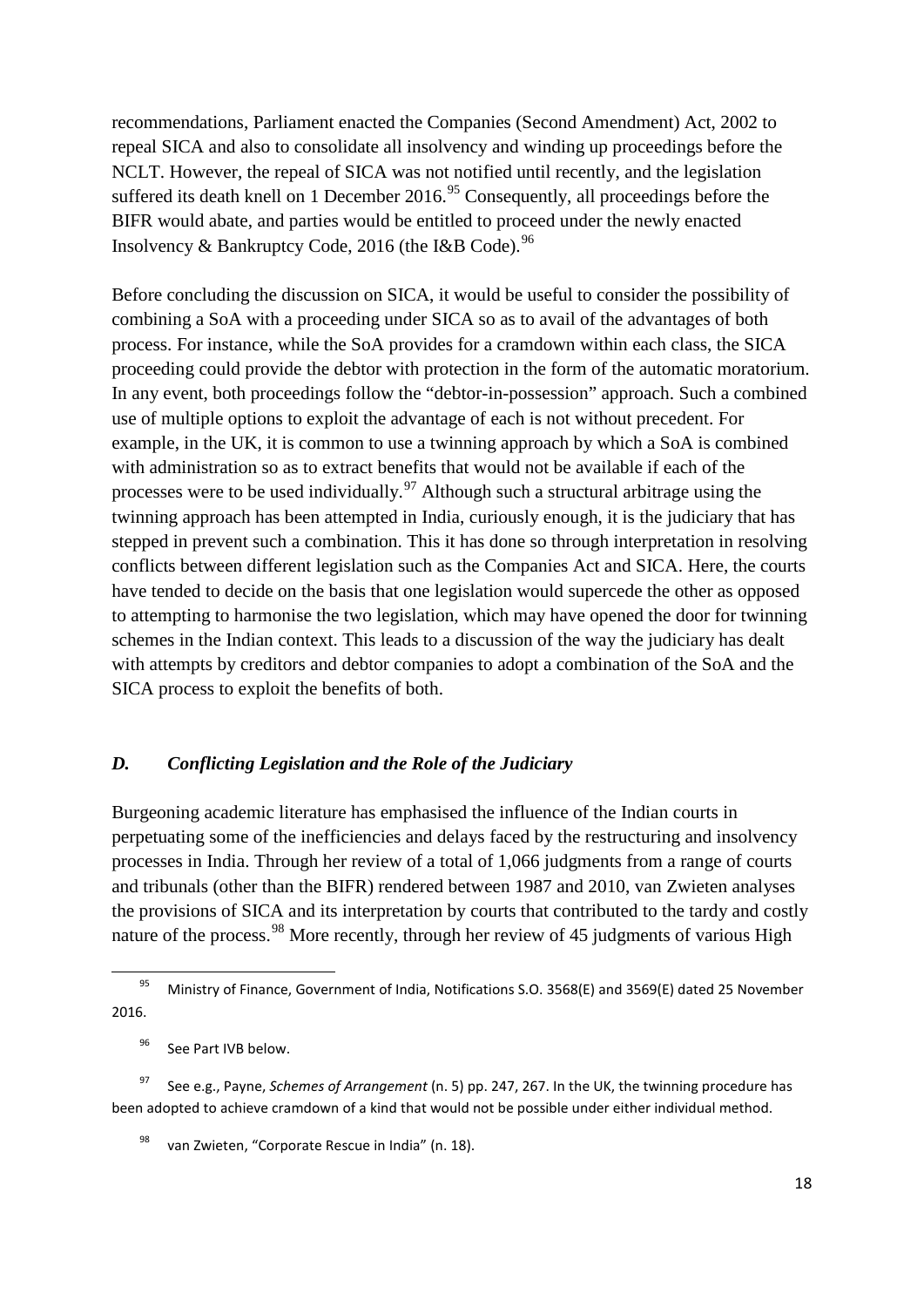Courts and 15 judgments from the DRTs (and its appellate body), Ravi seeks to obtain a better understanding of the delays and bottlenecks in India's insolvency system.<sup>[99](#page-20-0)</sup> Among others, she finds "significant inefficiencies and conflicts that have resulted from having a number of different laws and legal forums to govern companies in distress".<sup>[100](#page-20-1)</sup> Extrapolating their findings to the context of SoA, and based on my analysis of the case law relating to SoA in debt restructuring, I find that (i) the judiciary has contributed to the scant use of the SoA as a tool for restructuring, and (ii) the unpopularity of the SoA is the result of fragmentation in India's laws relating to insolvency and corporate rescue, coupled with the Indian courts' display of a stated preference in favour of special debt recovery legislation (such as the RDDBI Act and the SARFAESI Act) and rescue legislation (such as SICA) over the SoA that is contained in the Companies Act, which the courts treat as a general legislation. As I seek to demonstrate below, that courts have treated the Companies Act to be subservient to all the legislation mentioned above has severely undermined the use of the SoA.

A significant question before the Indian courts related to whether the SoA process could be undertaken in respect of company that has already been referred to the BIFR under SICA. An early line of judgments held that the pendency of proceedings before the BIFR was not a bar to the initiation of a SoA under the Companies Act, 1956. In *National Organic Chemical Industries Ltd. v. Nocil Employees Union*,<sup>[101](#page-20-2)</sup> the Bombay High Court held that SICA and the SoA provided for different methods of revival of a company, and that they were not inconsistent with each other.<sup>[102](#page-20-3)</sup> Moreover, while SICA related to an insolvency situation where a company's net worth had become negative, the SoA process could be undertaken for solvent companies that wished to rearrange their business or financial affairs.<sup>[103](#page-20-4)</sup> This line was adopted by other judgments of the Bombay High Court<sup>[104](#page-20-5)</sup> as well as the Delhi High Court.<sup>[105](#page-20-6)</sup> However, this brief status quo was disrupted by a two-judge bench of the Bombay High Court in *Ashok Organic Industries Ltd. v. Asset Reconstruction Company (India) Limited*   $(ARCH)$ ,  $^{106}$  $^{106}$  $^{106}$  where the court categorically held that once a debtor became a sick company under SICA, the provisions of that legislation alone would be applicable, and to the extent

 $100$  Ibid at 47.

- <span id="page-20-2"></span> $101$  (2005) 62 SCL 373 (Bom).
- $102$  Ibid at para. 8.
- $103$  Ibid.

<sup>105</sup> *Kotak Mahindra Bank Ltd. v. AAIFR*, (2008) 144 Comp. Cas. 588 (Del).

<span id="page-20-7"></span><sup>106</sup> (2008) 114 Comp. Cas. 144 (Bom).

<span id="page-20-1"></span><span id="page-20-0"></span><sup>99</sup> Aparna Ravi, "Indian Insolvency Regime in Practice: An Analysis of Insolvency and Debt Recovery Proceedings" (2015) 51 *Economic and Political Weekly* 46.

<span id="page-20-6"></span><span id="page-20-5"></span><span id="page-20-4"></span><span id="page-20-3"></span><sup>104</sup> *In Re Sharp Industries Ltd.*, MANU/MH/1428/2005 (Bom); *In Re Pharmaceutical Products of India Ltd.*, (2006) 131 Comp. Cas. 747 (Bom).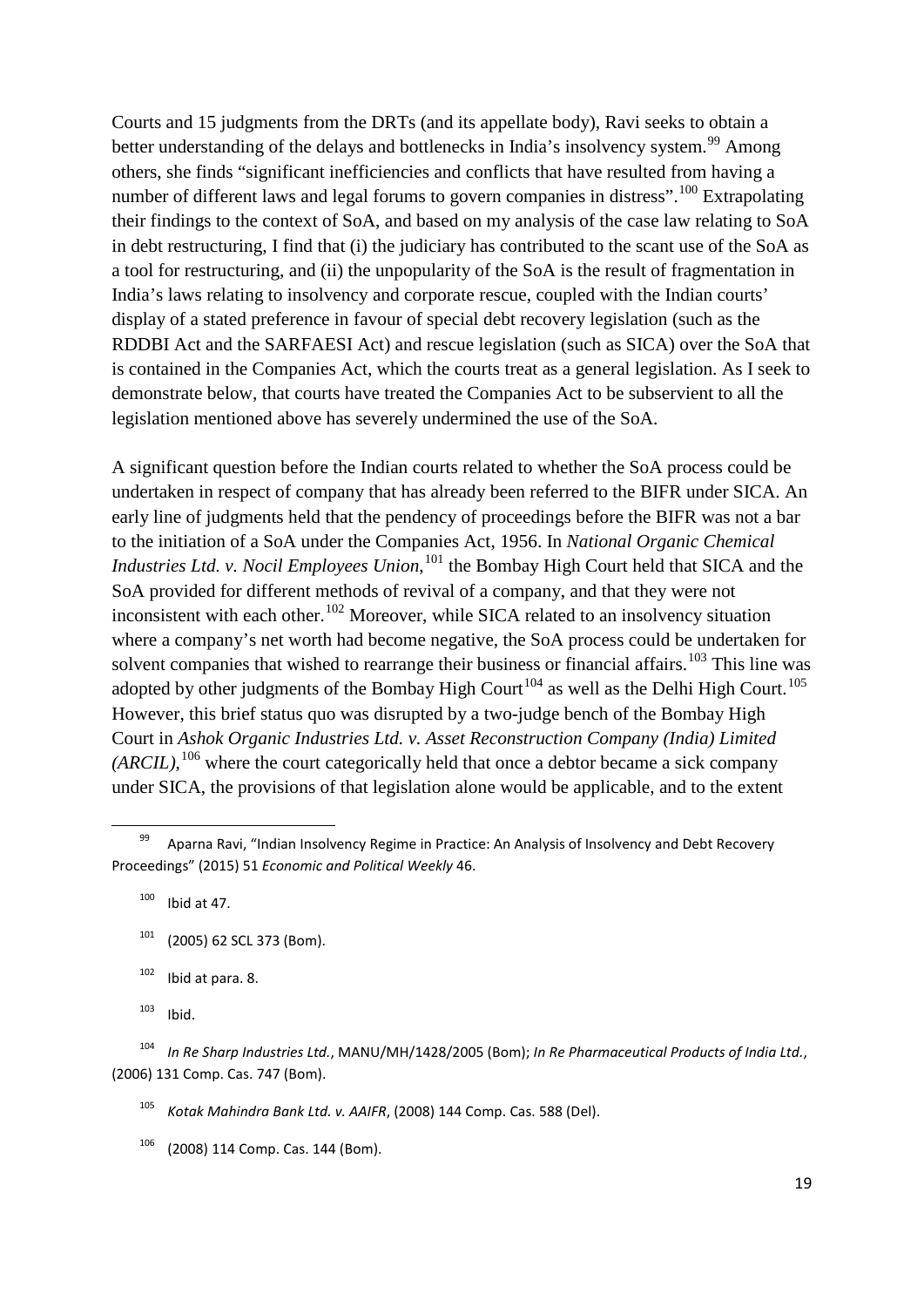that provisions of the Companies Act are inconsistent, they would stand excluded.<sup>[107](#page-21-0)</sup> The Court further held:

… SICA 1985 can be said to be a complete Code intended to be exhaustive in all matters concerning sick industrial companies (whether potentially viable or nonviable) and the provisions thereof and the objects and reasons thereof clearly indicates the legislative intent that SICA 1985 covers the whole field as regarding sick industrial companies. The correct test then to be applied is not whether it is open to or possible for a sick industrial company to present a Scheme under Section 391 even whilst its reference is registered with BIFR. The correct question is whether since the SICA 1985 is a complete and exhaustive Code, an inconsistency is deemed to arise and whether such inconsistency may be resolved by applying the well settled principle that the special and later Act prevails over the general and prior Act.

Once SICA 1985 is held to be a complete code, the intent of Parliament is that the subject matter, i.e. sick industrial company, is covered in all aspects by the provisions of SICA 1985 and by these provisions alone.<sup>[108](#page-21-1)</sup>

This difference of opinion was put to rest by the Supreme Court in *Tata Motors Ltd. v. Pharmaceutical Products of India Ltd*, [109](#page-21-2) wherein it held that SICA is a special statute and a self-contained code, due to which its provisions will prevail over the provisions of the Companies Act,  $110$  and that it is not possible to harmonise the provisions of sections 391 to 394 of the CA 1956 dealing with SoA with the provisions of SICA.<sup>[111](#page-21-4)</sup> This is now indubitably the accepted position of law in India and has been followed by other courts as well.<sup>[112](#page-21-5)</sup> Hence, it is not possible to combine the effects of SoA and the BIFR process. Moreover, sick industrial companies are deprived of obtaining the benefit of SoA, thereby ruling out a vast corporate population that might otherwise have resorted to the scheme.

In view of the courts' treatment of the SoA and the SICA process as being inconsistent with each other, it is not possible to combine the benefits of SICA (such as moratorium) with those of the SoA (such as cramdown, albeit within respective classes of creditors). In fact, courts have observed that a company cannot circumvent the unanimity requirement among creditors

<span id="page-21-1"></span><span id="page-21-0"></span> <sup>107</sup> Ibid at para. 8. For a similar line adopted by another High Court, see *In Re Modern Syntex (India) Ltd.*, MANU/RH/0692/2006 (Raj).

<sup>108</sup> *Ashok Organic Industries Ltd.*, at para. 13.

<span id="page-21-2"></span><sup>109</sup> (2008) 114 Comp. Cas. 178 (SC).

<span id="page-21-3"></span> $110$  Ibid at paras. 20, 21.

<span id="page-21-4"></span> $111$  Ibid at para. 26.

<span id="page-21-5"></span><sup>112</sup> See e.g., *Axis Bank Limited v. Naturol Bioenergy Limited*, MANU/AP/0378/2012 (AP).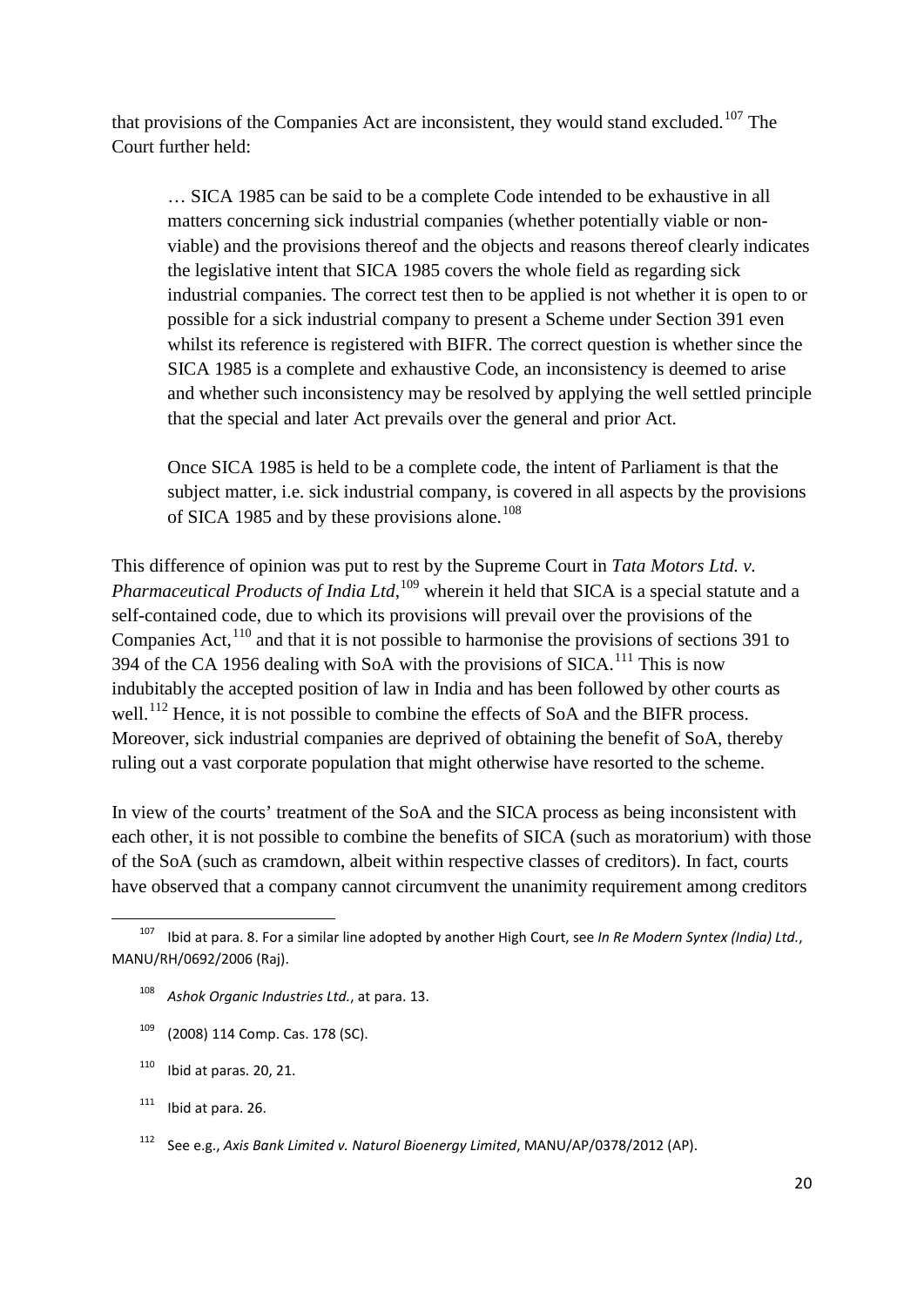providing financial assistance under SICA to implement a rehabilitation scheme by seeking a majority as required for a SoA under the Companies Act.<sup>[113](#page-22-0)</sup> In that sense, any type of twinning option is a non-starter under the SoA in India.

The aforesaid outcome is a result of a broader philosophy underpinning the Indian judiciary's consideration of the conflicts between the Companies Act and SICA beyond those relating to rescue and rehabilitation. For example, in relation to winding up proceedings too, the Supreme Court has categorically stated that SICA overrides the Companies Act. In *NGEF*  Ltd. v. Chandra Developers Pvt. Ltd., <sup>[114](#page-22-1)</sup> it held that BIFR and the High Court cannot exercise concurrent jurisdiction for winding up a sick company, and that the High Court obtains powers only when the BIFR arrives at a finding recommending a winding up.<sup>[115](#page-22-2)</sup> In a somewhat converse situation that arose in *Madura Coats Limited v. Modi Rubber Ltd.*, <sup>[116](#page-22-3)</sup> the court held that when a company which is in the process of being wound up makes a reference to the BIFR, the proceedings under the Companies Act must give way to those under  $SICA.$ <sup>[117](#page-22-4)</sup>

Apart from conflicts between the Companies Act and SICA, the courts have been called upon to resolve conflicts between the Companies Act and other special legislation. In each case, those other legislations prevailed over the Companies Act. *In Re IMP Powers Ltd.*, [118](#page-22-5) the Bombay High Court was concerned with a SoA under the Companies Act where one of the creditors had initiated proceedings before the DRT under the RDDBI Act. The Court held that the Companies Act is a general enactment that must give way to the special provisions contained in the RDDBI Act and that sanctioning the scheme against such a creditor would clearly curtail the jurisdiction of the DRT under the special legislation.<sup>[119](#page-22-6)</sup> Hence, the Court sanctioned the scheme by modifying it to exclude its applicability vis-à-vis the creditor that had initiated proceeding before the DRT. Similarly, in another case,  $120$  it was held that a court considering a SoA under the Companies Act is not permitted to grant a stay against proceedings before the DRT under the RDDBI Act as the latter is a special legislation. Finally, the Supreme Court has effectively held that the SARFAESI Act overrides the Companies Act by stating that a court dealing with the liquidation of a company cannot

- <span id="page-22-1"></span><sup>114</sup> (2005) 127 Comp. Cas. 822 (SC).
- <span id="page-22-2"></span> $115$  Ibid at para. 31.
- <span id="page-22-3"></span><sup>116</sup> (2016) Comp. Cas. 261 (SC).

<span id="page-22-4"></span> $117$  Ibid at para. 27.

- <span id="page-22-5"></span><sup>118</sup> MANU/MH/1322/2007 (Bom).
- <span id="page-22-6"></span> $119$  Ibid at para, 8.
- <span id="page-22-7"></span><sup>120</sup> *Mafatlal Denim Limited v. Sicom Limited*, MANU/GJ/0938/2009 (Guj).

<span id="page-22-0"></span> <sup>113</sup> *Canara Bank v. Shimoga Steels Limited*, MANU/KA/1295/2011 (Kar).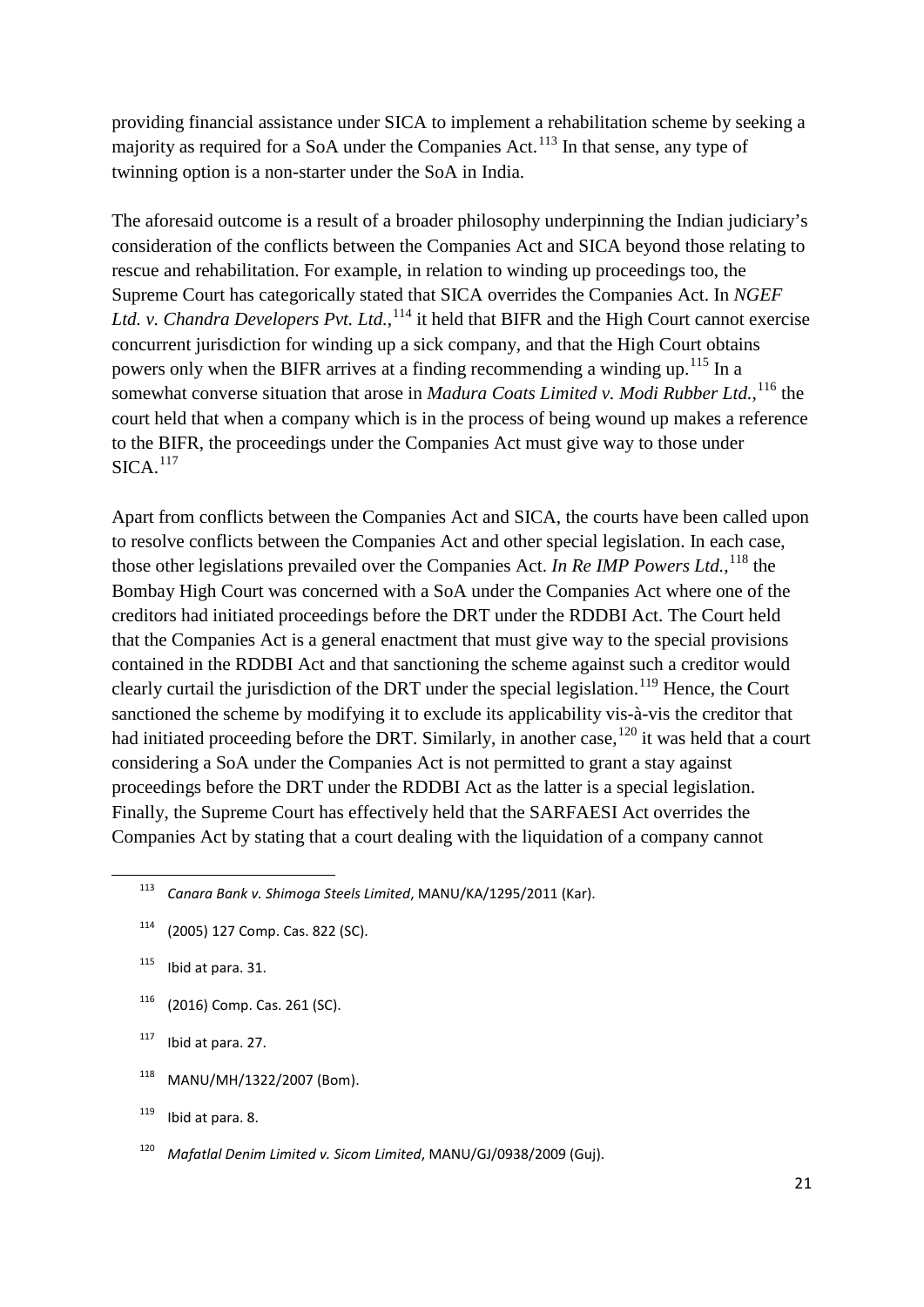interfere with the rights of a secured creditor to realise secured interests out of the court process in accordance with the SARFAESI Act.<sup>[121](#page-23-0)</sup>

Due to the prevalent legal position as enunciated above, the SoA has had to yield to the revival and rehabilitation mechanism under SICA and to the enforcement powers of creditors recognised under special legislation such as the RDDBI Act and the SARFAESI Act. Apart from the complaints pertaining to the lengthy delays and costs associated with SoA, the fact that the Indian judiciary has underplayed its prominence may have had a significant (but unstated) effect on its sparing usage.

While the discussion thus far relates to the position that prevailed over the last few decades, significant legislative reforms have taken place more recently that could potentially have an impact on the use of SoA in India. In the following section, I discuss these reforms with a view to analysing how that might alter the attractiveness of the SoA as a debt restructuring tool in India.

## **IV. IMPACT OF RECENT REFORMS ON THE SCHEME OF ARRANGEMENT**

Over the last two decades, there were calls for reforming both company law and insolvency law. Because of various committee reports and consultation exercises, the company law reform efforts culminated in the enactment of the CA 2013 and the insolvency law reform exercise in the I&B Code 2016. While the CA 2013 effected rather minimal changes to the SoA, the I&B Code 2016 brought about sea change in the insolvency resolution process in India. Here, it would be useful to compare the SoA under the CA 2013 with the insolvency resolution process established under the I&B Code, which might provide some indication as to the possible future utility of the SoA in India.

## *A. Scheme Under the Companies Act, 2013*

Since the early 1990s, efforts had been underway to revamp the companies' legislation in India due to the difficulties encountered in the implementation of the CA 1956, which had to be amended several times. Although several proposals were made and Bills drafted and presented in Parliament over the last two decades (specifically in 1993, 1997 and 2003),<sup>[122](#page-23-1)</sup> it was the appointment of an Expert Committee on Company Law in 2004 under the chairmanship of Mr. J.J. Irani that triggered the shaping of the current legislation. The Irani Committee issued a concept paper based on which it conducted a public consultation,

 <sup>121</sup> *Pegasus Assets Reconstruction P. Ltd. v. Haryana Concast Limited*, MANU/SC/1489/2015 (SC).

<span id="page-23-1"></span><span id="page-23-0"></span><sup>122</sup> Aparna Viswanathan, "Reinventing the Company in India: the Expert Committee Report on Corporate Form and Governance: Part 1" (2006) 17 International Company & Commercial Law Review 1.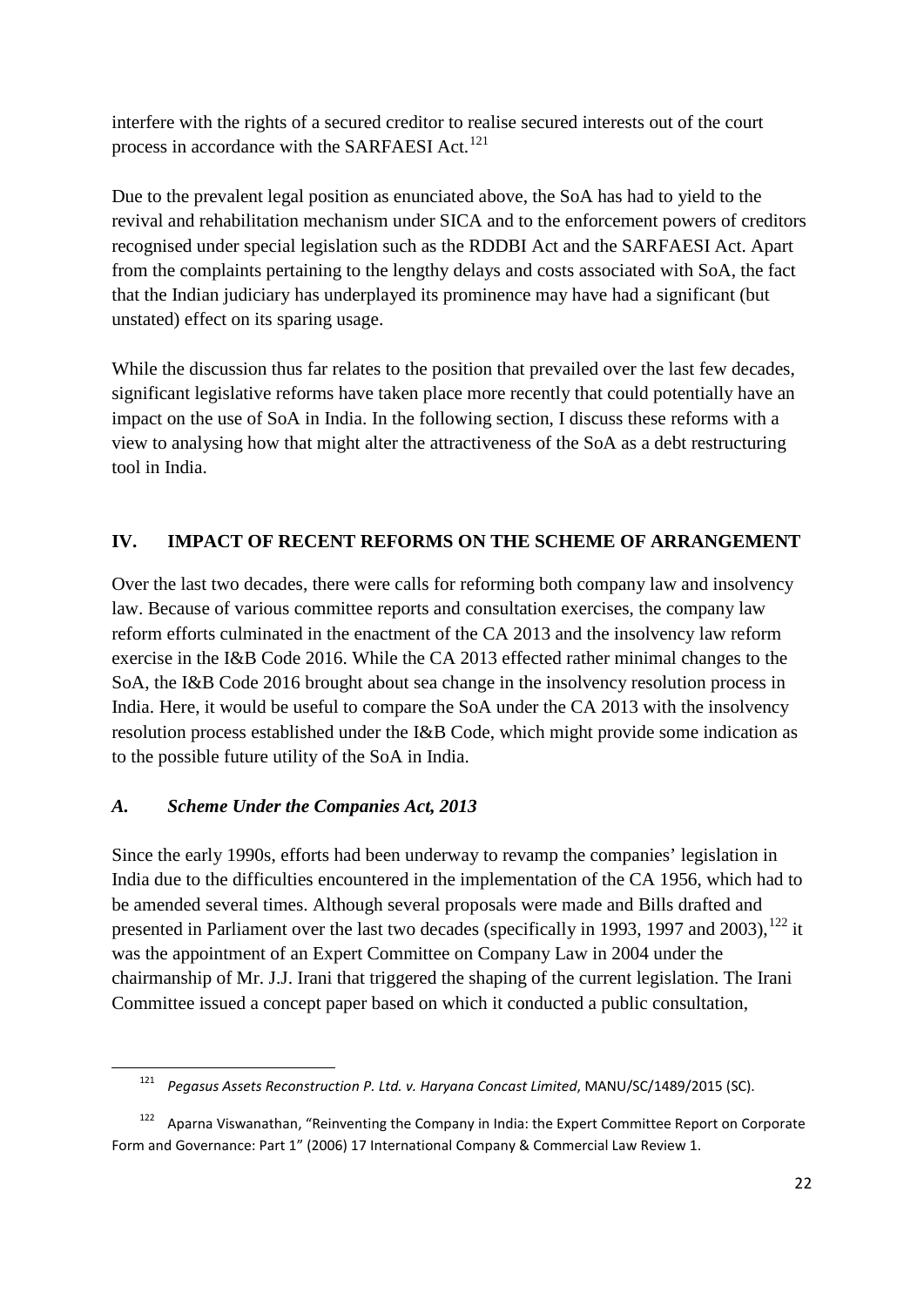following which it issued its report for drafting a new legislation.<sup>[123](#page-24-0)</sup> Several draft bills were presented in Parliament, which were subject to scrutiny by the Parliamentary Standing Committee on Finance, following which the CA 2013 was passed by both Houses of Parliament and received the assent of the President of India on 31 August  $2013$ .<sup>[124](#page-24-1)</sup> The legislative provisions were brought into effect in stages, with the provisions relating to SoA taking effect as recently as 15 December 2016.<sup>[125](#page-24-2)</sup>

The broad contours of the SoA present in the CA 1956 were retained in the CA 2013. However, certain changes were introduced. First, there was express recognition of schemes involving debt restructuring in the companies' legislation. For example, the CA 2013 provided for a company to present a SoA in case a scheme of corporate debt restructuring has been consented to by not less than 75 percent of the secured creditors in value.<sup>[126](#page-24-3)</sup> Such a scheme is to be accompanied by a creditor's responsibility statement in the prescribed form, safeguards for protection of other secured and unsecured creditors, an auditor's report stating that the restructuring conforms to the liquidity test and a valuation report.<sup>[127](#page-24-4)</sup> In addition, where the company proposes to adopt the CDR guidelines prescribed by the RBI, a statement must be included to that effect.<sup>[128](#page-24-5)</sup> All of this suggests the desire to include greater clarity for schemes involving debt restructuring, particularly when initiated through the RBI process. In other words, it is now clarified that a restructuring carried out through the RBI framework can be implemented through the SoA in order to bind creditors who stand outside the RBI framework (such as debentureholders and foreign lenders).<sup>[129](#page-24-6)</sup> Additionally, where creditors having at least 90 percent in value within a class consent to a SoA, then it would be possible to dispense with calling a meeting of such class, thereby somewhat easing the approval process.[130](#page-24-7) Finally, in order to guard against frivolous claims by holdouts, the new legislation states that an objection to a SoA can be made only by a creditor holding an outstanding debt of at least 5 percent of the total outstanding debt as per the latest audited financial statement. These changes, though arguably marginal in nature, will help enhance the attractiveness of the SoA.

 $123$  JJ Irani Report (n. [22\)](#page-5-7).

<span id="page-24-2"></span><span id="page-24-1"></span><span id="page-24-0"></span><sup>124</sup> For a detailed account of the manner in which the CA 2013 was enacted and the various debates surrounding it, see Varottil, "The Evolution of Corporate Law in Post-Colonial India" (n[. 6\)](#page-3-8) at 287-93.

<sup>125</sup> Ministry of Corporate Affairs, Government of India, Notification No. 3677(E) dated 7 December 2016.

- <span id="page-24-3"></span> $126$  Companies Act, 2013, s. 230(2)(c).
- $127$  Ibid.
- $128$  Ibid.

<span id="page-24-6"></span><span id="page-24-5"></span><span id="page-24-4"></span><sup>129</sup> Even prior to the CA 2013, courts had recognised the ability of debtors to extend a restructuring under the RBI's framework to non-participating creditors through the SoA. See *In Re Spartek Ceramics India Ltd.* (n. [32\)](#page-7-6) at para. 20.

<span id="page-24-7"></span> $130$  Companies Act, 2013, s. 230(7)(d).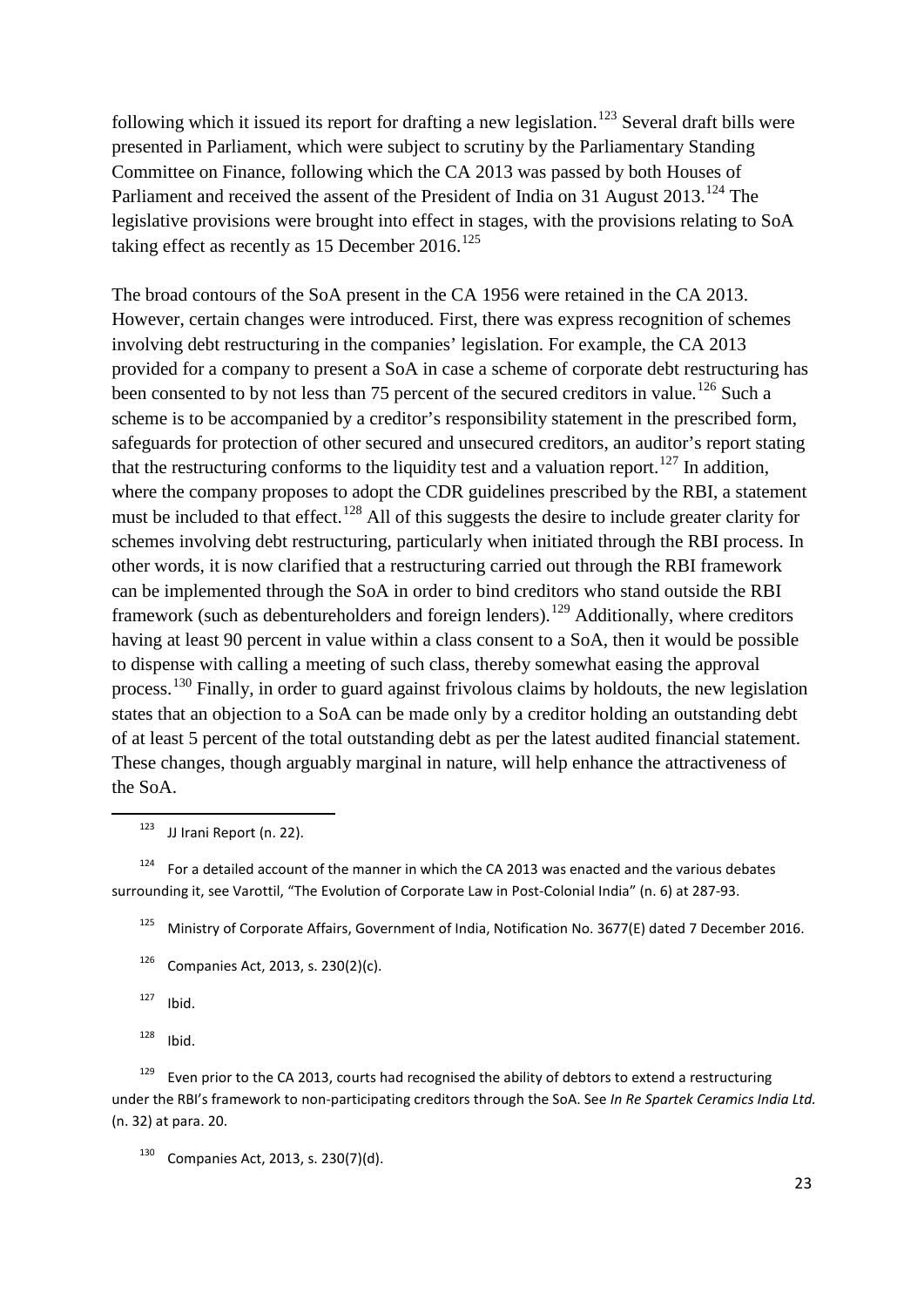However, a glaring and inexplicable omission in the CA 2013 is the absence of a provision allowing the court to grant a stay that was available under the CA 1956, albeit at the discretion of the court.<sup>[131](#page-25-0)</sup> There has been no debate whatsoever on this aspect in the various committee reports and other proceedings that led to the enactment of the CA 2013. It is not entirely clear whether the absence of the moratorium provision was a deliberate choice or an inadvertent omission. In any event, this is likely to adversely affect the choice of SoA by parties to effect a debt restructuring.

Although not solely related to SoA, a significant change in the CA 2013 relates to the transition of the scheme jurisdiction from the High Courts to the newly established NCLT. The NCLT will also be responsible for exercising jurisdiction over other matters relating to company law such as oppression and winding up and matters relating to insolvency resolution under the I&B Code. The NCLT will function through benches across the country, each of which will be staffed through a combination of a judicial member and a technical member.<sup>[132](#page-25-1)</sup> A judicial member is a person who is or has been a judge of a High Court, a District judge for at least five years or an advocate of a court for at least ten years.<sup>[133](#page-25-2)</sup> A technical member is one who is an experienced member of the Indian Corporate Law Service or Indian Legal Service or a chartered accountant, cost account or company secretary (in each case with practice experience of at least 15 years) or person with other special knowledge.<sup>[134](#page-25-3)</sup> While the NCLT has special powers, it is not bound by the tedious procedures applicable to a civil court.<sup>[135](#page-25-4)</sup> Appeals from the NLCT may be preferred to the National Company Law Appellate Tribunal (NCLAT) consisting of judicial and technical members of appropriate qualification.<sup>[136](#page-25-5)</sup> Further appeals are channeled directly to the Supreme Court.<sup>[137](#page-25-6)</sup> Although the concept of the NCLT was introduced by way of amendments in 2002 to the CA 1956, the amendments were not brought into effect as they were mired in legal challenge, which continued in respect of the provisions of the CA 2013. Ultimately, in 2015 the Supreme Court

- <span id="page-25-0"></span>131 Companies Act, 1956, s. 391(6).
- <span id="page-25-1"></span> $132$  Companies Act, 2013, s. 419.
- <span id="page-25-2"></span> $133$  Ibid, s. 409(2).
- <span id="page-25-3"></span> $134$  Ibid, s. 409(3).
- <span id="page-25-4"></span> $135$  Ibid, s. 424.
- <span id="page-25-5"></span> $136$  Ibid, s. 411.
- <span id="page-25-6"></span><sup>137</sup> Ibid, s. 423.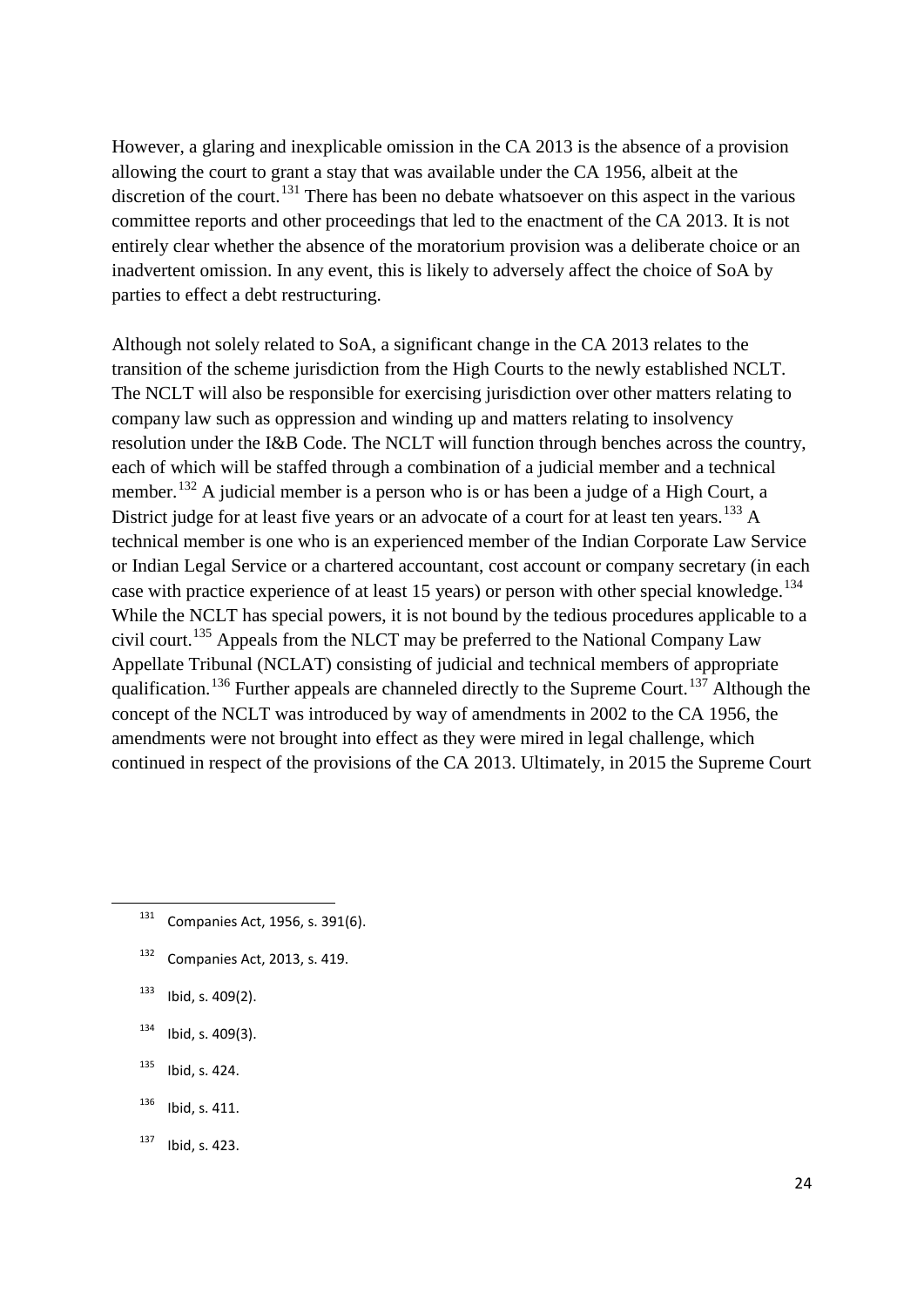upheld the legal provisions pertaining to the tribunals,  $138$  after which they were made operational.<sup>[139](#page-26-1)</sup>

Given that the delays and inefficiencies relating to the SoA were attributable to the overburdened court system, the transition of schemes to the NCLT could potentially make a difference. Since the NCLT is exclusively committed to dealing with cases relating to company law, including SoA and corporate insolvency, it is expected to be more timely and efficient that the regular court system. Moreover, the NCLT enjoys specialisation as it exclusively deals with issues pertaining to corporate law and is also staffed by members who possess the appropriate experience to build on that specialisation. However, some concerns have been expressed regarding the possible functioning of the NCLT, and much will depend upon its actual operation in the initial years. For instance, it has been argued that the NCLT will face challenges in its operation as it is likely to have taken over nearly 4,200 cases pertaining to various company law issues from the erstwhile Company Law Board (CLB) and about 4,500 cases relating to winding up from various High Courts.<sup>[140](#page-26-2)</sup> Unless an appropriate number of benches are constituted and adequately staffed, the NCLT could suffer from the same pressures as under the previous regime. Moreover, if the judicial members are to be appointed from the judiciary, their approach towards corporate rescue could be influenced by their past experience on the judiciary, and could similarly influence the interpretation of the various legislation that might make it difficult for the NCLT system to shed the inefficiencies that crept into the corporate resolution mechanism under the erstwhile system.<sup>[141](#page-26-3)</sup> For these reasons, while the NCLT system is poised to bring significant changes in the administration of SoA and other forms of corporate rescue, it would be too early to arrive at definitive conclusions until there is some evidence of operation of the new law in practice.

## *C. Corporate Insolvency Resolution Process Under the Insolvency and Bankruptcy Code, 2016*

The erstwhile corporate insolvency process in India suffered from several inefficiencies, including due to fragmentation of the laws, delays and overburdening of the courts and tribunals and finally the distorted incentives of the borrowers to drag on the insolvency or rescue procedures as they were in control of the management of the debtor company while resting in the comfort of an automatic moratorium conferred under SICA.

<span id="page-26-3"></span><span id="page-26-2"></span>Rajeswari Sengupta & Anjali Sharma, "Challenges in the Transition to the New Insolvency and Bankruptcy Code", *The Wire* (15 December 2016).

<sup>141</sup> See van Zwieten, "Corporate Rescue in India" (n. [18\)](#page-5-0) at 29-30.

 <sup>138</sup> *Madras Bar Association v. Union of India*, MANU/SC/0610/2015 (SC).

<span id="page-26-1"></span><span id="page-26-0"></span><sup>139</sup> Ministry of Corporate Affairs, Government of India, Notification Nos. S.O. 1934(E) and S.O. 1935(E) dated 1 June 2016. For an overview of the legal provisions and the evolution of the NCLT, see Shruti Khetan, "NCLT: Revolutionizing the Realm of Corporate Litigation", *IndiaCorpLaw Blog* (15 October 2016), available at http://indiacorplaw.blogspot.sg/2016/10/nclt-revolutionizing-realm-of-corporate.html.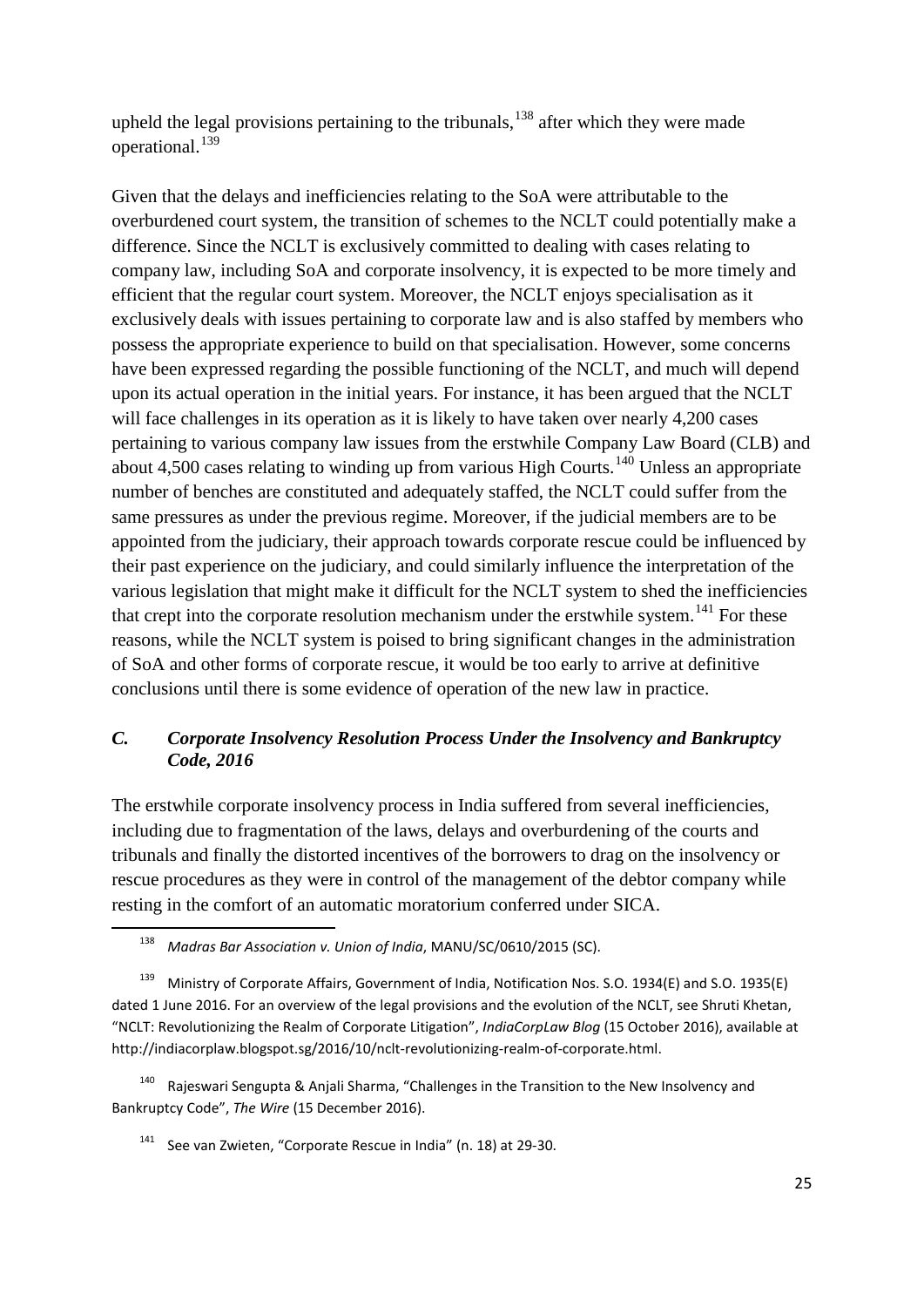I begin by discussing some of the theoretical and philosophical considerations that went into design of reforms relating to corporate insolvency. Hahn argues that a corporate insolvency regime is dependent on a number of "external factors that are nation sensitive" and that in case of different corporate ownership structures there could be differing bargaining power and leverage between the debtor and the creditors.[142](#page-27-0) Consequently, he argues that the "debtor-in-possession" regime functions effectively under the Berle and Means model of corporate ownership, while he rejects management-driven reorganisations in the case of controlled ownership structures.<sup>[143](#page-27-1)</sup> He argues:

<span id="page-27-6"></span>As a result, leaving incumbent management to run the corporation while in bankruptcy plays into the hands of the strong shareholders and exacerbates the risk of loss to the creditors. Because the corporation is insolvent, shareholders will tend to direct the management to engage in overly risky projects and gamble for a yield with the creditors' money. It follows then, that to neutralise this risk and better represent the creditors' interest in bankruptcy, management should be removed from control of the firm. Thus, it is my view that the trustee-controlled model of bankruptcy is more compatible with concentrated ownership systems.<sup>[144](#page-27-2)</sup>

India's position on corporate insolvency was, however, antithetical to Hahn's elegant framework. Despite having concentrated ownership in companies, the framework largely engendered a "debtor-in-possession" regime. This regime came under severe attack during the several law reform efforts that led to the overhaul of the corporate insolvency regime wherein committee after committee assailed the prevailing regime that played into the hands of debtor managements.<sup>[145](#page-27-3)</sup> They therefore called for an administrator- or trustee-controlled insolvency process for Indian companies. This concern reverberated quite strongly during the reform process and formed an important prong of the new corporate insolvency resolution process. The pendulum has swung from a broader "debtor-in-possession" regime to a creditor-controlled framework.

After considerable debate and based on the recommendation of the Bankruptcy Law Reforms Committee in its final report,  $146$  the I&B Code was enacted and its provisions relating to

 $144$  Ibid at 133.

<sup>145</sup> See Eradi Committee Report (n[. 93\)](#page-18-8) at pp. 37-38; BLRC Interim Report (n. [11\)](#page-4-8) at pp. 40, 60, 64.

<span id="page-27-4"></span><span id="page-27-3"></span><span id="page-27-2"></span><sup>146</sup> Ministry of Finance, Government of India, *The report of the Bankruptcy Law Reform Committee* (November 2015), available at http://finmin.nic.in/reports/BLRCReportVol1\_04112015.pdf (hereinafter the "BLRC Final Report").

<span id="page-27-1"></span><span id="page-27-0"></span> <sup>142</sup> David Hahn, "Concentrated Ownership and Control of Corporate Reorganisations" (2004) 4 Journal of Corporate Law Studies 117 at 119.

<span id="page-27-5"></span> $143$  Ibid at 120.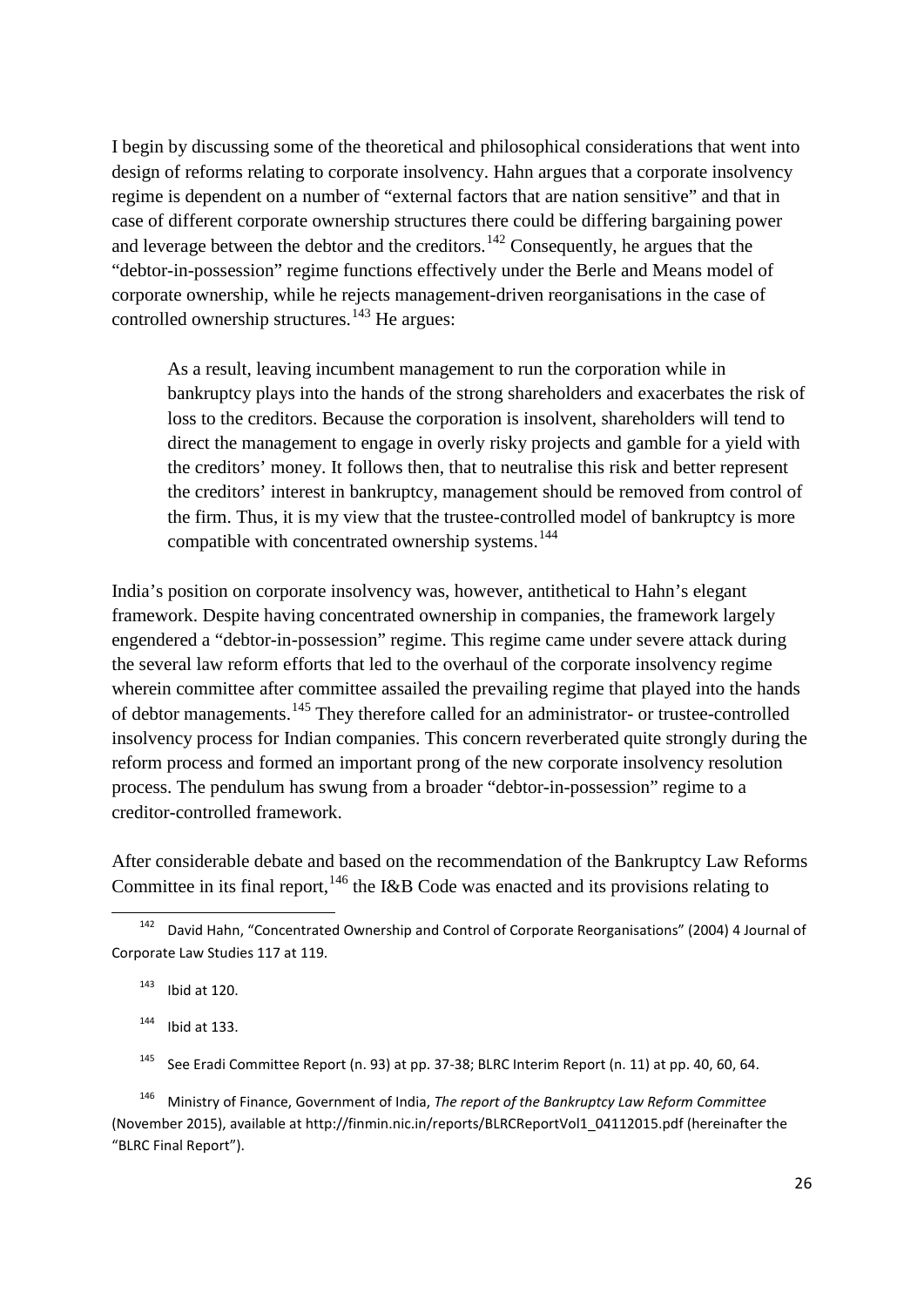CIRP came into effect on 1 December 2016.<sup>[147](#page-28-0)</sup> This is intended to be the primary mechanism for corporate rescue in India. Under the CIRP, either a creditor or the debtor itself may initiate the resolution process before the NCLT<sup>[148](#page-28-1)</sup> in case the debtor commits a default of at least Rs. 100,000.<sup>[149](#page-28-2)</sup> Within 14 days of receiving an application, the NCLT shall ascertain the existence of a default.<sup>[150](#page-28-3)</sup> After this, the NCLT shall admit the application, which signifies the commencement of the CIRP.<sup>[151](#page-28-4)</sup> Thereafter, the NCLT shall appoint an interim resolution professional (IRP) who will manage the affairs of the corporate debtor until the appointment of a resolution professional by the committee of creditors (which remains in office until the end of the process),  $152$  and the NCLT shall also declare a moratorium that will operate for a period of 180 days from the commencement of the resolution process.<sup>[153](#page-28-6)</sup> In exceptional cases, the moratorium may be extended for another 90 days.

The CIRP is a process that is essentially outside the purview of the corporate debtor because the management of the affairs of the corporate debtor shall vest in the IRP and that the powers of the board of directors shall stand suspended and be exercised by the IRP.<sup>[154](#page-28-7)</sup> The IRP is required to collate claims made against the corporate debtor and constitute a committee of creditors. Regarding creditors, the I&B Code makes a distinction between financial creditors and operational creditors.[155](#page-28-8) The creditors' committee comprises financial creditors who take decisions by a majority of 75 percent of the voting share of such creditors. The creditors' committee may either appoint the IRP as the resolution professional (IRP) or replace the IRP with another  $RP<sup>156</sup>$  $RP<sup>156</sup>$  $RP<sup>156</sup>$  Following this, a resolution plan is required to be voted on by the creditors' committee that must provide for the operational creditors to be repaid at

<sup>149</sup> Insolvency and Bankruptcy Code, 2016, ss. 4, 6.

<span id="page-28-3"></span> $150$  Ibid, s. 7(4).

- $151$  Ibid, s. 7(6).
- $152$  Ibid, s. 16.

<span id="page-28-6"></span><span id="page-28-5"></span><span id="page-28-4"></span> $153$  Ibid, s. 14. The moratorium is quite wide and operates even against actions initiated by banks and financial institutions under the SARFAESI Act. Although the moratorium must be specifically declared by the NCLT, the use of the word "shall" in the provision suggests that the NCLT does not have any discretion, thereby making the moratorium virtually automatic.

<span id="page-28-9"></span> $156$  Ibid, s. 22.

<sup>&</sup>lt;sup>147</sup> Ministry of Corporate Affairs, Government of India, Notification No. 3594(E) dated 30 November 2016.

<span id="page-28-2"></span><span id="page-28-1"></span><span id="page-28-0"></span>The NCLT is the designated adjudicating authority for corporate resolution under the Insolvency and Bankruptcy Code, 2016, s. 5(1).

<span id="page-28-7"></span>Insolvency and Bankruptcy Code, 2016, s. 17.

<span id="page-28-8"></span> $155$  Ibid, ss. 5(7), 5(20).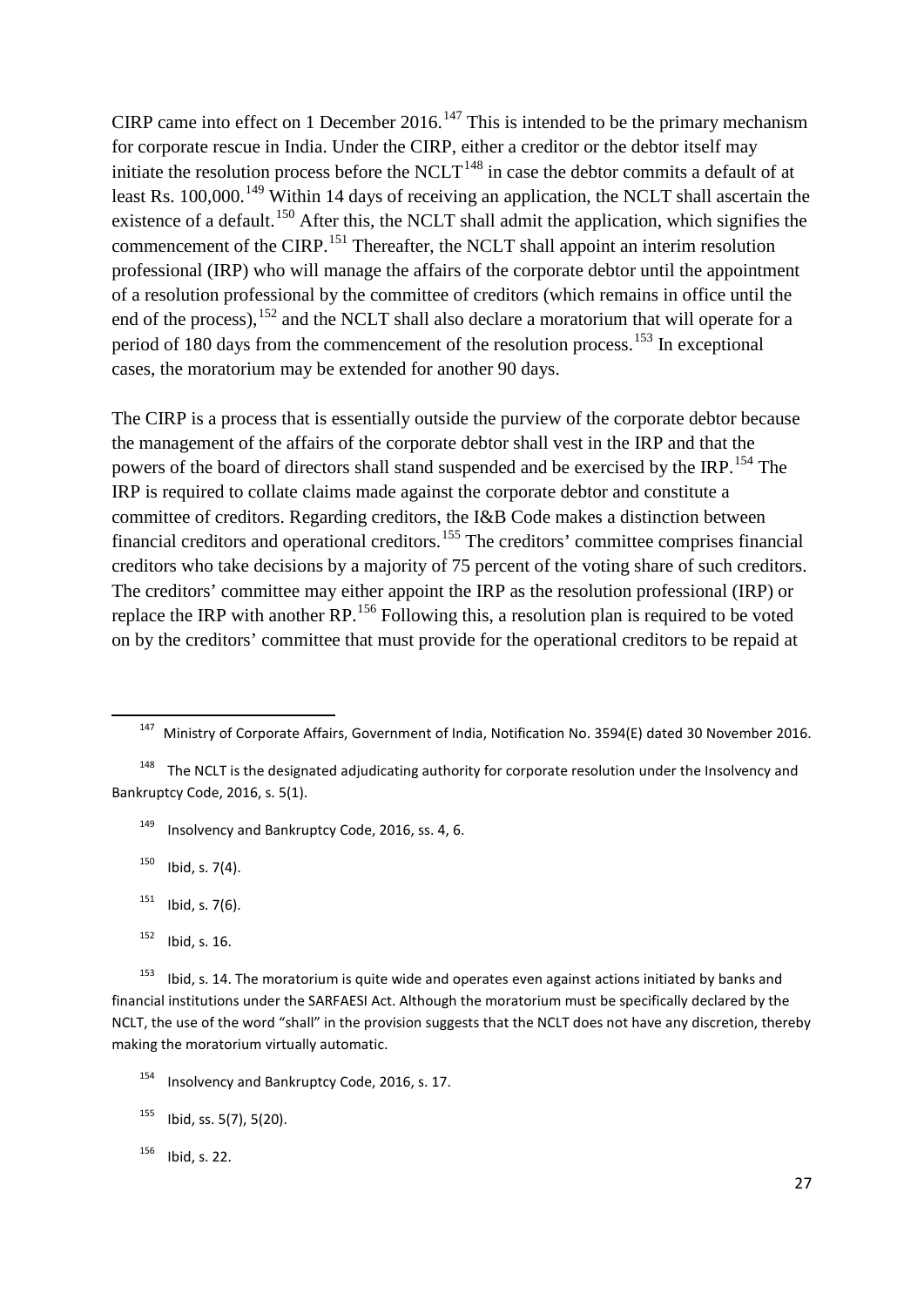least an amount equal to that which they would have received during liquidation.<sup>[157](#page-29-0)</sup> Finally, the process will culminate with the approval of the NCLT to the resolution plan.<sup>[158](#page-29-1)</sup>

The CIRP is based on certain key tenets.<sup>[159](#page-29-2)</sup> The first is that time is of the essence, and hence the CIRP hinges on a strict time bound process. Second, it relies heavily on insolvency professionals to take the lead, and leaves the regulators and tribunals to perform rule-making functions or other limited oversight of the resolution process. Third, it focuses on altering the power-balance between creditors and debtors by placing the management of the firm with the insolvency professional (acting under the creditors' oversight) during the resolution process. Given the novelty of this approach in the Indian context, and its initial years of implementation, this system will be observed with great anticipation among market players, regulators and commentators.

However, throughout the reform process that led to the new corporate resolution process, there was minimal effort made to rejuvenate the SoA. For example, the BLRC noted that the SoA has not had many takers in India for debt restructuring, primarily due to the delays and costs involved in the court-driven process.<sup>[160](#page-29-3)</sup> Although it found that the SoA can be an effective tool for restructuring, it obtained a preference for workouts more informally and outside the court system.<sup>[161](#page-29-4)</sup> However, it found that the SoA would be helpful in facilitating complex and hybrid rescue mechanisms such as "pre-packaged rescues", similar to the practice that has evolved in the United States and the UK.<sup>[162](#page-29-5)</sup> On this aspect the BLRC ascribed to the view that further consultation may be required.<sup>[163](#page-29-6)</sup> For our present purposes, this represents a rather curious situation. While there is recognition of the benefits of the SoA as a debt restructuring tool, there has been no effort whatsoever to enhance its attractiveness. In other words, the mechanism has effectively been abandoned from a law reform perspective.

Having said that, it would be useful to compare the SoA with the CIRP, which now assumes the position of the dominant corporate resolution process. Since the CIRP is triggered only in

<span id="page-29-6"></span><span id="page-29-5"></span><span id="page-29-4"></span><sup>163</sup> The Eradi Committee Report (n. [93\)](#page-18-8) recognised that the SoA was a useful tool for corporate reorganisation, but failed to make any specific recommendations on the ground that it was beyond the purview of the Committee's terms of reference.

 $157$  Ibid, s. 30.

 $158$  Ibid, s. 31.

<span id="page-29-3"></span><span id="page-29-2"></span><span id="page-29-1"></span><span id="page-29-0"></span><sup>&</sup>lt;sup>159</sup> See BLRC Final Report (n. [146\)](#page-27-5); Ajay Shah & Susan Thomas, "Indian bankruptcy reforms: Where we are and where we go next", *Ajay Shah's blog* (18 May 2016).

 $160$  BLRC Interim Report (n. [11\)](#page-4-8) at p. 78.

 $161$  Ibid at p. 79.

 $162$  Ibid.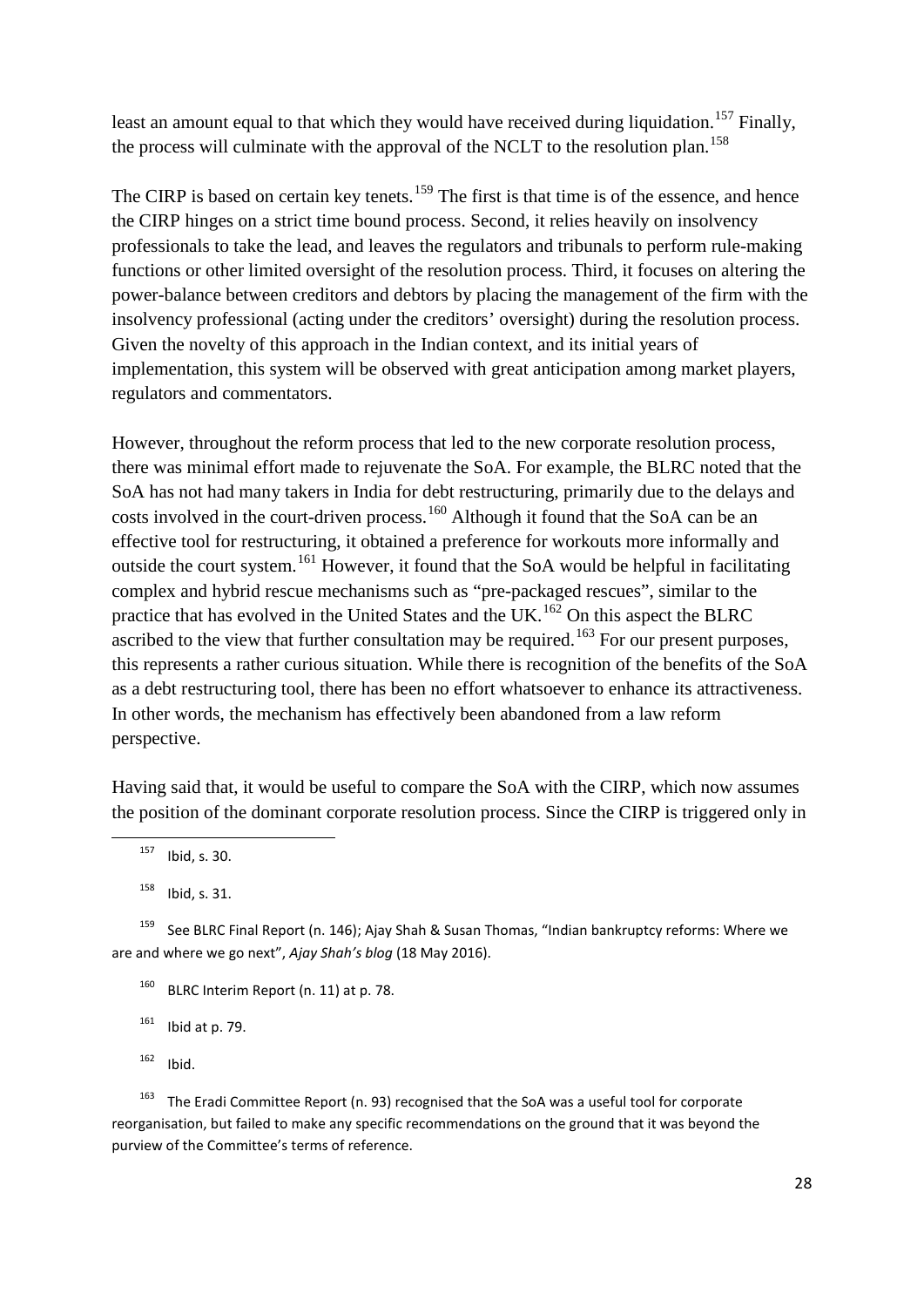a default situation, the SoA still has a role to play in the case of solvent companies that wish to embark on a debt restructuring process at an early stage. Moreover, the SoA continues to follow a "debtor-in-possession" approach, while the CIRP has introduced a creditorcontrolled regime. However, when it comes to cramdown, the SoA suffers from certain disadvantages as the scheme would be binding on the minority within each class. However, under the CIRP, it would be possible to cram down across all classes of financial creditors.<sup>[164](#page-30-0)</sup> Moreover, the CIRP does not make any distinction between banks and financial institutions and other creditors, and it encompasses both domestic and foreign creditors, thereby enlarging its scope. Similarly when it comes to the moratorium, the SoA suffers from a deficiency as the ability to seek a stay has been taken away, while the CIRP grants a nearly automatic moratorium that may be advantageous for a restructuring. In all, each process has its own shares of advantages and disadvantages and it remains to be seen how the incentives of creditors and debtors will operate to influence the choice of mechanism to be followed for debt restructuring.

### **V. PROSPECTS FOR THE FUTURE: RECOMMENDATIONS**

Even though the SoA has been superceded by other debt restructuring mechanisms in India and has received negligible attention in the recent round of legal reforms, it is premature to pen its obituary. The SoA continues to carry considerable advantages in that it remains to be the only formal method of solvent debt restructuring for Indian companies.<sup>[165](#page-30-1)</sup> Moreover, creditors and debtors will have to resort to the SoA to give effect to "pre-pack rescue" options that involve a sale of the business or assets of the debtor company or its amalgamation or reconstruction with another company. In other words, the SoA offers the widest flexibility to parties to conduct debt restructuring coupled with other forms of corporate restructuring that is incapable of being implemented through other methods. Finally, it is reasonable to assume that the "debtor-in-possession" approach followed in the SoA will offer considerable attraction to parties to resort to that mechanism in contrast to the CIRP where the management gets divested of their ability to manage the business. Similar to Chapter 11 of the US Bankruptcy Code, this approach might offer "carrots" to the debtor company's management to submit itself for debt restructuring under the SoA method at an early stage when the company's business remains viable rather than to delay matters until the CIRP is invoked when they lose control over the affairs of the company.<sup>[166](#page-30-2)</sup> Hence, it might very well be that in the future debtor company managements may be incentivised to focus their

<span id="page-30-0"></span>At the same time though, dissenting financial creditors are entitled to be paid liquidation value. Insolvency and Bankruptcy Board of India (Insolvency Resolution Process for Corporate Persons) Regulations, 2016, reg. 38.

<span id="page-30-2"></span><span id="page-30-1"></span><sup>165</sup> The other (less formal) mechanism continues to be that set out in the RBI frameworks. See Part IIIB above.

<sup>166</sup> See McCormack, "Control and Corporate Rescue" (n. [10\)](#page-3-9) at 526.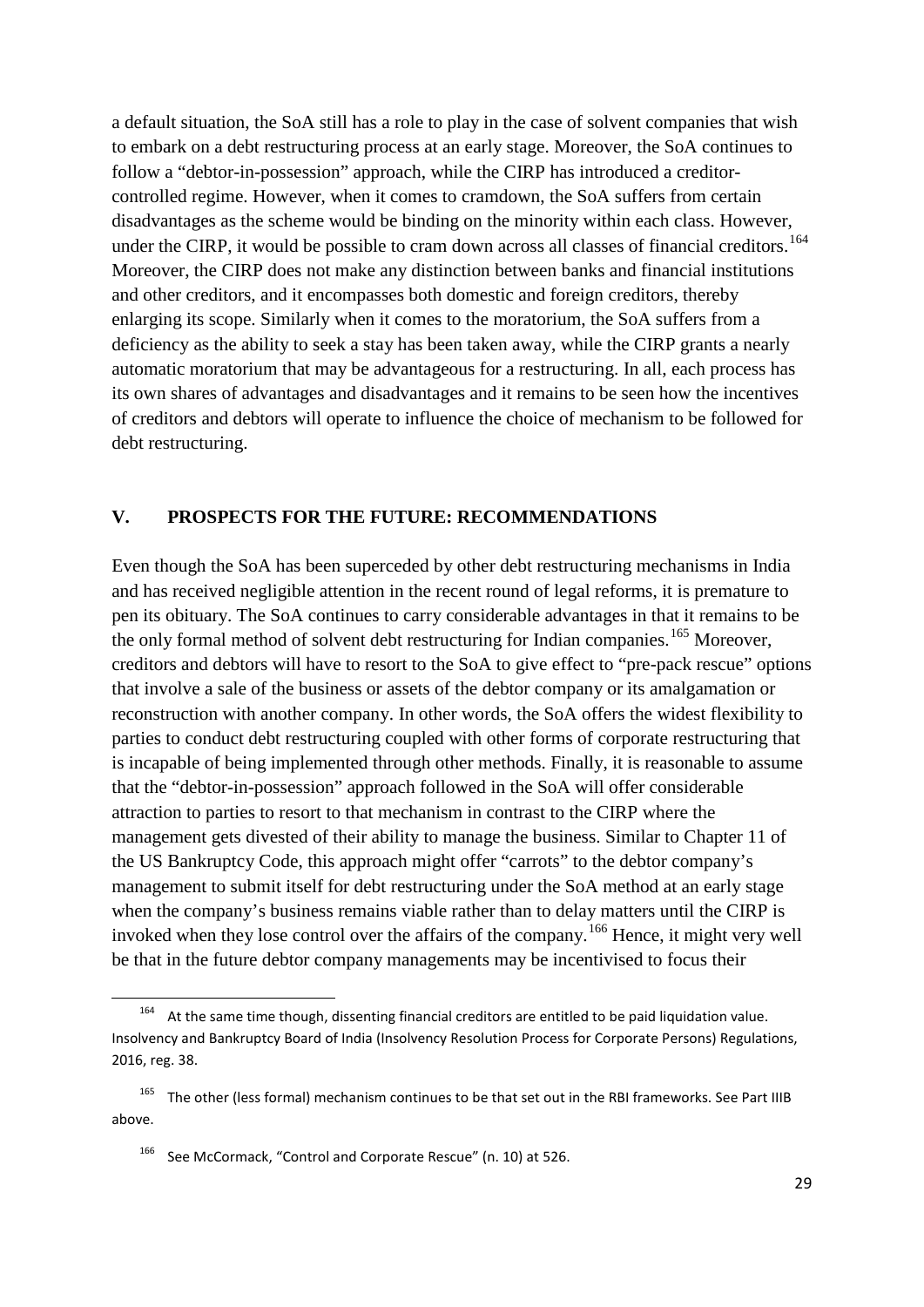attention on the SoA in order to avoid the consequences of the CIRP, thereby creating greater demand for the SoA than available at present.

Given the lasting importance of the SoA as a debt restructuring option, the Indian policymakers cannot afford to ignore the mechanism while they bring about drastic changes to other forms of restructuring and rehabilitation. I argue that despite the culmination of a sweeping set of reforms to Indian law relating to insolvency and debt restructuring, it is still timely to rejuvenate the SoA so that to enable parties to derive the benefits of that enduring mechanism. In this light, I discuss some possible reforms and approaches that policymakers and adjudicators may adopt in considering the SoA.

First, the moratorium for SoA that existed under the CA 1956 must be reinstated, albeit with somewhat different features. Rather than to provide the court with the discretion to the NCLT to grant the moratorium, it could be made automatic for a short span of time, say 90 days.<sup>[167](#page-31-0)</sup> Any extension thereof can be made at the discretion of the NCLT. This will enable companies to resort to workouts with creditors without fear of enforcement action by holdouts. At the same time, a temporary automatic moratorium coupled with extensions at the discretion of the NCLT would ensure that recalcitrant debtors do not abuse the protection. Moreover, guidelines may be formulated to stipulate the parameters on which NCLT exercises its discretion to extend the moratorium so that there is clarity and certainty to all players. Further, creditors may retain the right to approach the NCLT to vacate the moratorium granted. The scope of the moratorium can be like that set out in the I&B Code.<sup>[168](#page-31-1)</sup> In the absence of a moratorium under the CA 2013 (which is altogether inexplicable), the SoA would continue to be the less preferred option for debtors in comparison with the CIRP under the I&B Code.

Second, the possibility of cramdown across all classes may be considered. Currently, the SoA is the only restructuring option that requires classification of creditors while seeking their approval to the scheme. Not only are classification issues complex and unwieldy, but also strengthens the hands of holdouts if they constitute a majority within a class, as that class can effectively hold up the entire scheme. Hence, suitable modifications may be considered in the cramdown provisions under which a class of creditors is not allowed to veto the scheme so long as all other classes approve it with the requisite majority and that the scheme enjoys the

<span id="page-31-0"></span><sup>&</sup>lt;sup>167</sup> This proposal has been made in Singapore. See Meng Seng Wee, "Reforms to Strengthen Singapore as an International Centre for Debt Restructuring", *Oxford Business Law Blog* (15 November 2016), available at https://www.law.ox.ac.uk/research-subject-groups/commercial-law-centre/blog/2016/11/reformsstrengthen-singapore. Similar proposals have been made in the UK. The Insolvency Service (UK), *A Review of the Corporate Insolvency Framework* (n. [23\)](#page-5-8).

<span id="page-31-1"></span>Insolvency & Bankruptcy Code, 2016, s. 17.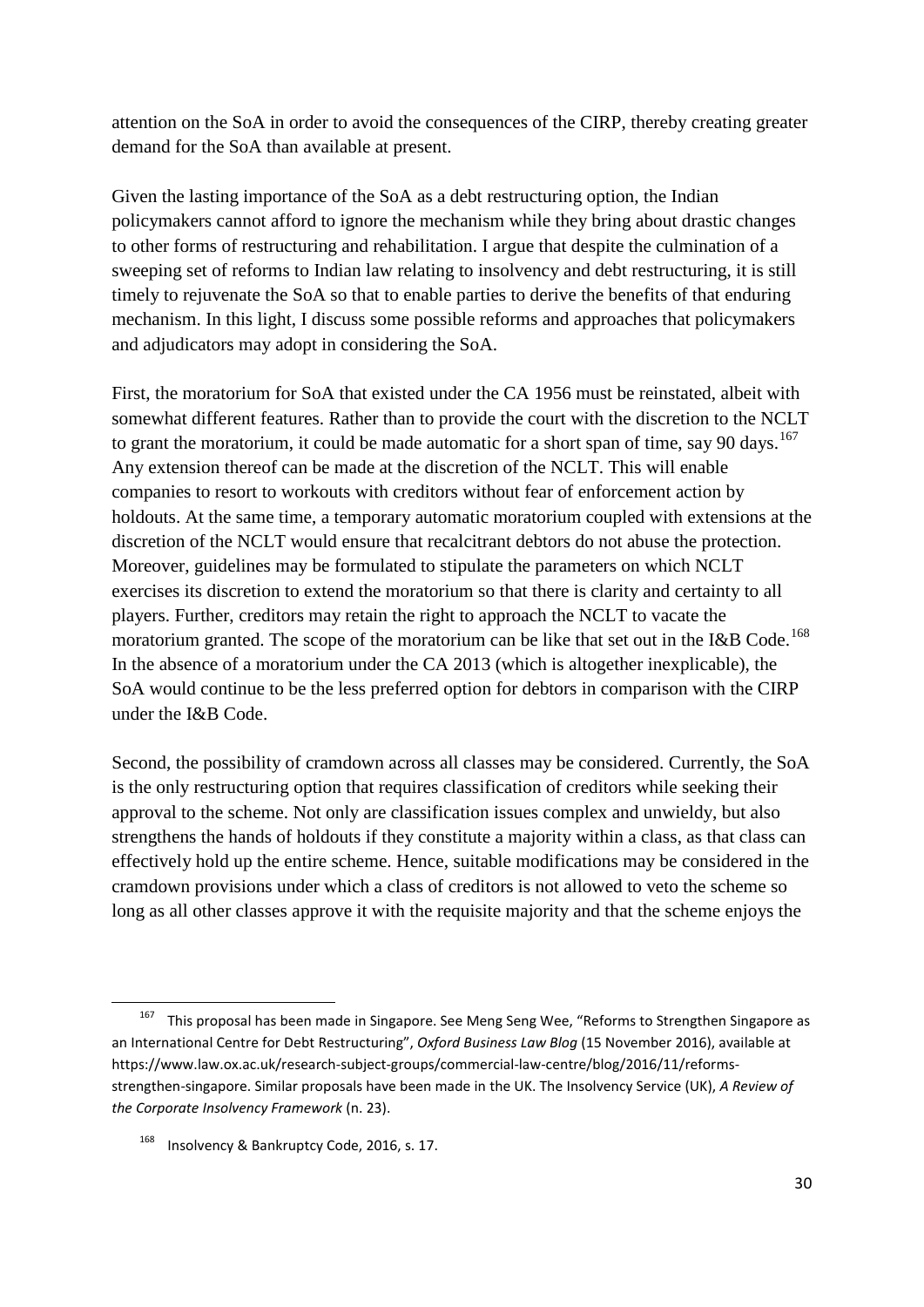overall support of all the creditors as a whole.<sup>[169](#page-32-0)</sup> Given that the classification requirements are a hurdle in the SoA and that the alternative option of the CIRP provides for cramdown across all classes, it is likely that parties will prefer to delay their restructuring until a default scenario (so as to invoke the I&B Code provisions) rather than to facilitate an early restructuring (by relying upon the SoA).

Third, greater clarity must be provided regarding the loan classification norms for restructuring arising out a SoA. As discussed earlier,  $170$  the reason for the popularity of the RBI frameworks for restructuring is the fact that banks and financial institutions may available regulatory forbearance and favourable treatment regarding recognition of NPAs in the case of debt restructuring following those frameworks. This has driven the creditor community in India towards the RBI frameworks, and caused them to obviate the scheme process. In order to address these distorted incentives of the banks and financial institutions, the RBI must clarify the loan classification norms for the SoA. To avoid any regulatory arbitrage, the RBI must clarify that the treatment provided to restructuring carried out under its frameworks would also be provided to restructuring under the SoA. This will enable the creditors to take advantage of several features of the scheme that are lacking in the RBI frameworks.

In considering these and other proposals, the policymakers in India may benefit from a study of the reforms that are occurring elsewhere in the Commonwealth. For example, both the UK and Singapore are undergoing significant reforms to their SoA mechanism, and have undertaken steps to consider the inclusion of the various recommendations discussed above.<sup>[171](#page-32-2)</sup> To a large extent, these steps appear to shift the SoA regimes in these jurisdictions towards the rescue process in Chapter 11 in the US. In other words, the idea seems to be to incorporate the desirable features of Chapter 11 into their own systems.<sup>[172](#page-32-3)</sup> At the same time, commentators have cautioned against simply transplanting the Chapter 11 provisions into their own systems, as legal systems could be sufficiently different so as to make a simple transplantation a dangerous exercise.<sup>[173](#page-32-4)</sup> In a similar vein, while I discuss the recommendations above drawing from international experience, I do not advocate a wholesale adoption of reform proposals from those countries into India.

<span id="page-32-0"></span> $169$  In the case of either each class of creditors or all creditors as a whole, the majority may be determined in the usual way, i.e. majority in number representing 75% in value of those creditors present and voting.

<span id="page-32-1"></span><sup>&</sup>lt;sup>170</sup> See Part IIIB.

<span id="page-32-2"></span> $171$  For details of these reform proposals, see n. [23](#page-5-8) above.

<span id="page-32-3"></span><sup>172</sup> See Payne, "Debt Restructuring in English Law" (n. [1\)](#page-2-4) at 24-27.

<span id="page-32-4"></span>Payne, *Schemes of Arrangement* (n[. 5\)](#page-3-0) at p. 263.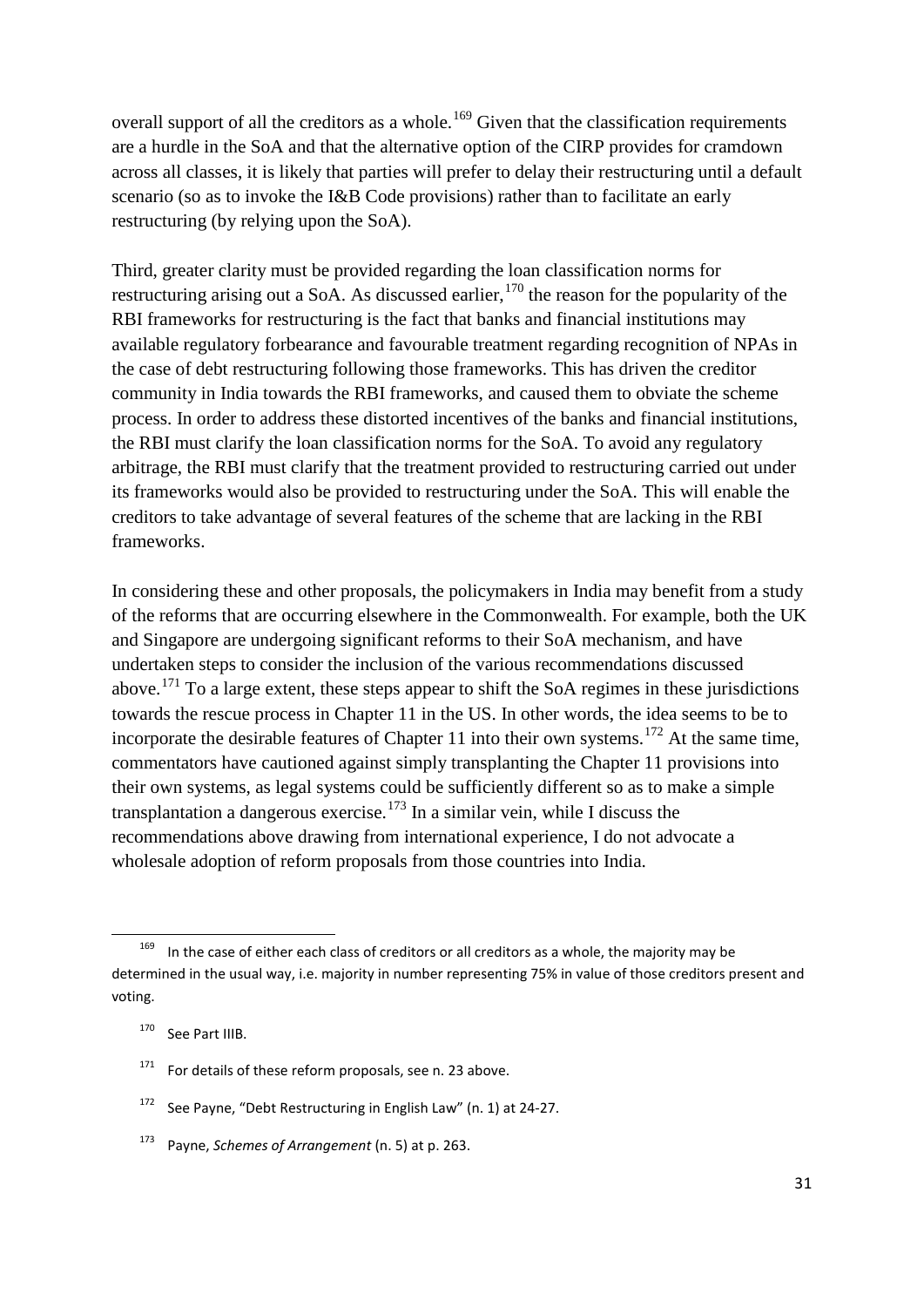As we have seen, the law relating to debt restructuring in India has followed a trajectory that is considerably at variance with other jurisdictions in the Commonwealth. Even though substantive legislative provisions relating to SoA in India bear close resemblance with those in countries such as the UK and Singapore, their operation in practice has been vastly different. This is due to the different trajectory that restructuring and insolvency laws have taken in India over the law few years. Moreover, the institutional considerations and the efficiency of regulators and adjudicators in handling restructuring cases in an efficient manner have suffered from deficiencies in the Indian context. One cannot lose sight of these historical considerations while recommending proposals for the future. More importantly, the recent reforms culminating in the I&B Code have moved India towards a creditor-controlled insolvency regime. Hence, while countries such as the UK and Singapore are seeking to transition towards a regime that adopts features of Chapter 11 from the US, the Indian approach has been diametrically opposite as it has moved away from such an approach. Given this situation, rather than reverting to a system that borrows from Chapter 11, I argue that policymakers in India must consider an approach that brings about a rebalancing, whereby the interests of the debtors, creditors and other stakeholders are considered so as to establish an equitable regime that balances the various interests without conferring undue benefits or advantages over any particular category. In this context, Hahn's proposal for an "integrated co-determination model of control" appears attractive.<sup>[174](#page-33-0)</sup> He proposes entrusting control of the debtor company "to the hands of both management *and* an appointed trustee."<sup>[175](#page-33-1)</sup> In this proposal, the management would not be ousted, but would rather act together with the trustee to negotiate a restructuring with the creditors and to preserve the company's business and assets. The trustee would be co-opted on to the board of the debtor and would join its controlling team.<sup>[176](#page-33-2)</sup> While this could be an elegant model, it would be necessary to iron out some operational matters, including possible conflicts of interest and information asymmetry between the trustee and the debtor's management.<sup>[177](#page-33-3)</sup> Given the idiosyncrasies of the Indian restructuring and insolvency framework, it calls for novel solutions.

The reforms discussed above would require legislative intervention. However, pending that step, the adjudicatory bodies dealing with debt restructuring in India ought to interpret the existing legislation in a consolidated and harmonious manner rather than in a piecemeal or conflicting way that it has thus far done.<sup>[178](#page-33-4)</sup> Under the preexisting disposition, not only was the legal regime dealing with debt restructuring rather fragmented in nature (spread across

<span id="page-33-0"></span> $174$  Hahn, "Concentrated Ownership and Control of Corporate Reorganisations" (n[. 142\)](#page-27-6) at 147.

<span id="page-33-1"></span> $175$  Ibid [emphasis in original].

<span id="page-33-2"></span> $176$  Ibid at 148.

<span id="page-33-3"></span><sup>&</sup>lt;sup>177</sup> See Chan, "Schemes of Arrangement as a Corporate Rescue Mechanism" (n. [9\)](#page-3-7) at 54-55.

<span id="page-33-4"></span><sup>&</sup>lt;sup>178</sup> See Part IIID above.